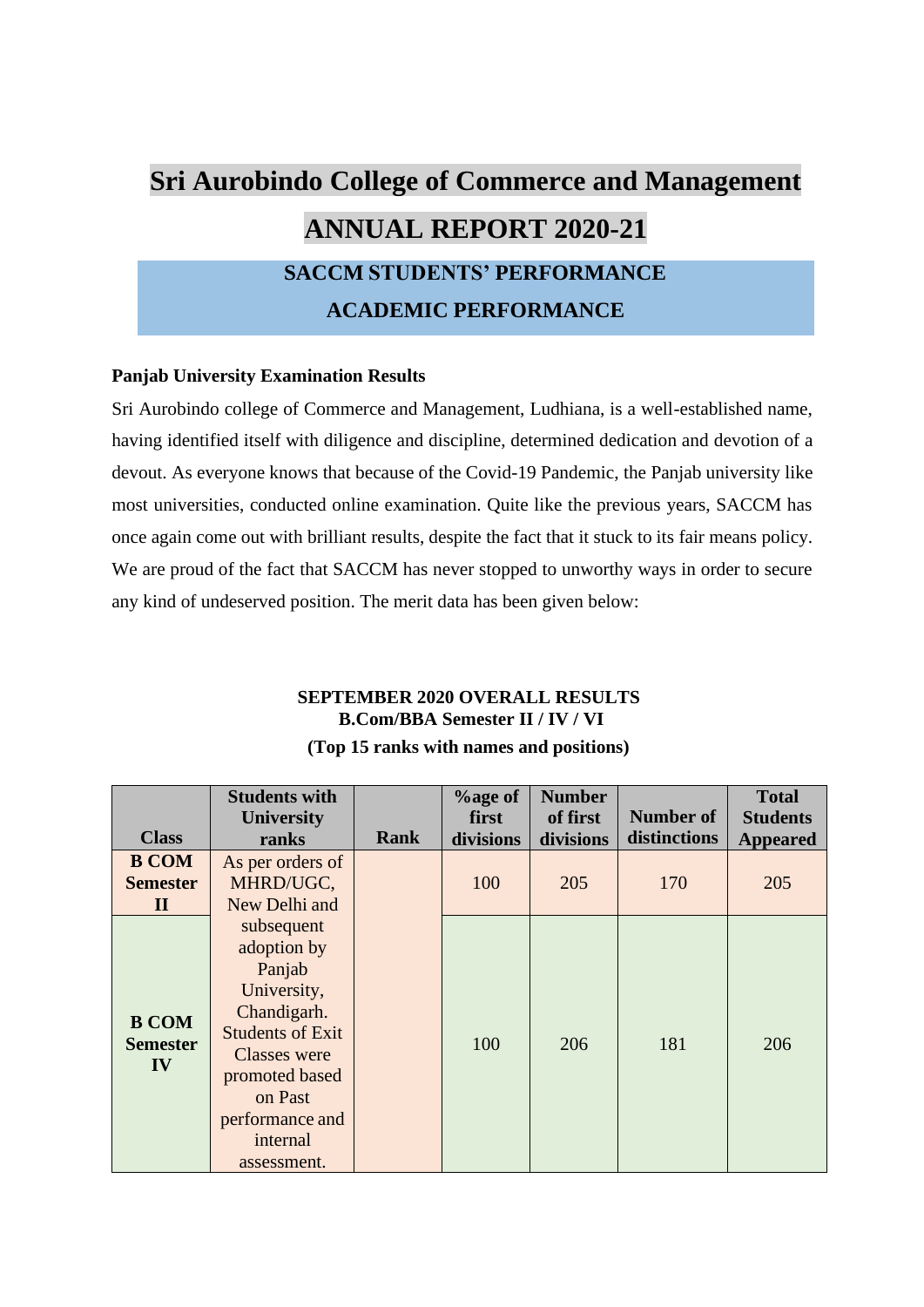|                                               | <b>Palak Diwan</b>                                                                                                                                                                   | $\mathbf{1}$                                                        |     | 207 |     |                    |
|-----------------------------------------------|--------------------------------------------------------------------------------------------------------------------------------------------------------------------------------------|---------------------------------------------------------------------|-----|-----|-----|--------------------|
| <b>B COM</b>                                  | <b>Sherril Arora</b>                                                                                                                                                                 | $\overline{4}$                                                      |     |     |     |                    |
| <b>Semester</b>                               | Yogita Chawala                                                                                                                                                                       | 9                                                                   | 100 |     | 207 | 207                |
| <b>VI</b>                                     | Prabhjeet Kaur                                                                                                                                                                       | 11                                                                  |     |     |     |                    |
|                                               | <b>Kirat Chhabra</b>                                                                                                                                                                 | 19                                                                  |     |     |     |                    |
| <b>BBA</b><br><b>Semester</b><br>$\mathbf{I}$ | As per orders of<br>MHRD/UGC,<br>New Delhi and                                                                                                                                       |                                                                     | 100 | 84  | 60  | 84                 |
| <b>BBA</b><br><b>Semester</b><br>IV           | subsequent<br>adoption by<br>affiliating<br>university.<br><b>Students of Exit</b><br><b>Classes</b> were<br>promoted based<br>on Past<br>performance and<br>internal<br>assessment. |                                                                     | 100 | 72  | 69  | 72                 |
| <b>BBA</b><br><b>Semester</b><br><b>VI</b>    | Nitika Jain<br><b>Muskan Singh</b><br><b>Sneha Gupta</b><br>Aayushi Goyal<br>Jannat Khurmi<br>Arushi Jain                                                                            | $\mathbf{1}$<br>$\overline{4}$<br>$5\overline{)}$<br>12<br>13<br>19 | 100 | 74  | 74  | 74<br>$(5$ RLL $)$ |

| FEB/MARCH 2021 OVERALL RESULTS<br><b>B.Com/BBA Ist, IIIrd and Vth Semester</b> |                                                                                     |                                  |                                        |                           |                                      |
|--------------------------------------------------------------------------------|-------------------------------------------------------------------------------------|----------------------------------|----------------------------------------|---------------------------|--------------------------------------|
| <b>Class</b>                                                                   | <b>Students with</b><br>university ranks<br>Rank                                    | $%$ age of<br>first<br>divisions | <b>Number</b><br>of first<br>divisions | Number of<br>distinctions | <b>Total</b><br>students<br>appeared |
| <b>B COM</b><br><b>Semester I</b>                                              | <b>Examinations</b> are<br>conducted online.<br>The students<br>appeared from their | 100                              | 201                                    | 193                       | CS 2)201                             |
| <b>B COM</b><br><b>Semester III</b>                                            | respective home.<br>Answer sheets<br>were evaluated                                 | 100                              | 206                                    | 206                       | 206                                  |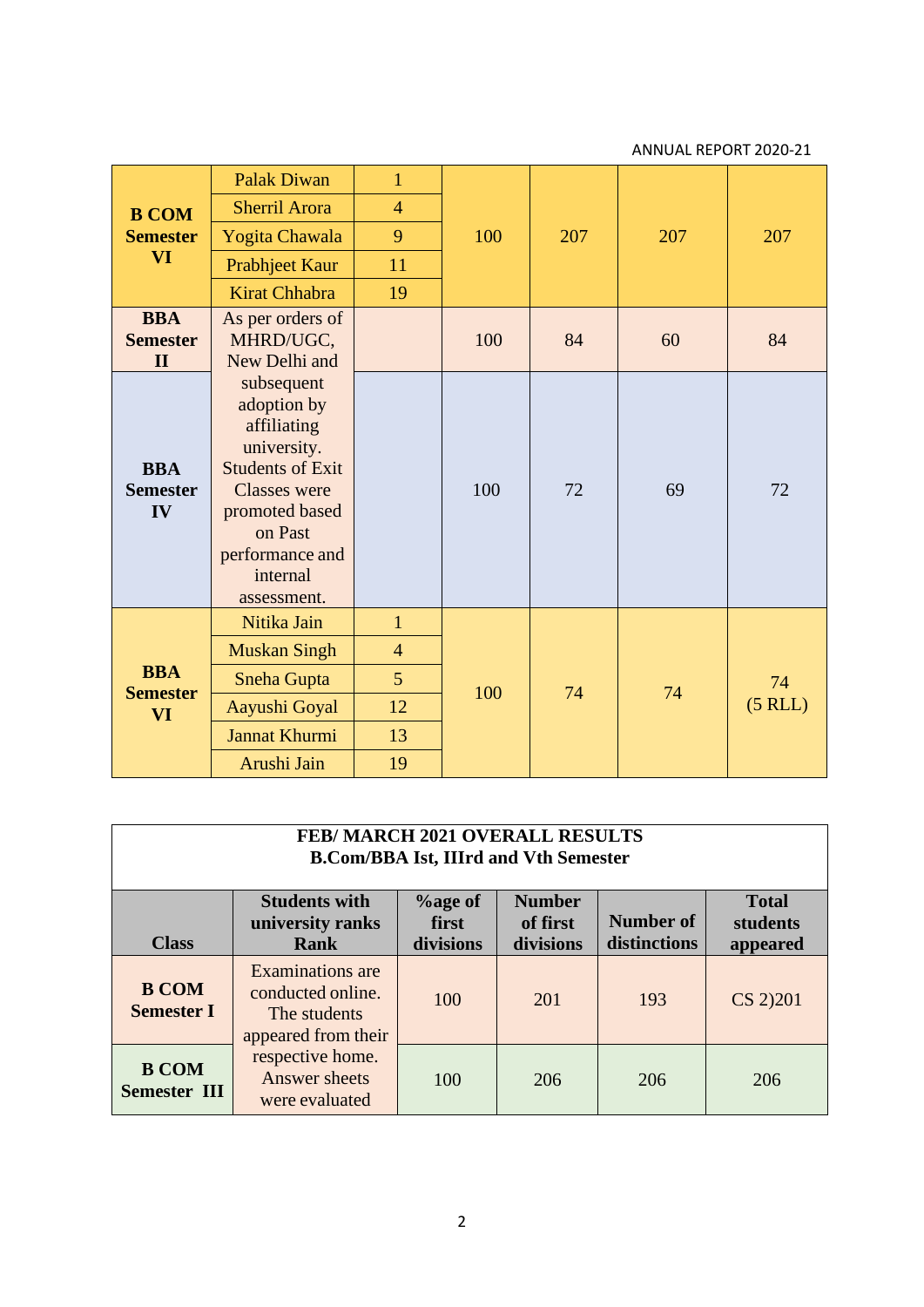| <b>B COM</b><br><b>Semester V</b> | internally at college<br>level. The Practice<br>of University<br>Ranks has been | 100        | 206 | 206 | 206                                 |
|-----------------------------------|---------------------------------------------------------------------------------|------------|-----|-----|-------------------------------------|
| <b>BBA</b><br><b>Semester I</b>   | rightly<br>discontinued by<br>Panjab University,<br>Chandigarh.                 | 94.51      | 86  | 78  | 91<br>$(4 \text{ CS}$ and 1<br>RLA) |
| <b>BBA</b><br><b>Semester III</b> |                                                                                 | 100        | 82  | 82  | 82                                  |
| <b>BBA</b><br><b>Semester V</b>   |                                                                                 | <b>100</b> | 72  | 71  | 72                                  |

| PANJAB UNIVERSITY GOLD MEDALISTS FROM SACCM<br><b>ACADEMIC HALL OF FAME</b>               |                    |      |                                  |        |
|-------------------------------------------------------------------------------------------|--------------------|------|----------------------------------|--------|
| Percentage<br>of marks<br>Sr. No.<br>Name of student<br>Year<br><b>Course</b><br>obtained |                    |      |                                  |        |
|                                                                                           | <b>Palak Diwan</b> | 2020 | <b>B. COM MARKETING- HONOURS</b> | 85%    |
| 2                                                                                         | Vaini              | 2020 | <b>B. COM FINANCE-HONOURS</b>    | 85.75% |
| $\mathcal{R}$                                                                             | <b>Palak Diwan</b> | 2020 | <b>B.COM VI SEM</b>              | 87.94  |
|                                                                                           | Nitika Jain        | 2020 | <b>B.B.A VI SEM</b>              | 86.03  |

### **Students' Performance in Common Admission Test (CAT) 2020**

Common Admission Test (CAT) 2020 exam is conducted for admission to India's top business schools. IIM Indore conducted CAT 2020 on November 29 at 430 exam centres in 156 cities across India in computer-based mode amidst strict adherence to COVID 19 guidelines. Though cracking CAT'20 was very challenging this time, but SACCM students outperformed in the CAT 2020 result declared on 02.01.2021. Following are SACCM top scorers:

| Sr. No. | <b>Name</b>   | <b>Class</b> | Score in percentile |
|---------|---------------|--------------|---------------------|
|         | Shivam Doda   | BBA          | 97.73%              |
| ii.     | Vidur Thapar  | BBA          | 93.52%              |
| iii.    | Deepika Tayal | B. Com       | 92.39%              |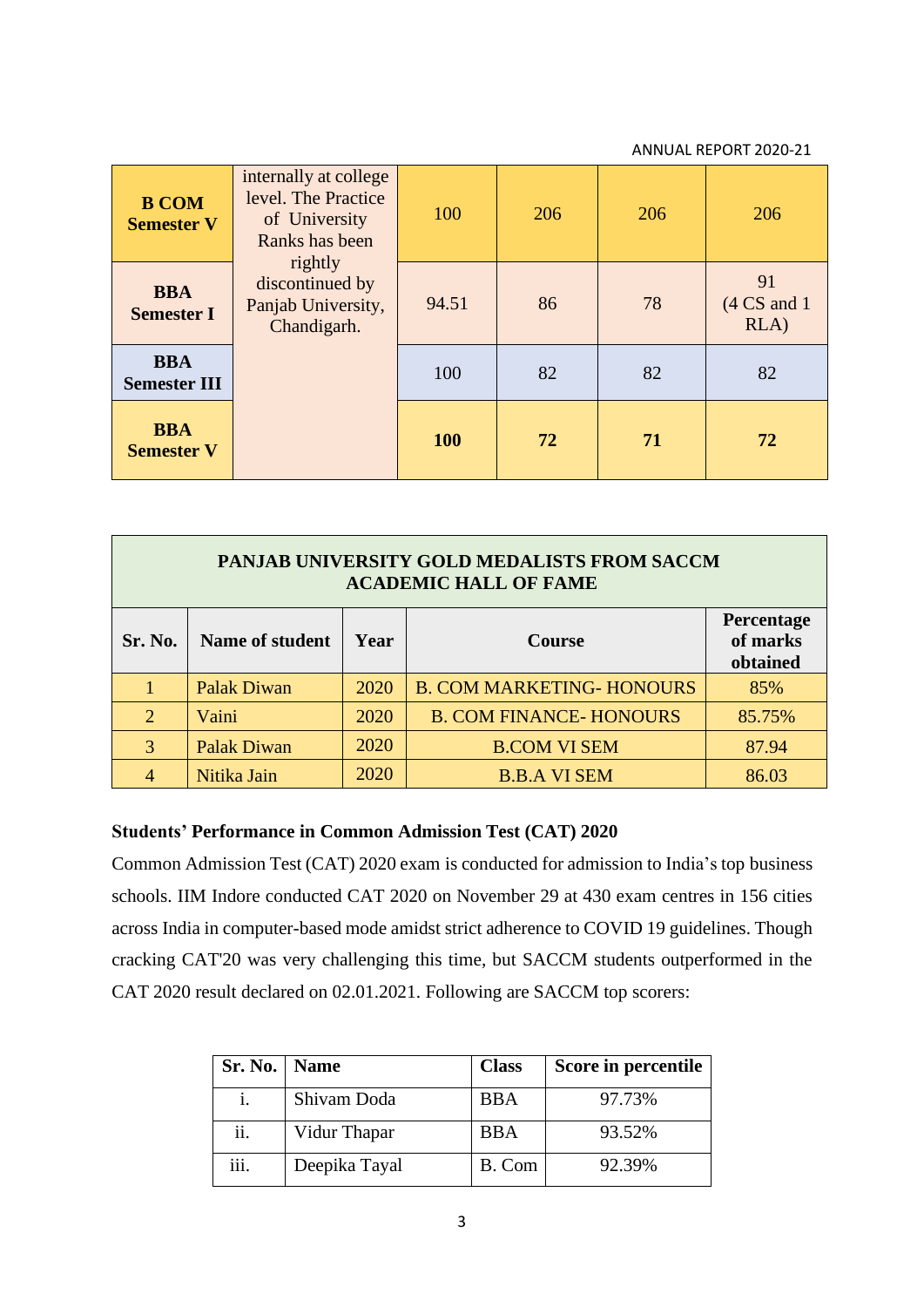| Sr. No. | <b>Name</b>         | <b>Class</b> | Score in percentile |
|---------|---------------------|--------------|---------------------|
| iv.     | Deepak Duggal       | B. Com       | 92.14%              |
| V.      | Naina Singla        | B. Com       | 89.26%              |
| vi.     | Sneha Mahajan       | B. Com       | 88.64%              |
| vii.    | Pranav Bansal       | B. Com       | 87.72 %             |
| viii.   | Kunal Markan        | B. Com       | 86.51%              |
| ix.     | Geetika Gaba        | B. Com       | 86.38%              |
| $X$ .   | Abhinandan Aggarwal | <b>BBA</b>   | 83.43%              |
| xi.     | Aayush Goyal        | <b>BBA</b>   | 82.18%              |

## **STUDENTS' PERFORMANCE IN EXTRA-CURRICULAR ACTIVITIES**

## **SACCMites showcased their talent at Punjab State Youth Festival and represented Punjab in National Youth Festival**

SACCM Students participated in Punjab State Youth Festival, and bagged third prize in Contemporary Group Dance, and represented Punjab in the National youth festival at Lovely Professional University held on  $6<sup>th</sup>$  January, 2021. The team comprised Shravan Singh, Kiran Mittal, Sneha Mahajan, Anshika Jain, Vaibhav Gupta, Maneet, Pragati Jain, and Yachika Bector. The students showcased their dancing talent, impressed the judges and registered this jubilant victory.

### **Debate Competition by Amity Business School, Noida**

Aashray Jain (B.Com. 3<sup>rd</sup> Semester) and Aadvik Thapar (B.Com. 3<sup>rd</sup> Semester) brought laurels to SACCM by bagging the first position (Best Team) in the Debate Competition conducted by Amity Business School, Noida on 17th September 2020, the preliminary round of which was an Article Writing Contest, and the top teams from that round were shortlisted for the Debate Round.

### **Inter-College Case Study Competition**

Aashray Jain, a student of B.Com. II, has made SACCM proud by bagging a position in the Top 15 in the Case Study Competition conducted by INCA, IIM Calcutta. Initiative for Community Action (INCA) is a pro-bono consulting club of the IIM-C. The case study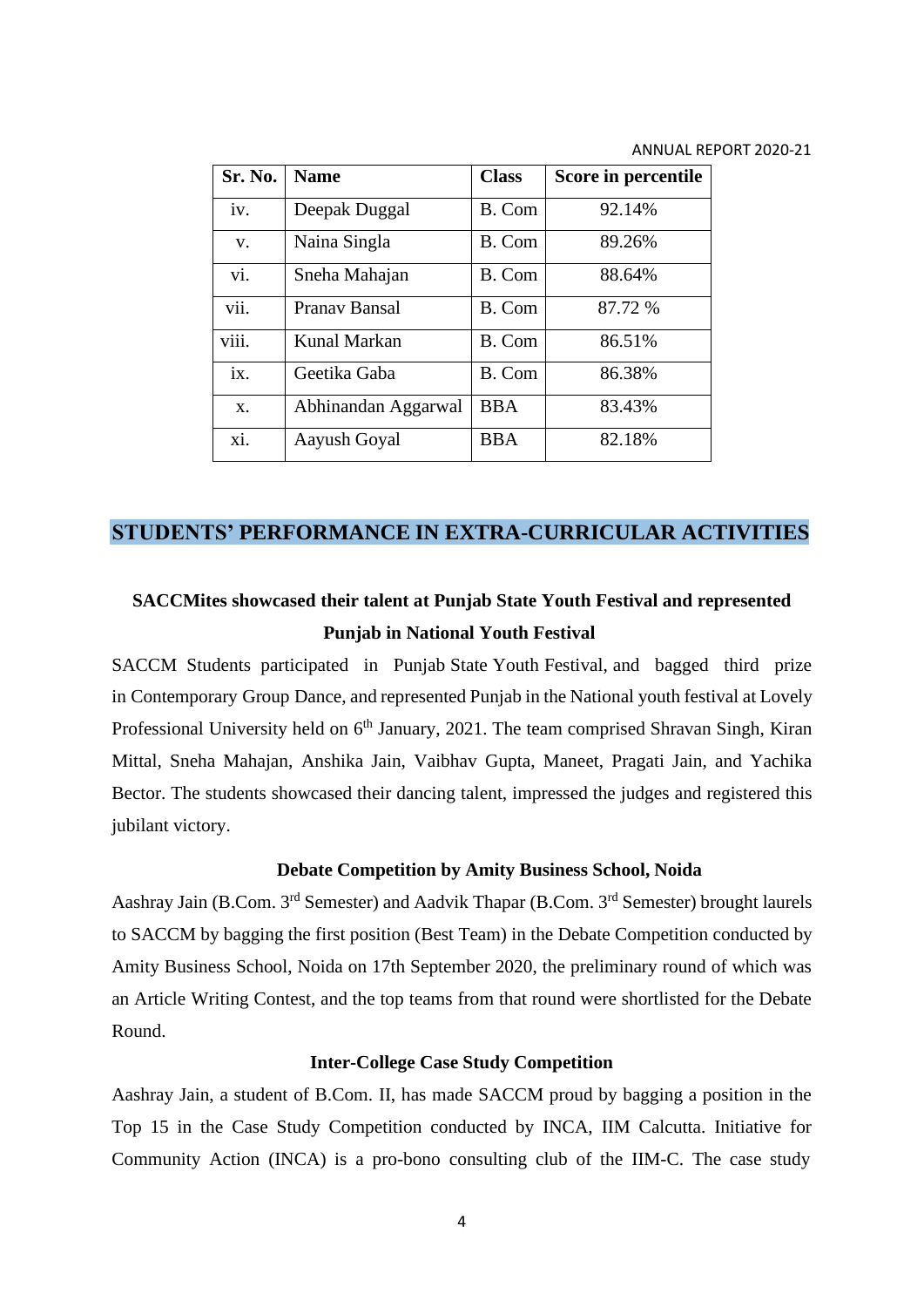competition was conducted on 6th July, 2020 in association with PAN India B-Schools like IIM-A,B,L, XLRI, FMS, IIFT. It consisted of real-life cases and had over 900 registrations, wherein the case solutions were evaluated by the organizations themselves.

**National level Competition on Challenges and Opportunities for Online Education** SACCM students participated in Online National level Competition on the topic 'Challenges and Opportunities for Online Education Today' held on 15<sup>th</sup> June, 2020 at Pt. Mohan Lal S.D. College for Girls, Fatehgarh Churian and bagged the following prizes:

| <b>Name</b>   | <b>Competition</b>       | Prize        |
|---------------|--------------------------|--------------|
| Kirat Chhabra | Power Point presentation | First prize  |
| Aashray Jain  | Paper Reading            | Second prize |

### **Online Competition in Handwriting**

Rajveer Kaur bagged second prize in *Online Competition in Handwriting* (English) organized by Department of Youth Welfare, Panjab University, Chandigarh and GGDSD College, Hoshiarpur on 13<sup>th</sup> June, 2020.

### **Creative writing Competition**

Students of Sri Aurobindo College of Commerce and Management participated in Creative Writing Competition (*Online*) held on 30<sup>th</sup> May, 2020 and organized by Guru Nanak College, Moga with the Department of Youth Welfare, Panjab University, Chandigarh and bagged the following prizes:

| <b>Sr. No.</b> | <b>Name</b>    | <b>Competition</b> | <b>Prize</b>      |
|----------------|----------------|--------------------|-------------------|
|                | Sherril Arora  | Poem               | First prize       |
| 2.             | Aashray Jain   | Poem               | Consolation prize |
| 3.             | Vindhya Sood   | Essay              | First prize       |
| 4.             | Harshita Arora | Essay              | Consolation prize |

### **Solo-Dance Competition**

Students of Sri Aurobindo College of Commerce and Management participated in Solo-Dance Competition at E-tech Symphonic-2020 held on 4<sup>th</sup> May, 2020 organized by KCL Institute of Management and Technology and Shravan Bagga, a student of BBA bagged First prize.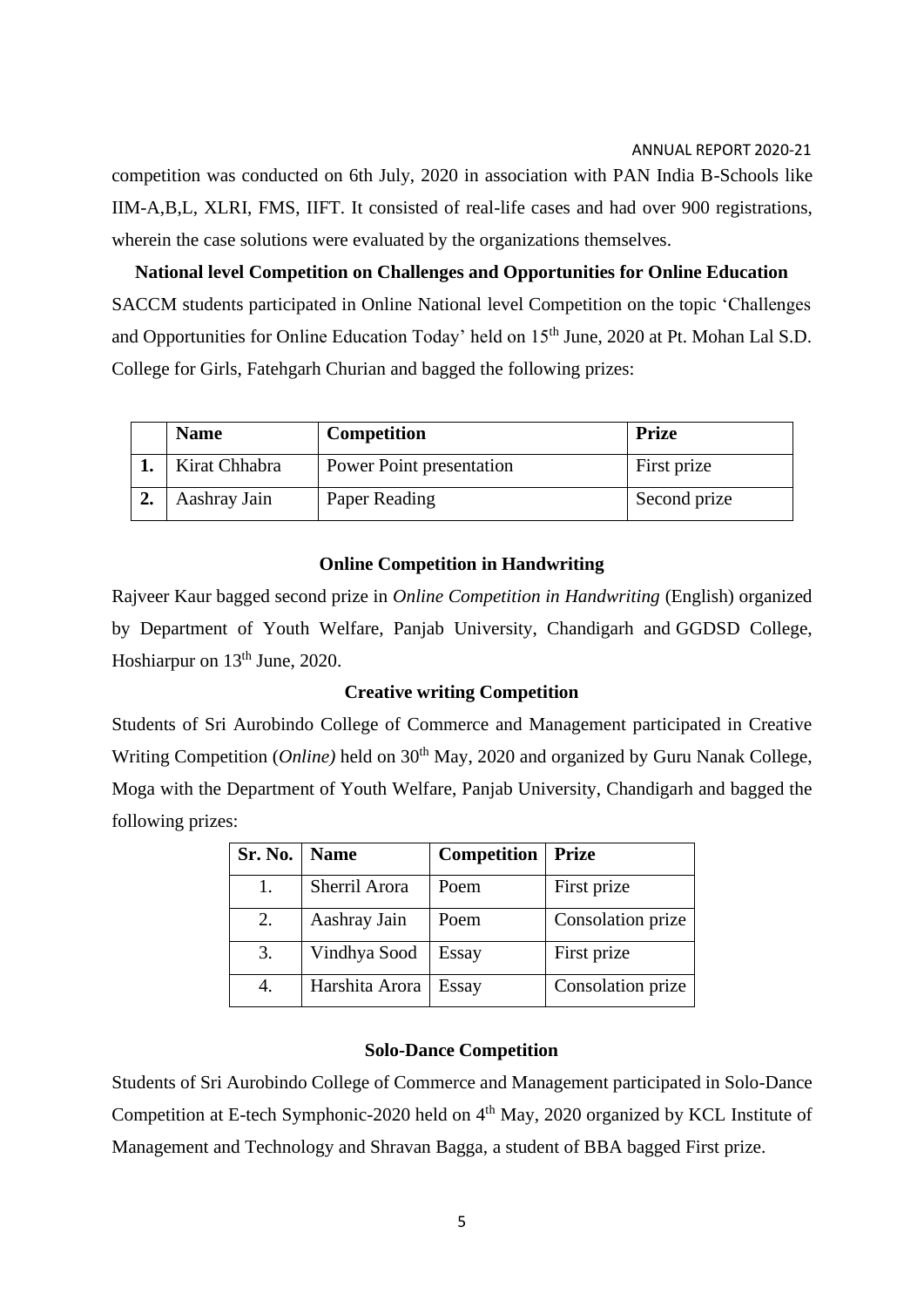### **Event Planning Competition at IBS, Hyderabad**

SACCM team consisting of Aashray Jain (B.Com. III), Aadvik Thapar (B.Com. III) and Pranshu Jain (B.Com. III) brought laurels to the college by bagging first Prize in an event planning competition conducted by IBS, Hyderabad on December 5, 2020. They also won a cash prize of Rs. 5000 for their achievement.

### **Inter-college Essay Writing and Creative Writing Competition**

An Inter-college Essay Writing Competition was conducted by Arya College, Ludhiana on 21.12.2020 where Aashray Jain of B.Com. III brought laurels to the college by bagging second position along with a cash prize of Rs. 5000. Also, Manvi Saini of B Com 3rd Semester consolation prize in creative writing programme organised by Khalsa College for Women, Ludhiana

### **Winnings at different Model United Nations Conference**

Manvi Saini of B Com 3<sup>rd</sup> Semester won prizes in various competitions and conferences. She continued to actively participate in a range of events organised by eminent institutions at the state and national level event in this Covid-19 Pandemic times. She got a 'Special Mention' prize in MUN organized by the University Institute of Laws, P.U., Chandigarh from Feb 28, 2020, to Feb 29, 2020. She also got 'Special Mention' (five times) in various MUNs organised by Bhartiya Youth Sansad from June 2020 to September 2020. She also bagged 'High Commendation Certificate' in Consortium MUN organised by Delhi Public School, Bathinda.

### **Trishna 2k21**

Aashray Jain (B.Com III) & Pranshu Jain (B.Com III) bagged 2nd position along with a cash prize of Rs.2000 in a competition conducted by IBS, Hyderabad under their annual fest 'Trishna 2k21' , on January 7, 2021. The competition had three knockout levels consisting of questions on Reasoning, Marketing and General Knowledge.

### **Inter-college competition 'Auction Arcadia' in E-Summit 2021**

Aashray Jain (B.Com IV) & Gurpreet Singh Makode (B.Com IV) bagged 3rd position in an inter-college competition 'Auction Arcadia' held during E-Summit 2021 organised by Entrepreneurship Development Cell of NIT, Durgapur on 3rd April, 2021.

### **Winnings at Poster Making Competition**

Laveena Chaudhary of B Com Semester VI brought laurels to College by bagging prizes in Poster Making competition organised by Colleges of great repute,details are as under: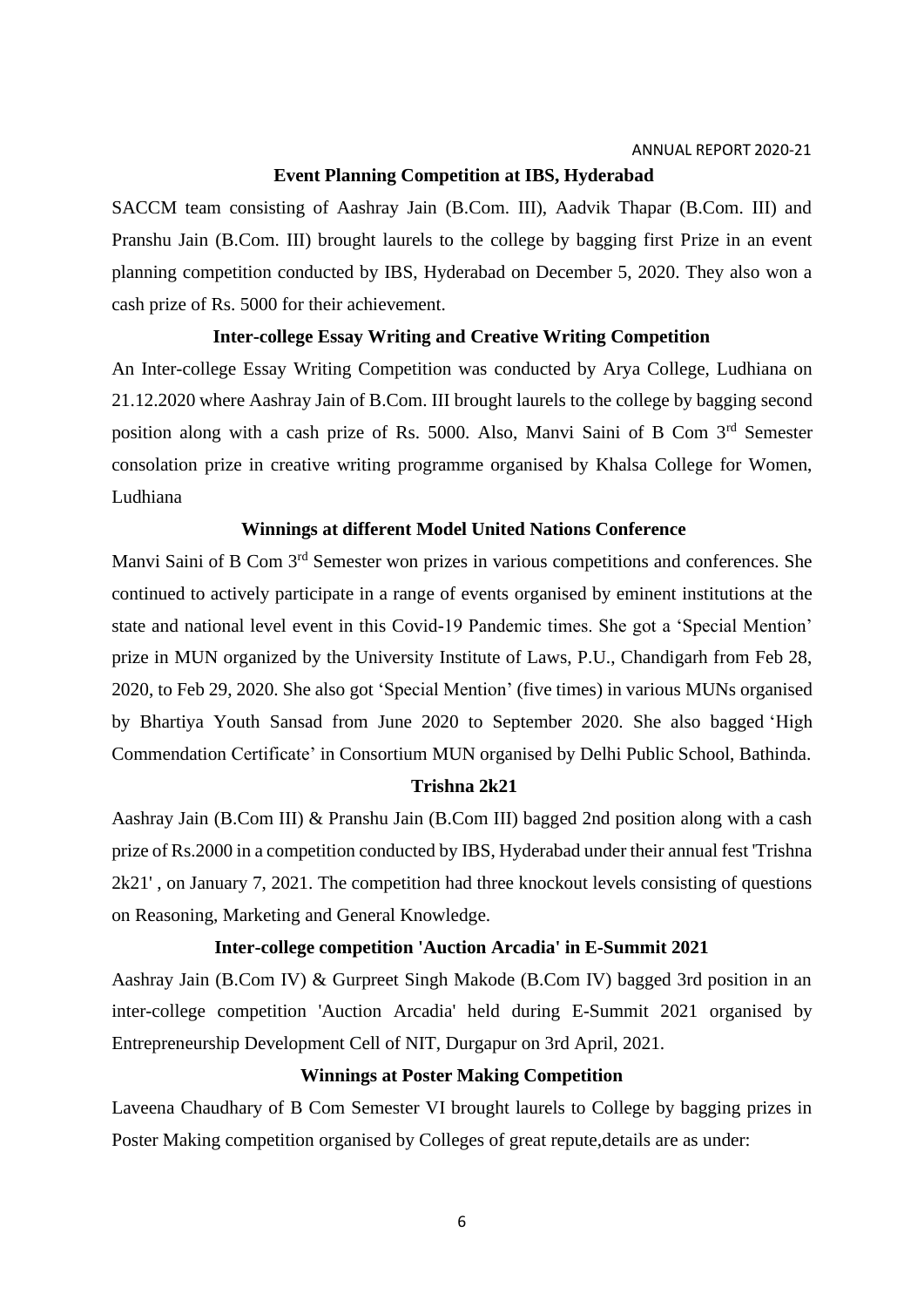| <b>Organising Institute/College</b>                                          | <b>Prize</b> |
|------------------------------------------------------------------------------|--------------|
| Department of Biotechnology, Khalsa College for Women, Civil Lines, Ludhiana | First        |
| Department of Youth Services, Welfare and Cultural Affairs, S.D College,     | Second       |
| Hoshiarpur                                                                   |              |

#### **Word of Thoughts Event**

Harmanbeer Singh Wariach of B.Com  $6<sup>th</sup>$  Semester bagged third position in the 'Word of Thoughts Event' organised by 'Environment Society HARITIMA' of Goswami Ganesh Dutt Sanatan Dharama College, Chandigarh on the occasion of World Environment Day, 5<sup>th</sup> June, 2021.

### **STUDENT DEVELOPMENT PROGRAMMES**

### **SACCM INDUCTION PROGRAM SESSION 2020-21**

## **a) Induction for Ongoing Classes for holding Virtual Classes through Microsoft Teams Platform**

In an endeavour to provide online teaching through a comprehensive teaching platform during pandemic time, the college introduced Microsoft Teams platform. For its effective implementation an induction session was organized for the ongoing classes - B. Com / BBA III/V Semester on 08.08.2020 before the formal start of academic session 2020-21. Classes Incharge conducted the induction session for their respective classes. Students were apprised of the technical aspects of Microsoft Teams. For an uninterrupted and effective conduct of online classes, certain Standard Operating Procedures (SOPs) and guidelines were also developed and explained during the induction session.

### **b) Induction Program for Fresh SACCM Entrants**

A five day long 'Induction Program' was organized for the newly admitted students of B.Com and BBA First Semester starting from 14th August, 2020. The Induction Programme was conducted in two parts: induction relating to college rules, systems and university guidelines was carried out by the SACCM Induction Committee and the second phase of induction comprised apprising the new students of some wide-ranging but important aspects like importance of adopting a positive mindset and imbibing good values for successful life,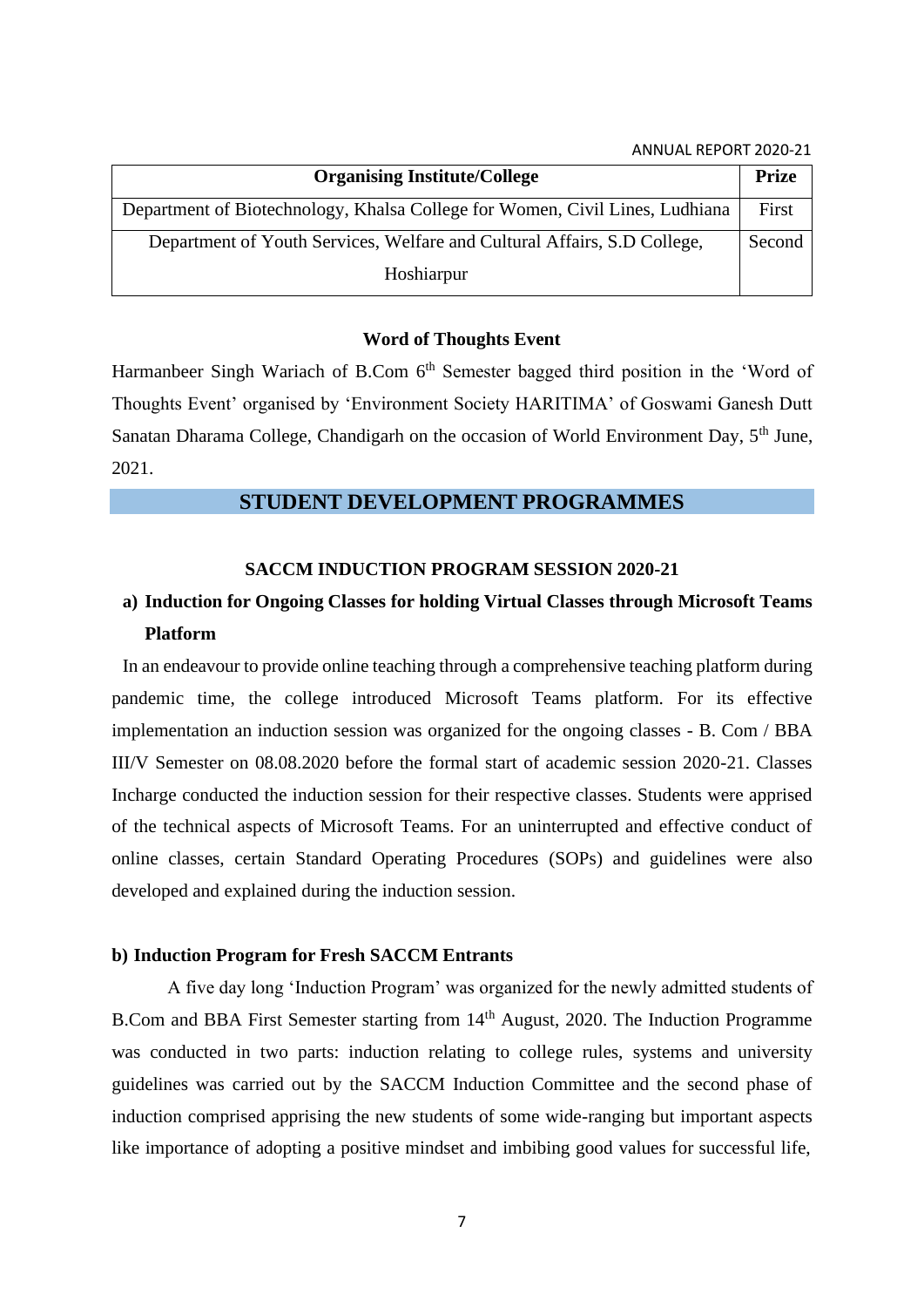Courses/ Career Options in Commerce and Management, Soft Skills & Business Communication and Life after Covid-19.

### **SACCM Induction Program - Session 1**

The first day program held on  $14<sup>th</sup>$  August, 2020 comprised a session on acquainting the students with important information pertaining to their college. Ms Monica Sethi, the Induction Coordinator, familiarized the new joinees with SACCM's Vision- 'To be one of the best Commerce and Management Colleges in India that nurtures talent and generates knowledge in the global business context" and SACCM Mission of developing business leadership and effective management competencies that a business executive requires to respond effectively to today's challenging and dynamic business environment.

Students were also acquainted with the 'SACCM Student Development Model' designed for the overall development of each student through various activities and events that aim at imparting conceptual as well as application based knowledge, instilling certain important life skills and values, training students with significant communication, analytical and thinking skills and developing positive, learning and adaptive attitude attempting to make each SACCMite an Integral Man as envisaged by Sri Aurobindo and the Mother. Also, the students were made abreast of the varied Teaching Learning Pedagogies adopted at SACCM like inter section subject quiz, remedial / revisionary class and the like. Students were also given a detailed view of various facilities available at college like state-of-the-art badminton hall, indoor games facility, outdoor playgrounds, library, computer lab, transport facility etc. Freshers were also exposed to the programs run under 'Extension of Teaching' like extension lectures by Practitioners, Theme based Industrial Visits, Bridge Classes, Marketing and Finance Fest and Students' Research projects. Students were also apprised of various MOUs and collaborations entered by college for the training, development, and placements of the students. A detailed description of the standard operating procedures to be followed for attending the online classes through the Teaching Learning Platform- Microsoft Teams was provided. To motivate the new batch of students and inspire them ensue the footsteps of their successful seniors, the outstanding achievements of old students in academics and extracurricular activities in the past years was also shared with them.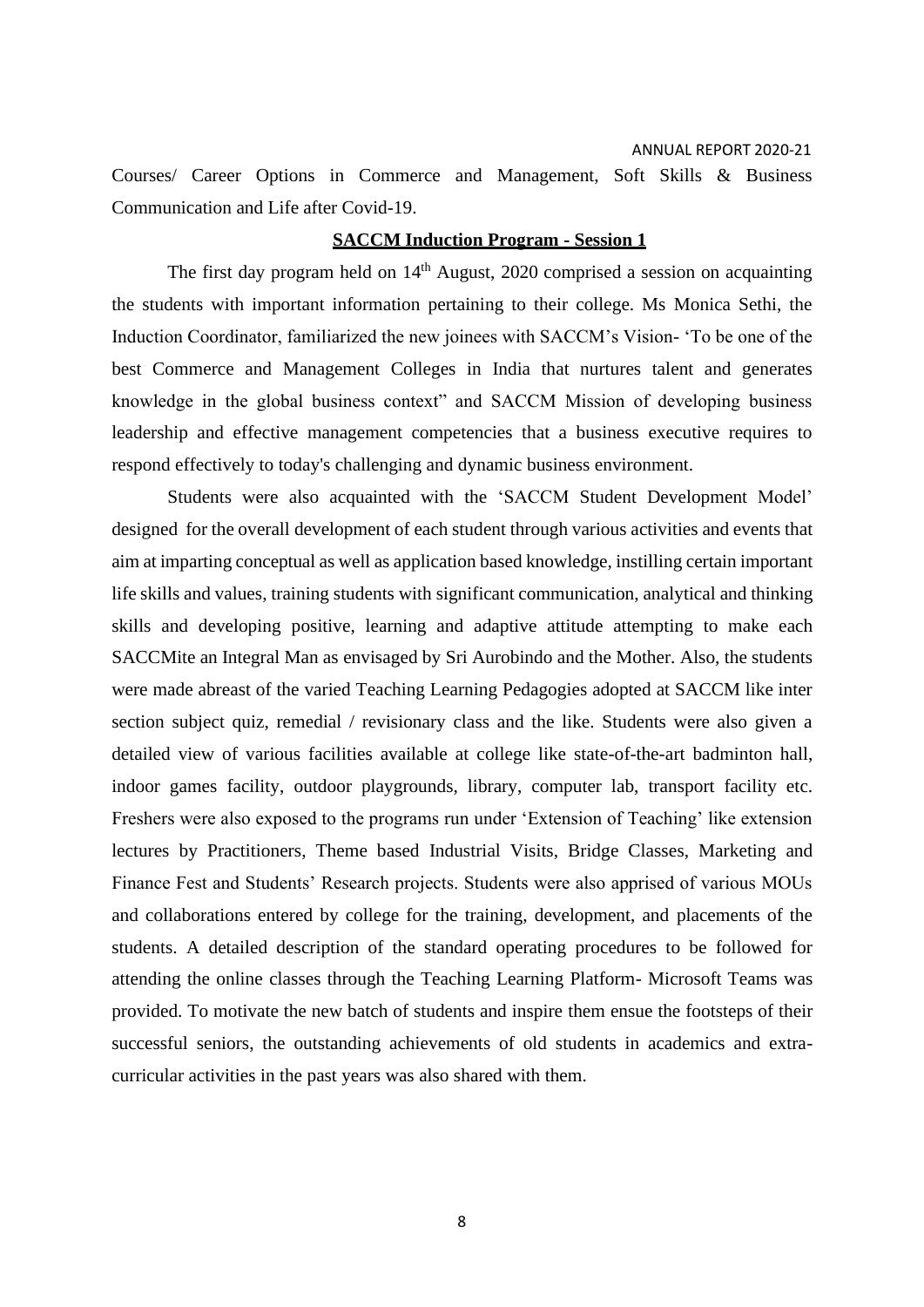### **SACCM Induction Program - Session 2**

Discourse by Sh Vivek Atray, a Former IAS and a Renowned Motivational Speaker

On 14.08.2020 SACCM organized a motivational talk by Sh. Vivek Atray, an Ex IAS officer, a motivational speaker, author, mentor, columnist, a visiting professor and an acclaimed orator. In his interaction with the SACCM students, the speaker shared many precious pearls of wisdom and substantially focussing on the role of determination and having a positive mindset in life. In his talk, he repeatedly emphasized on engaging in positive and constructive conversation with one's mind and completely avoiding a complaining approach towards life's bitter experiences. He exhorted the students to shun the company of people with negative attitude and rather spend their energy in outdoor sports. He also urged the students to make 'meditation' their lifetime friend and keep reflecting and self-introspecting for their self-growth. Sh Atray's engrossing, insightful and thought-provoking dialogue with the young SACCM buds set a perfect start to their first day at SACCM laying a strong foundation to a successful journey ahead.

### **SACCM Induction Program -Session 3**

On 15th August, 2020 the second induction session was conducted by Ms Pooja Mehta, the member, Induction Committee, wherein important aspects viz. 'Beyond the Classroom Activities at SACCM', a blend of academic and co-curricular activities, focusing on holistic development of the students and aiming at supplementing theoretical classroom knowledge through practical exposure were covered. New entrants were presented an overview of spectrum of the NSS activities, Rangmanch, Quizzing, Sports and Adventure Activities, Cultural Fest and Talent Hunt Competition, Festivities, Celebrations and Social Events like Freshers' day and Farewell day organized at SACCM. Support services like Shape the Mind Program, Young Entrepreneurs' Network (YEN), Career Guidance and Placement Cell, Grievance Redressal Cell, Anti Ragging Cell, Student Council, Women Development Cell (WDC) and Internal Complaints Committee (ICC), facility of Group Personal Accident Insurance Policy and Other Medical Facilities for Students were explained at length. New entrants were also made aware about the system of feedback to parents and feedback from other stakeholders.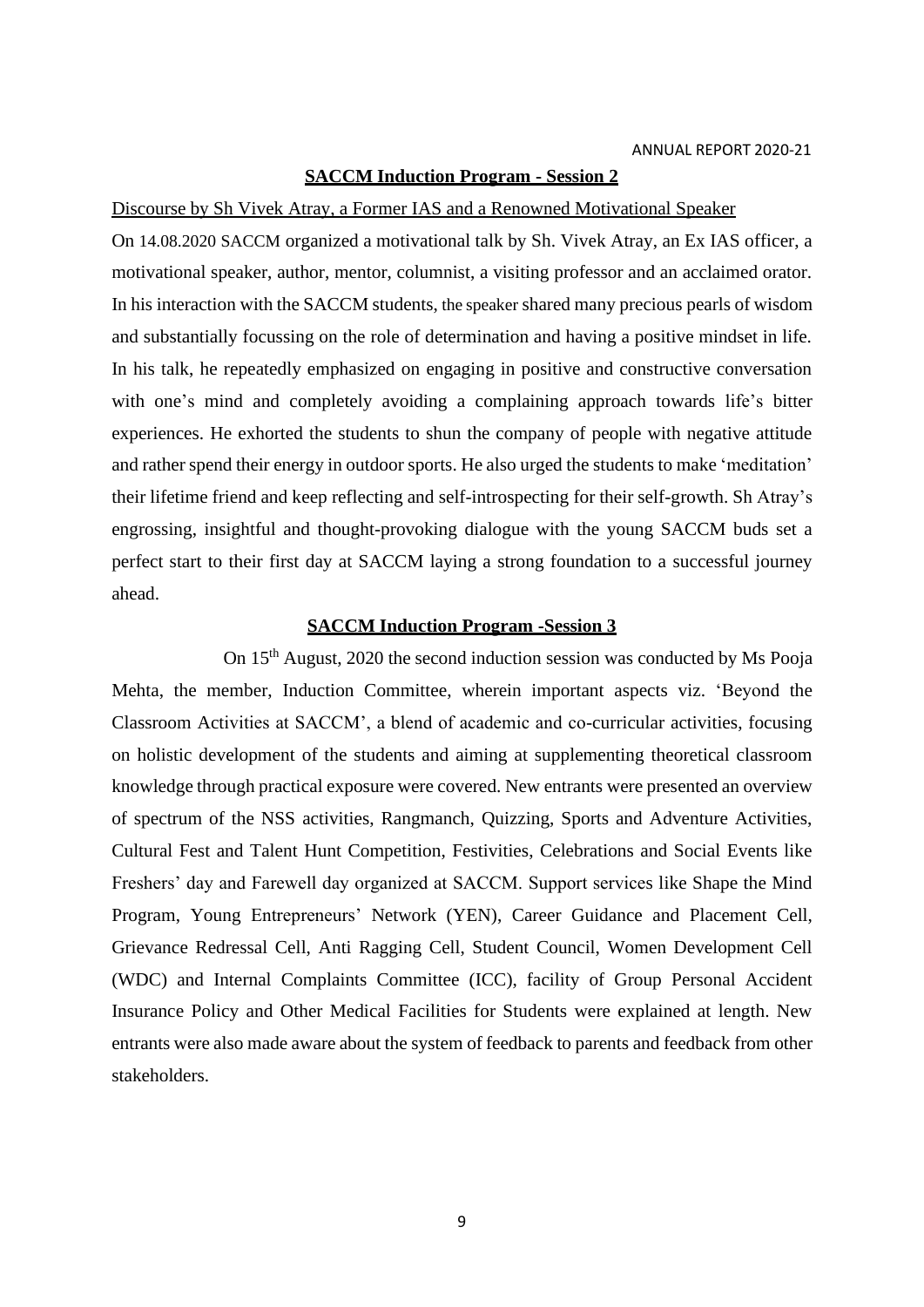### **SACCM Induction Program -Session**

On 17<sup>th</sup> August, 2020, another induction session was conducted by Mr Jinesh Jain, the member, Induction Committee, wherein the students were inducted about various College Rules including Leaves policy, Discipline rules, Attendance Rules, Mid-semester Tests, Awards & Prizes, Special awards- Roll of Honour and College Color etc. Students also learnt about an important college utility - the comprehensive College Management SystemiCloudEMS that provides record of students' attendance and leaves, fee status, college calendar, timetable, syllabi, teaching work plans. Moreover, the software is a repository wherein the students can access the notes shared by teachers and receive and submit their assignments online. The new students got an all-inclusive view of their future college journey through these systematically designed induction sessions.

## Session on Soft Skills & Business Communication by Ms. Aashima Dhir, Associate Professor (Retd.) from GGDSD College, Chd

Soft Skills, the skills to be reckoned with, in the modern spectrum of social, cultural, diplomatic, academic, entrepreneurial, journalistic, managerial, professional, legal, judicial, and on the international fora reflect themselves on the top storey of global pyramid. If hard skills, manifest the mechanical and technological world, soft skills are meant to up all kinds of communicative skills like reading, writing, counselling, conferring, and because of the onset of online classes, communicative skills have become all the more significant. Ms. Aashima Dhir, Associate Professor (Retd.) from GGDSD College, Chandigarh, and senior Sessional Faculty, University of Fraser Valley, was invited to induct the students on Soft Skills and Business Communication. In the session held on August 17, 2020, the orator with a difference, added a new chapter, in the history of the college. She successfully left a deep imprint upon the minds of the students (the new entrants) through her talk on pronunciation, accentuation, modulation and intonation. She spoke on the art of extemporization, and therein, she told her listeners how to create flamboyance through the wonderful art of non-verbal communication. All her listeners left the scene with the feeling that the art of communication is the finest 'Fine Art'.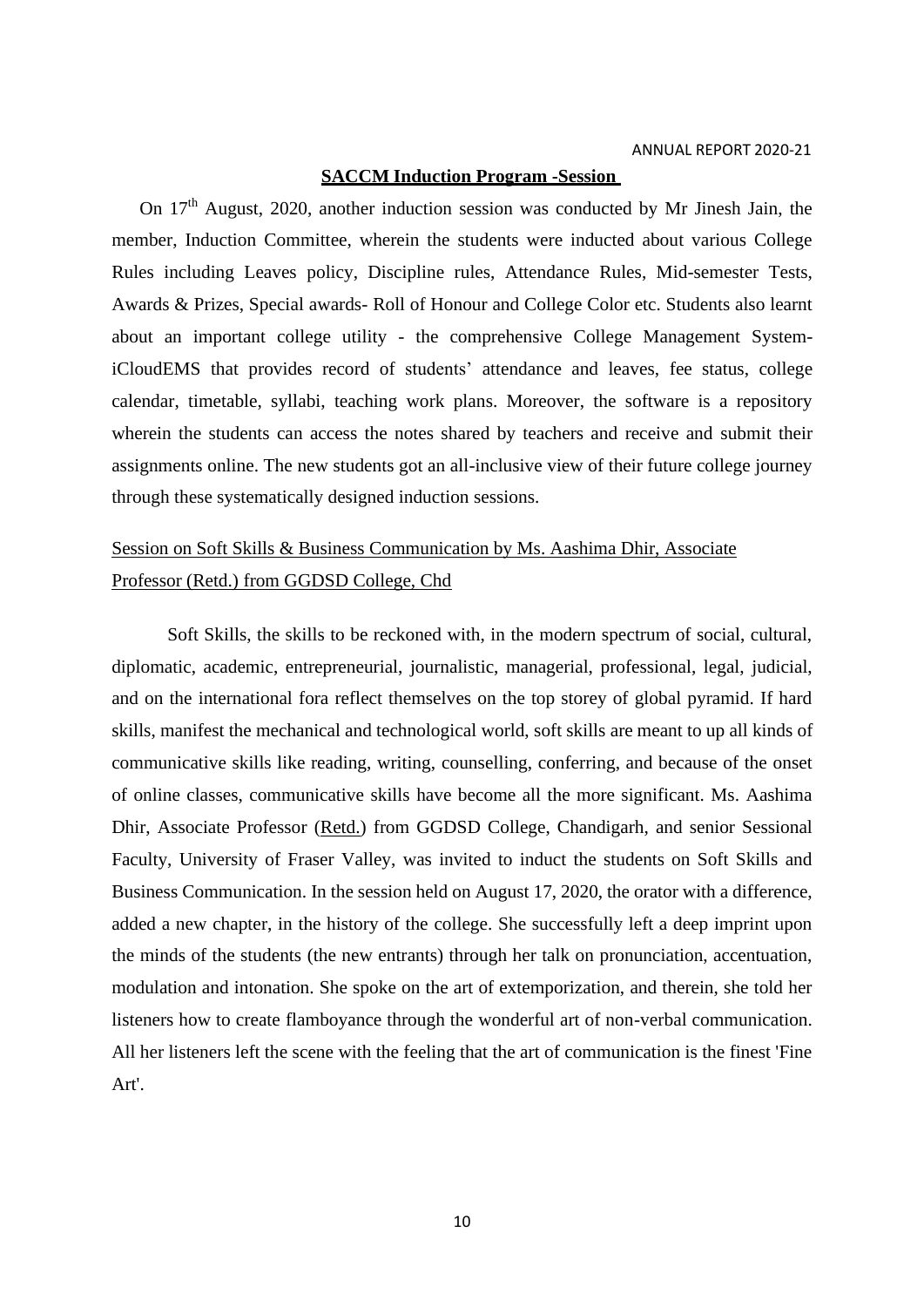#### **SACCM Induction Program -Session 5**

Career guidance by Mr. V.K. Sareen, Former Vice-Principal, DAV College and Mr. Kumar Shalya Gupta, CEO and Consultant Empoweryouth.com

On 18th August, 2020, another Induction Session on the theme 'Çourses and Careers in Commerce and Management' was organised wherein Mr. V.K. Sareen, Advisor & Corporate Strategist, Myecampus.in and Former Vice-Principal, DAV College, Jalandhar along with Mr. Kumar Shalya Gupta, CEO and Consultant Empoweryouth.com interacted with the new entrants and advised them about wide-ranging courses and career options that they can explore during and after graduation in commerce and management like those in accounting, auditing, finance and banking sectors. Commerce students also have the opportunity to choose an outof-the-box career option, like one in travel and hospitality, depending on the path and degree you choose. Some of the job profiles a commerce student can look at are [Chartered](https://www.indiaeducation.net/CareerCenter/Commerce/Chartered-Accountants/index.aspx) [Accountants,](https://www.indiaeducation.net/CareerCenter/Commerce/Chartered-Accountants/index.aspx) Chartered Financial Analyst, [Company Secretary,](https://www.indiaeducation.net/CareerCenter/Commerce/Company-Secretary/index.aspx) Human Resource manager, Certified Financial Planner, Economist, Venture capitalist, Agriculture [Economics,](https://www.indiaeducation.net/CareerCenter/Commerce/Agriculture-Economics/index.aspx) [Accounting,](https://www.indiaeducation.net/CareerCenter/Commerce/Accounting/index.aspx) [Banking,](https://www.indiaeducation.net/CareerCenter/Commerce/Banking/index.aspx) [CWA,](https://www.indiaeducation.net/CareerCenter/Commerce/CWA/index.aspx) [Stock Broking e](https://www.indiaeducation.net/CareerCenter/Commerce/Stock-Broking/index.aspx)tc.

### **SACCM Induction Program -Session 6**

### Interface with Mr Krishna Mohan, a retired IAS officer Lifestyle Changes after COVID-19

The resource person expressed his heartfelt concern about the lifestyle modifications after the outburst of pandemic COVID-19. He covered various aspects in terms of pre- COVID scenario, effects of COVID-19, predictions about post COVID-19 scenario and the learnings from COVID-19, as he was of the view that every cloud has a silver lining. During this phase, we have come to realise the importance of 6 Quotients in our life: IQ - Increasing Knowledge, EQ - better relations in family & others, PQ - Health consciousness, SQ-I - Spiritually Aware, AQ – Facing Adversities, SQ-II – Socially Active. He mainly focussed upon the relevance and an important role being played by family in each person's life. Further he stressed on the fact that Nature is the most ethical entity on this planet and by discovering nature, we discover ourselves. He gave a broader outlook towards work-life balance, happiness, values, spiritual advancement, and mental health. He concluded with the note 'It took a virus to make us understand each other & bring people together, sometimes you have to become sick to become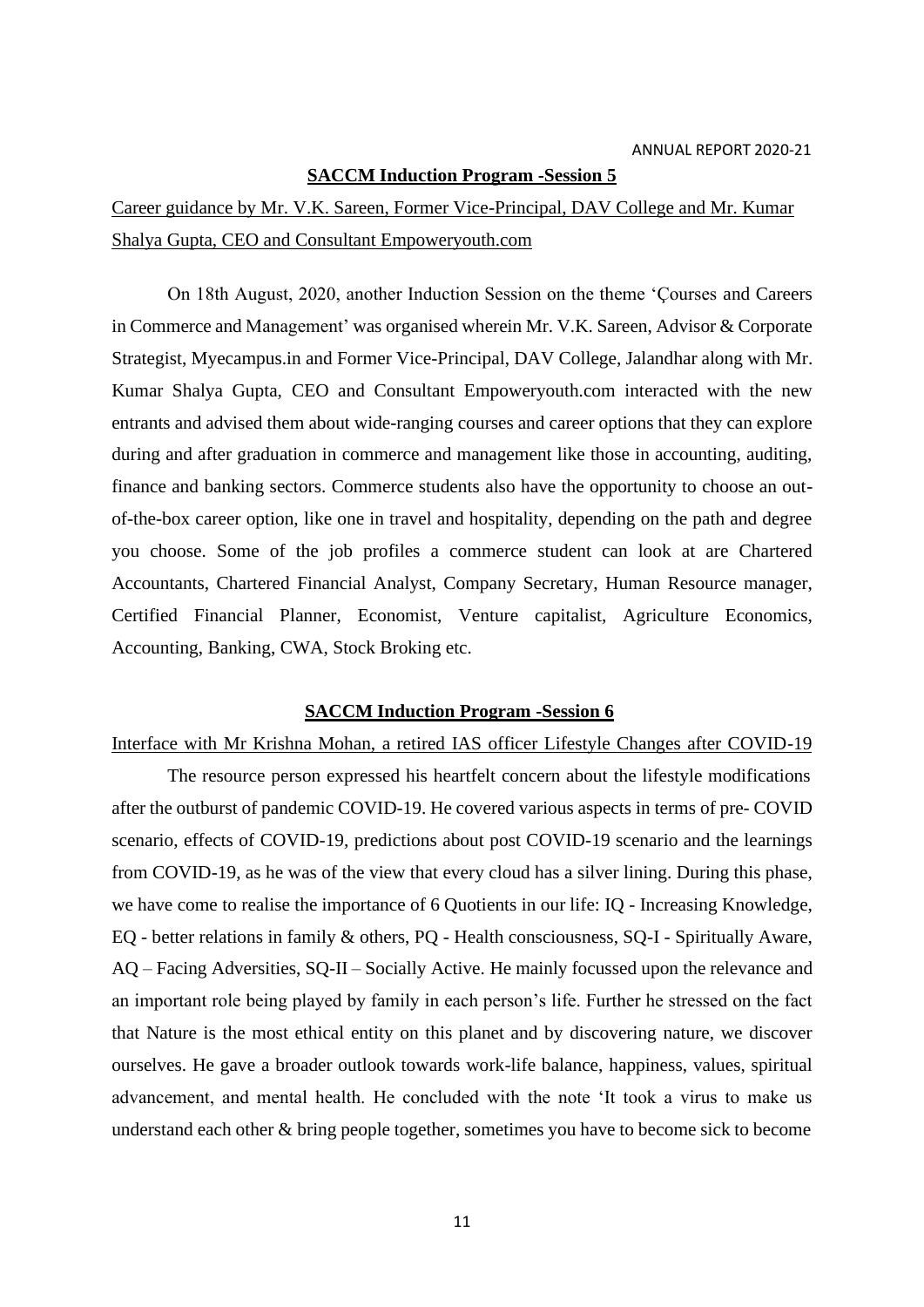better and we call it a Great Realization'. The students really felt the aura of positivity by listening to his perspectives.

**Through a series of induction sessions, an attempt was made to not only give an orientation to the students with respect to college practices, systems, rules and procedures, but also regarding some wide-ranging yet significant aspects so as to make them feel comfortable in the new college environment and prepare them well for their future endeavours before the formal start of academic session.**

### **STUDENT PSYCHOLOGICAL DEVELOPMENT ACTIVITIES**

To impart knowledge and instil important life skills, SACCM organised Psychological development webinars on the topics of 'Concentration' and 'Positive of Psychology & Career' and 'I Am Enough' for B. Com and BBA  $1<sup>st</sup>$  year students. The first two sessions were conducted by the SACCM Counsellor Ms. Ishita Mehra. The first lecture laid importance on understanding what concentration is, how persistent interruptions and distractions could have profound effect on productivity, and few research-based techniques to enhance the concentration were also shared with the students. The second session focused on holistic personality development via the concepts of positive psychology that helped define success. It laid emphasis on how cultivating signature strengths could provide engaging career pathways and facilitate the pursuit of purpose and meaning. Lectures were conducted to motivate and impart essential psychological skills to the students in order to lay a strong foundation for their successful journey ahead.

Another interactive session on the theme 'I Am Enough' was planned by 'SACCM Women Development Committee' was held on 13<sup>th</sup> October, 2020 for B Com first year students, where the resource person was a renowned psychologist and counselor Dr. Param Saini. Dr. Saini emphasized that through our thoughts we can take charge of our lives. She elaborated how to use cognitive and emotional capabilities for achieving a state of emotional and psychological wellbeing. She narrated many stories to support that our emotions are created by our perceptions about the situation and not by the situation itself. She also discussed ways to cope up with the stress and depression created by COVID 19. More than 180 participants attended the session.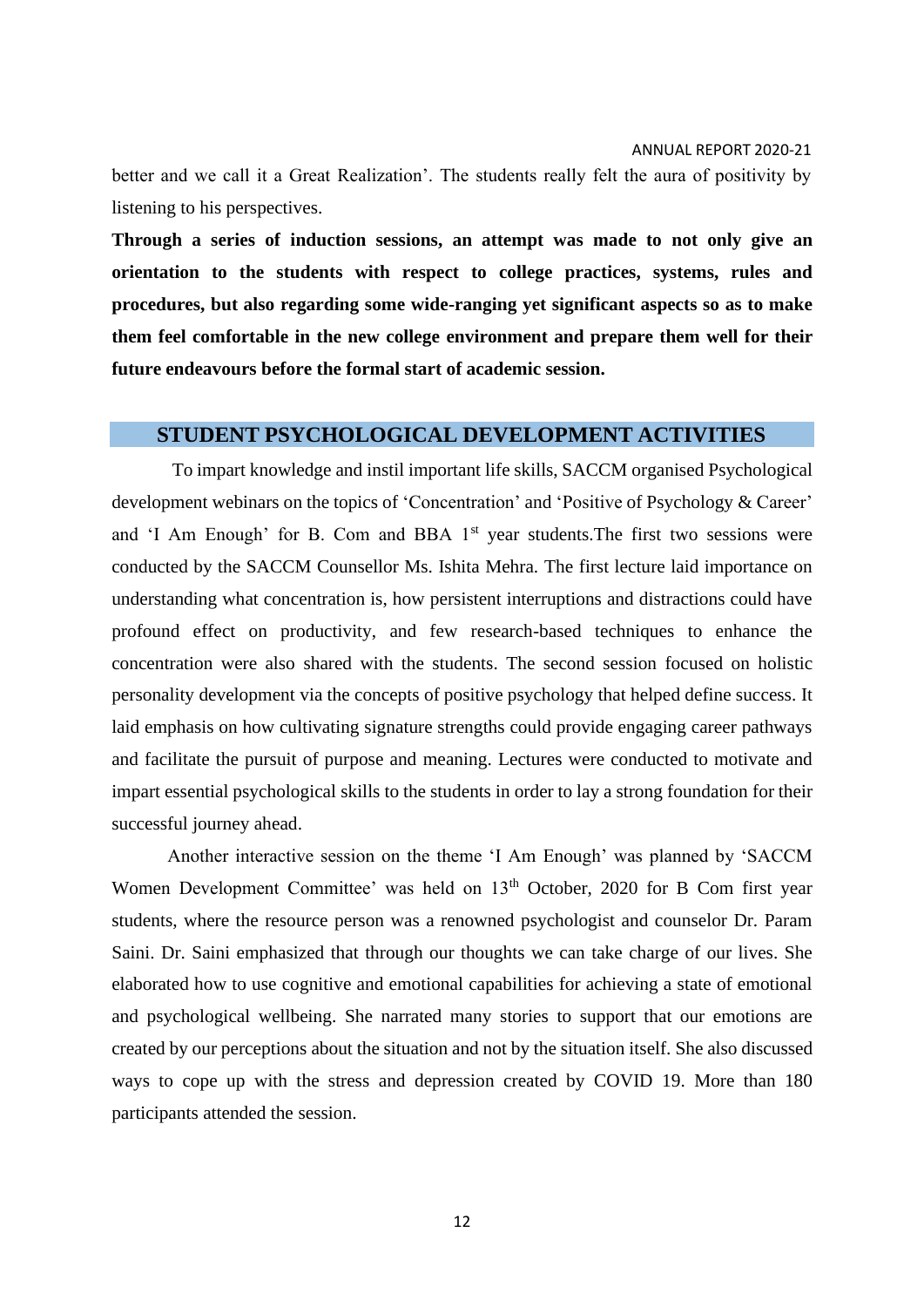### **PERSONALITY ASSESSMENT OF STUDENTS**

To introduce the psychological intervention process for the benefit of students, assessment of students' personality is being carried out by using Big-Five test (acronym "OCEAN") by the College Psychologist Ms Nisha. OCEAN explains personality attributes on five dimensions viz. Openness to experience, Conscientiousness, Extraversion, Agreeableness, and Neuroticism - reflecting high, low, and average score on these dimensions – thereby helping the students to understand themselves. As many as 219 students have been assessed in terms of these personality traits. After becoming aware of their own personality traits, they will be in a better position to ask for their needs fulfilment, connect more easily with people, optimize their behaviour, and also choose their careers according to their personality type. Further, sessions were conducted to discuss the result with students and to plan the interventions required for helping them work on their weak and strong areas.

### **EXTENSION LECTURES**

In its pursuit to academic excellence, the College has been organizing interactions with industry experts and practicing professionals from different fields to provide practical exposure to its students and to keep them abreast with the recent developments. The exercise becomes vital as updating the knowledge in any subject is very important and no knowledge is complete unless a person can relate to it practically as well.

#### **1. Series of Extension Lectures in Law Stream**

### **i. Company Law- 'Incorporation of Company - Latest Amendments 2020'**

An extension lecture was organized for the Company Law students of B.Com Third Semester on 5<sup>th</sup> October, 2020. The Session was conducted by a renowned Company Secretary, Mr G S Sareen, Past Chairman of NIRC of ICSI. Through his illustrious professional experience, Mr Sareen apprised the students about the online registration procedures required to be followed for incorporation of a company in a very simplified yet effective manner. Throwing light on the procedural aspects, he explained that SPICEe is part of various initiatives and commitment of Government of India towards 'Ease of Doing Business'. Elaborating further, he discussed that SPICe is an integrated Web form offering 10 services by 3 Central Govt Ministries & Departments) and One State Government (Maharashtra), thereby saving time and cost. He also explained as to how the new system has simplified the registration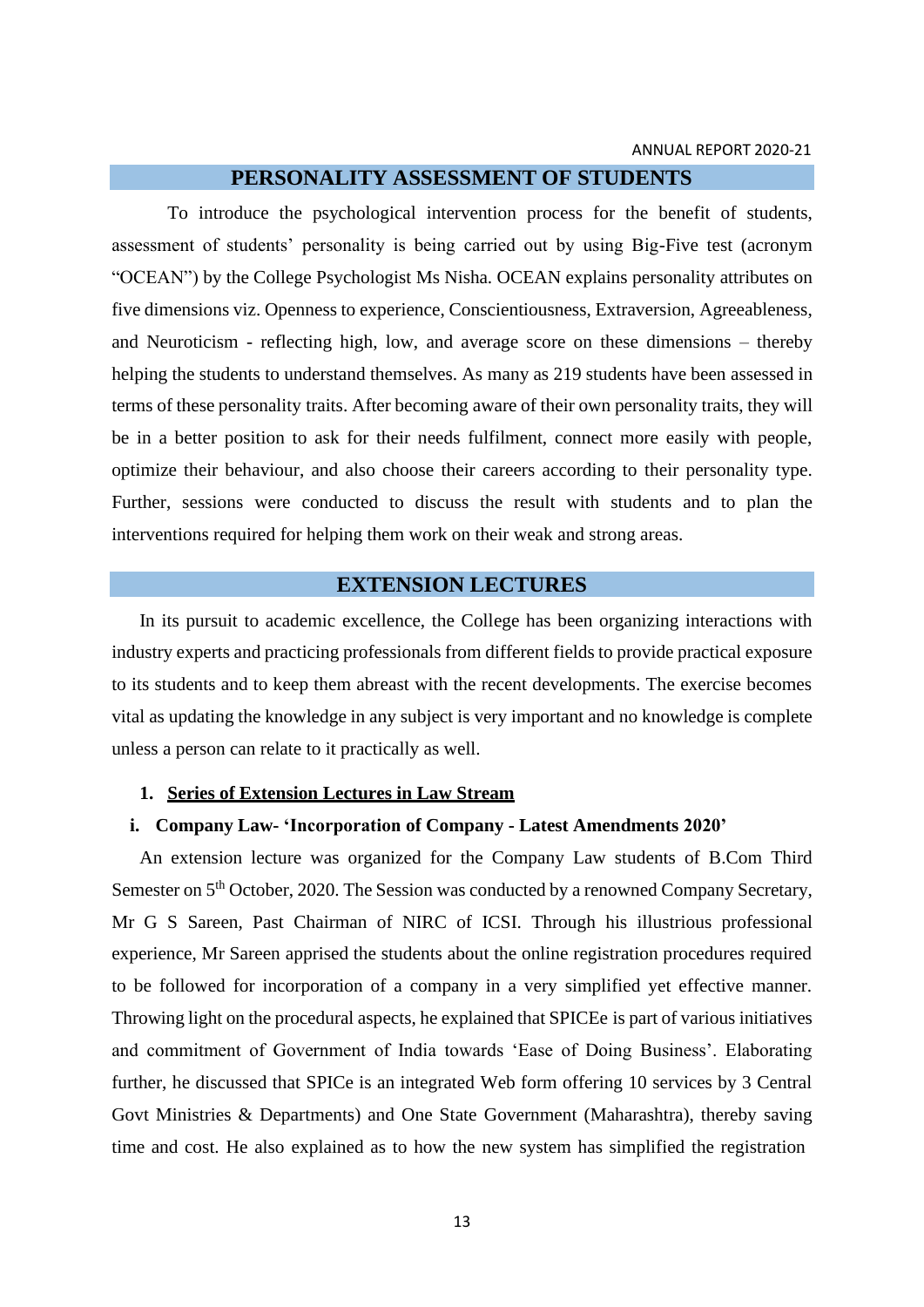procedures in such a way that a company can be incorporated in a short span of just one single day.

#### ii. **Company Law-'Insolvency and Bankruptcy Code**, **2016**'

Another extension lecture was planned for the B.Com Third Semester Company Law students of on 15th December, 2020. The resource person for the session was CS Mr Amit Vinayak from Jalandhar, who is a Corporate Lawyer and a Registered Insolvency Professional with Insolvency and Bankruptcy Board of India. Besides being a Certified Resource Person of SEBI and consultant to AICTE, he had a rich experience of having handled many important assignments like being part of the 'Special Task Force' of ICSI on corporate law matters to advise Ministry of Corporate Affairs on different counts. Linking the theme of the session with the winding up of companies earlier contained in Companies Act, Mr Vinayak apprised the students with the concepts of Insolvency, Bankruptcy and Liquidation. Starting with the old regime of Insolvency in India including the erstwhile Insolvency laws for individuals, Companies Act, 1956 for corporates, LLP Act, 2008 for LLPs, followed by SICA Act, 1985; SARFAESI Act, 2002, to the present Insolvency and Bankruptcy Code, 2016, he vividly explained the need of the latest code. He also threw light upon the topic of voluntary winding up of companies and the provisions regarding distribution of assets under liquidation process. The discussion on many real-life case made the entire exercise very fruitful and knowledge enriching for the students as well as the Faculty .

### **iii. Business Law- 'Practical Aspects of Contract Law'**

B.Com Second Semester Business Law students took part in an engaging extension lecture on the theme 'Practical Aspects of Contract Law' on 14th May, 2021. Dr. Deepak Jindal, Advocate, High Court of Punjab & Haryana and Guest Faculty, Dept. of Laws, Panjab University, Chandigarh was the resource person for this virtual session. Principal, Dr Ajay Sharma, in his welcome address, informed the audience about the wide experience and contribution of Adv Dr Deepak Rajput to this profession and urged the students to make the best out of the opportunity of having an advocate and law professor of the stature of Adv. Dr Deepak. Under the expert guidance of Advocate Dr Deepak Jindal, the business law students learnt the contract law from the practical angle. After giving a brief overview about the Contract Law in India and its historical background, Adv. Dr Jindal shared many established and famous case laws from earlier as well as latest high court and supreme court judgements. The session was quite eye opening for the students as they could grasp the legal provisions through a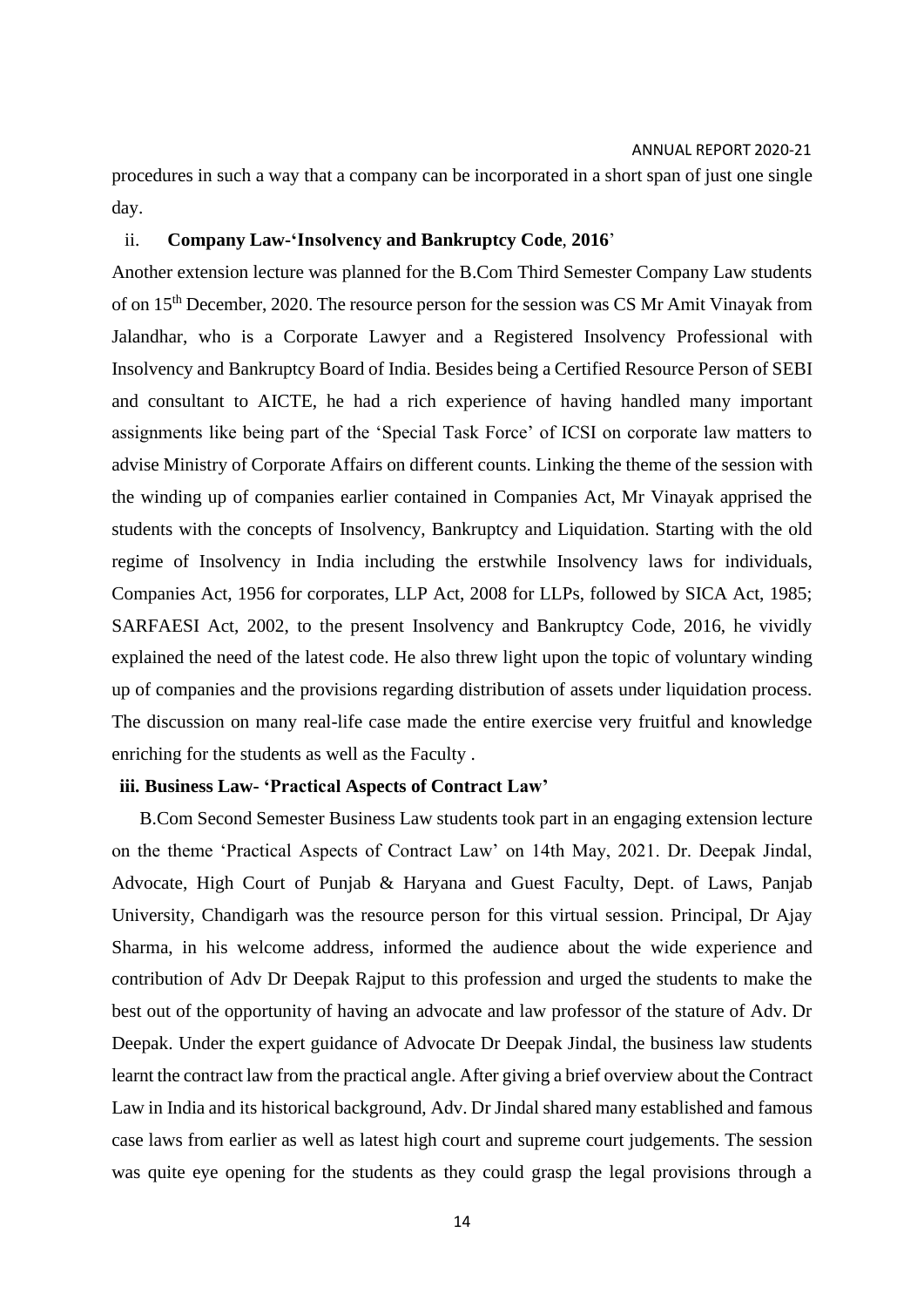practical eye and how they are enforced by the courts of law, the ruling given by them and how a particular case is decided in the light of facts of the case, circumstances, evidence, witnesses and the intentions of the contracting parties thereby restituting the aggrieved party. Responding to students' queries, he explained how previous judgements play an important role in deciding any legal dispute.

### **iv. Legal Aspects of Business- 'Business Contracts & Intellectual Property Rights'**

An extension lecture for the students of B.Com and BBA Second Semester on the theme 'Business Contracts & Intellectual Property Rights' was scheduled on 2<sup>nd</sup> June, 2021. Advocate, Sirish Tamvada, Founding Partner, Sai Neeti was the resource person for the session. Prof. Rajinder Bhandari also graced the occasion with his presence during the session. Mr Deepak Sachdev and Mr Puneet Bakshi were also present. Principal, Dr Ajay Sharma, in his opening remarks shared about the wide experience of the resource person as a legal professional as well as an accomplished academician and about his global academic exposure. He urged the students to derive the best advantage of his dual expertise. Under the qualified instructions of Advocate Sirish Tamvada, the law students learnt the practical intricacies of business contracts and Intellectual Property Rights. Adv Sirish conducted the session in an interactive mode engaging the students throughout the session and responding to their queries as well. Dr Ajay Sharma acknowledged the wonderful and enriching interaction by the resource person and thanked Prof. Bhandari for his words of wisdom for the students.

#### **2. E-Commerce: Issues and Challenges of E-Commerce**

Under the able stewardship of Principal, Dr. Ajay Sharma, an extension lecture on the theme "E-commerce: Issues and Challenges" was held on 2nd November, 2020. The lecture aimed at enhancing skills of students so as to make them capable of effectively dealing the challenges related to e-Commerce. The resource persons Dr. Virender Singh, Head Department of IT from GGDSD College, Chandigarh, discussed the issues involved and educated the students and faculty on the crucial topic. The lecture brought a perfect opportunity for the virtual audience to learn about an array of new opportunities and challenges faced by the ecommerce users. He covered a wide range of issues pertaining to data protection and privacy and accentuated on various cyber security issues and shared his profound knowledge in providing solutions for the same as well. The session turned out to be very informative and was a successful attempt to expand their horizons beyond classroom knowledge.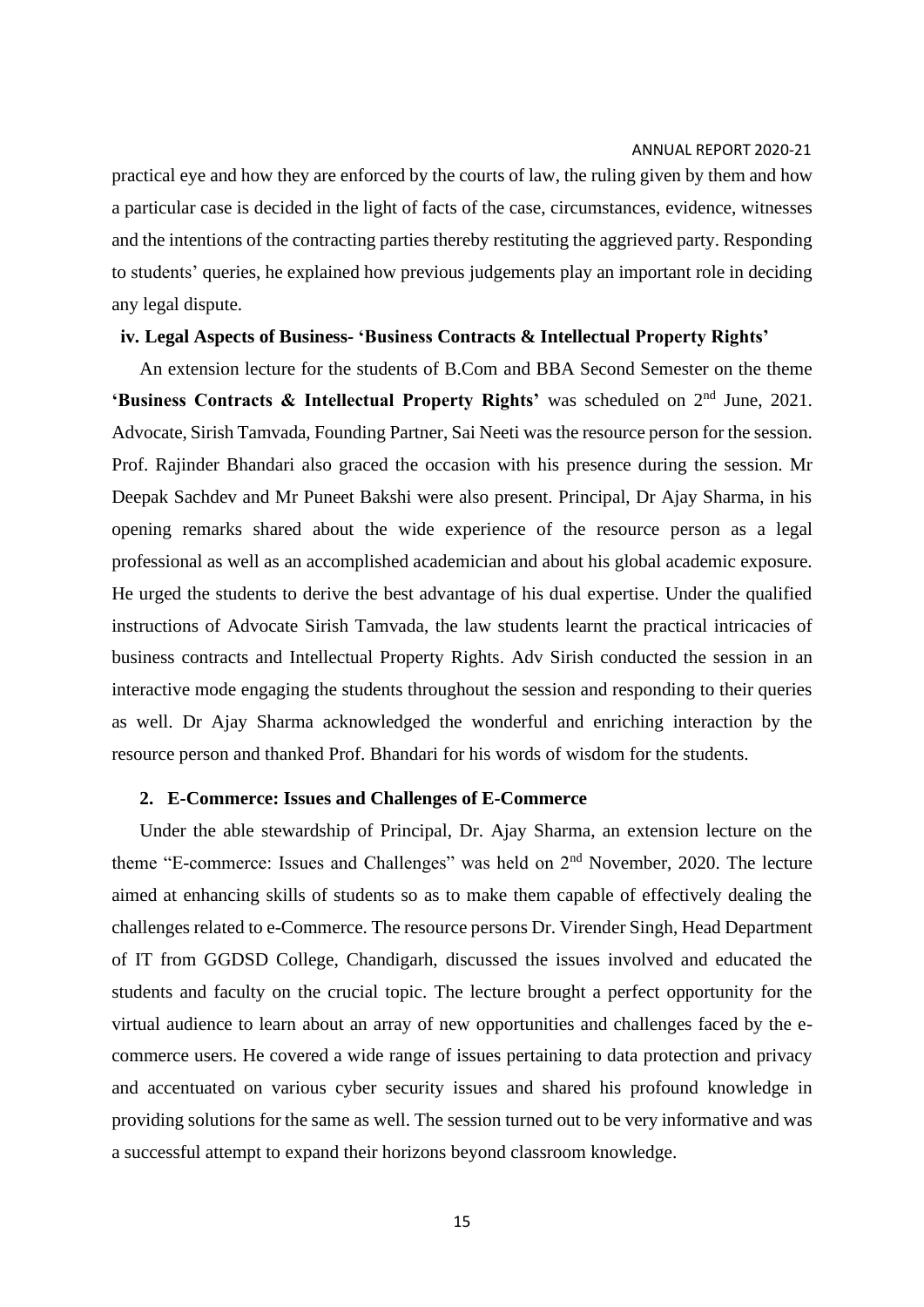### **3. Punjabi: Punjab, Punjabi and Punjabiat**

An interactive webinar on the topic 'Punjab, Punjabi and Punjabiyat' was organized wherein Dr. Sarabjot Kaur, Prof. (Retd.) Govt. college for Girls, Ludhiana was the resource person. Dr. Kaur started her lecture by acquainting the students with the history of Punjab State and told the students that the former name of Punjab was Sapt Sindhu, and the word Punjab is a combination of two words Panj+Aab which means the land of five waters. Further, she said that Punjabi people have their own constitution of body and Punjabi culture has several unique characteristics which make us singular. Talking about Punjabi language, she told the students that Punjabi language is a widespread language and has several edges over many other languages. She further stressed that we should be proud of our language and must not feel shy while speaking Punjabi language. The speaker emphasised that language is always evolutionary in its nature and with passage of time it gets changed and many new words start getting added to it. Further, she made clear that no language is inferior or superior because the basic purpose of a language is to convey a message and also that it is out holy duty to save Punjabi language.

## **WEBINARS/ ORIENTATION PROGRAMS FOR FACULTY & STUDENTS**

## **i. Webinar on 'Strategic Innovation' by Dr. S.K. Chadha (Retd. Professor), UBS, Punjab University, Chandigarh**

SACCM in collaboration with Centre for Trade Facilitation and Research in Textiles (CTFRT) organized a webinar on topic "Strategic Innovation" on  $30<sup>th</sup>$  October, 2020 for the students and faculty of the College. An Eminent Personality, Dr. S.K. Chadha (Professor and Ex-Chairman UBS. Punjab University, Chandigarh) was the key speaker. The session was attended by more than 400 students and faculty members of the college. The session began with the presidential address by Dr. Harish Anand, Director, CTFRT. He shared his experience of working with the Vardhman Textiles Mill, he emphasized on skill, knowledge, awareness and attitude for strategic innovation. He also recommended the audience to write case studies on strategic innovation and keep it in public domain. Thereafter, Dr. S.K. Chadha shared his expert knowledge on strategic innovation. Dr Chadha necessitated the use of innovation by the organizations to stay competitive in the current scenario. Intuition, mindfulness, individual creativity, passion of winning, self-responsibility were key take-aways from his speech. He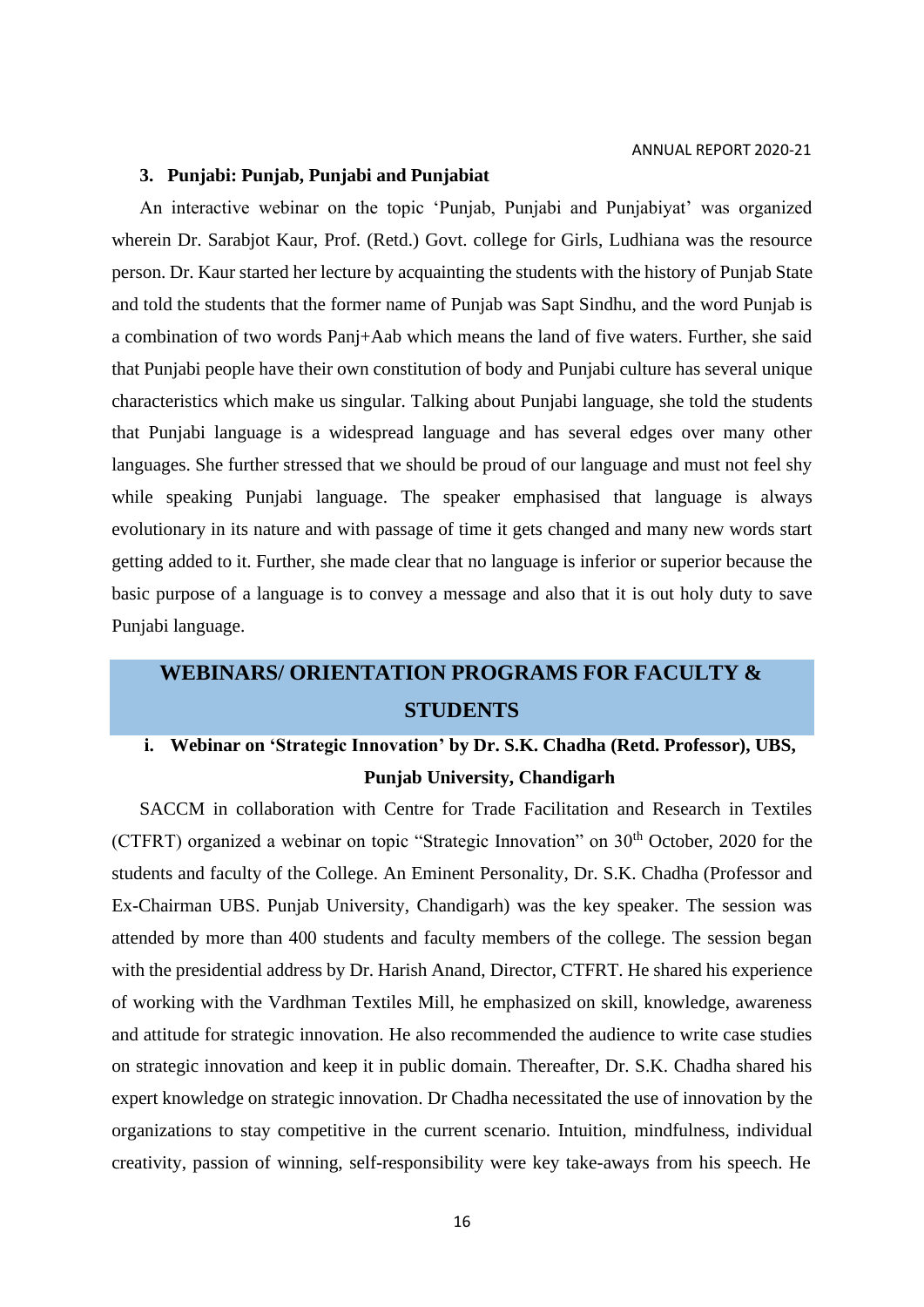concluded by inspiring the audience to stay motivated, keep their minds clean and to develop a habit of total acceptance in their lives.

## **ii. Orientation Program on 'Corporate Expectations: from Campus to Cubicles' by IBS, Hyderabad**

A webinar was organized in collaboration with ICFAI Business School, Hyderabad on **'**Corporate Expectations: From Campus to Cubicles' on July 15, 2020. Prof. Rupa Rath, an intellectual HR Professional with an industry experience of more than 20 years, was the resource person of the day. The insightful tutelage of Ms Rupa Rath motivated the participants to be virtuosos in the beginning of their corporate lives. She articulated the differences between the campus life and corporate life and guided the participants to master the interpersonal, communication and analytical skills to impeccably face the challenges of new environment and new learning in their first handshake with corporate life.

### **iii. Webinar on 'Importance of Cultural Activities for Youth'**

SACCM organized a webinar on the topic 'Importance of Cultural Activities for Youth' by Dr. Nirmal Jaura, Director, Youth Welfare Department, Panjab University, Chandigarh, on 22<sup>nd</sup> December, 2020. Dr. Jaura talked about the role of participation in various cultural activities in personality development as well as improvement in decision making skill of a person. He also informed about 65 cultural activities hosted by the university and the benefits derived by students by participating in them. Dr Jaura also acquainted the students about the life of Shri Guru Tegh Bahadur ji and told how he valiantly fought against the Mughals and sacrificed his life defending Hindus and the [Kashmiri Pandits.](https://en.wikipedia.org/wiki/Kashmiri_Pandit) The session was organised for students of BCom and BBA  $3<sup>rd</sup>$  and  $5<sup>th</sup>$  semester. The students found the session very insightful and thought provoking.

### **iv. Webinar on 'Career Opportunities after Graduation' by IBS, Gurgaon**

The College in collaboration with ICFAI Business School, organized a webinar on 24th July, 2020. The webinar focused on the topic "Career Opportunities after Graduation". Mr. Pranav Ghosh from IBS, Gurgaon, in an interactive session with the students, focused on the holistic development and its three main elements: knowledge, skills and attitude. He stressed upon the competencies which are required to work in the corporate sector. The students found the session to be very informative as it emphasized on the development of various skills so as to ensure employability after graduation very much useful to plan their future career options.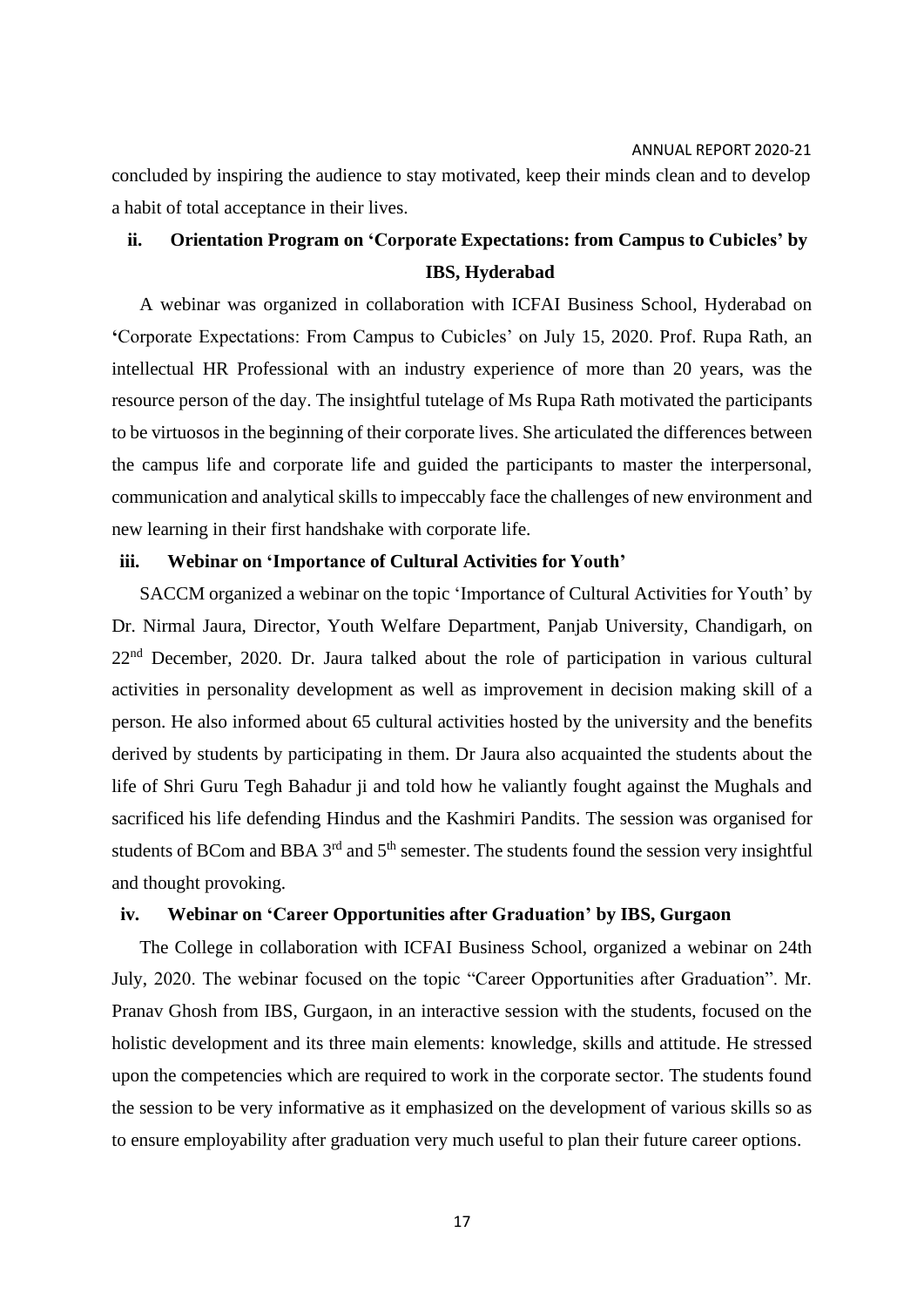#### **v. Webinar on An Awareness Campaign Against Covid-19**

In collaboration with Punjab Commerce and Management Association and SCD Government College, Ludhiana , the college organized a webinar with the objective to create awareness against Covid-19 under Patronage of Sh. Varinder Sharma, Honourable Deputy Commissioner, Ludhiana on 28<sup>th</sup> August, 2020. Prof. Sandeep Bansal PGIMER, Chandigarh, educated the audience regarding the modes of transmission and the preventive measures to be followed to reduce the chances of contracting the Coronavirus. Dr. Rakesh Sharma, Director Department of Ayurveda, Government of Punjab stressed on the consumption of ayurvedic immunity promoting measures for self-care during COVID 19 crisis. Managing mental health in Covid-19 Times is of paramount importance, thus Dr. Tarundeep Kaur, Head Department of Psychology GGDSD College, Chandigarh, explicated in detail the strategies to cope up with stress, anxiety, and distress during this uncertain time. Dr. Ashwani Bhalla, President PCMA, Professor in Commerce SCD Govt. College, Ludhiana, concluded the webinar with his words of wisdom.

### **vi. 'Bharat Ka Amrut Mahotsav' commemorating 75 years of India's independence**

SACCM in collaboration with Youth Welfare Department, Panjab University, Chandigarh celebrated the commemorative 75 years of India's independence by organising the grand fiesta **'Bharat Ka Amrut Mahotsav'** on June 19, 2021. Principal Dr. Ajay Sharma formally welcomed all the illustrious speakers and shared that the college is whole heartedly celebrating all the national events. Dr. Devinder Singh, (the well-known legal luminary, Professor, Dept. of Laws and secretary to Vice Chancellor, PU, Chandigarh) the honourable Chief Guest, enlightened the gathering on the subject by presenting the key events of India's independence with the audience. Then the much-celebrated Dr. Priyatosh Sharma, (the much talked about Historian, and Chairperson, Dept. of History, PU, Chandigarh) the key speaker for the event acquainted the audience with his pearls of wisdom. Further, he developed a kinship with the gathering by bringing the eventful freedom movement of India quite alive before them through his thought-provoking discourse. The speaker explained the contribution of different Indian movements in the freedom struggle of India. The lecture delivered by him was factual, and at the same time quite engaging. The much loved, respected, and dynamic Dr. Nirmal Jaura, Director, Youth Welfare Department, Panjab university, Chandigarh, spoke afterwards in a very engrossing and interesting manner. He thanked everyone present in this intellectual webinar.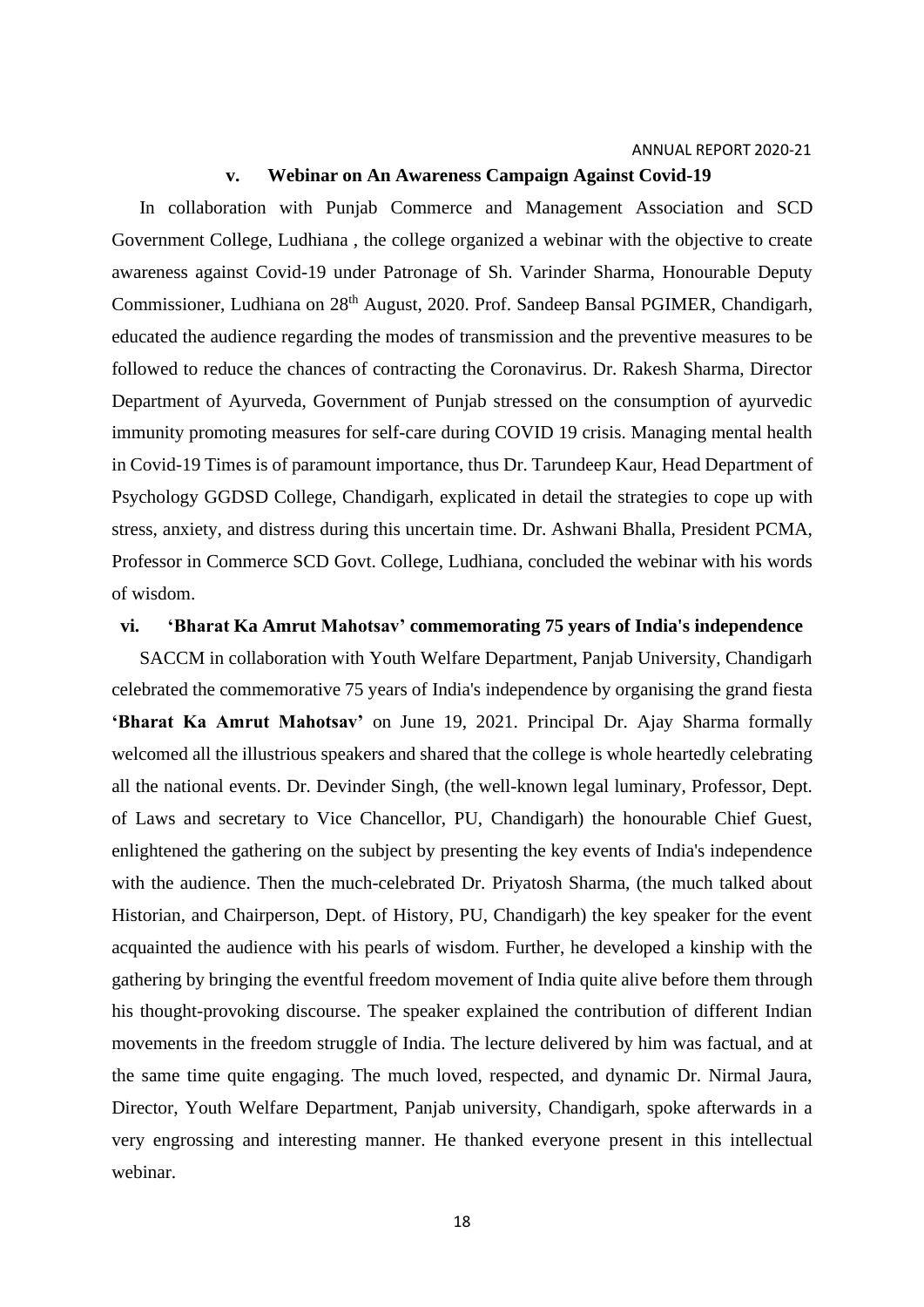### **SACCM INTERNAL QUALITY ASSURANCE CELL (IQAC)**

### **i. Student Satisfaction Survey**

SACCM organised a one-day virtual NAAC workshop on 'Student Satisfaction Survey' on December 11, 2020. The Resource person for the workshop was Dr. Alok Kumar Chakrawal, Professor, Department of Commerce and Business Administration Saurashtra University, Rajkot, Gujrat. Prof. Meenu Gupta, Coordinator, IQAC, welcomed the speaker. Dr. Chakrawal started his talk with the background that all the efforts of the teachers and the institution to make education a meaningful process can be considered impactful only to the extent students perceive it to be meaningful. He further added that the feedback given by the students showcases the actual quality of teaching learning processes of the college thereby enabling identification of the strengths of teaching as well as the possible improvements. He described the entire process of student satisfaction survey in detail explaining that the Student Satisfaction Survey (SSS) is conducted simultaneously with DVV process. Higher education institutions must strictly upload data of at least 50% of currently enrolled students as per data template format in excel sheet given in portal. Dr Chakrawal threw light on different import aspects like kinds of questions asked, the inputs expected, the psychological aspect of the students while filing the survey questionnaire and the like. After the workshop, the house was opened for discussion. The teachers posed several questions to the expert speaker, the answers to which were full of insight and pragmatic knowledge of the expert.

## **ii. Session on Teachers' Feedback Analysis - Effectiveness of Curricula, Online Classes and IT related Issues**

A good feedback system has an active role to play for the growth of any higher education institution as it does not only confine to the collection of data, rather it goes beyond that and extends to its in-depth analysis, identification and drawing pertinent pointers to enhance the learning effectiveness. With this, the Internal Quality Assurance Cell (IQAC) of SACCM organized an interactive session with members of the faculty to discuss the feedback relating to their satisfaction towards the effectiveness of curriculum, teaching, learning, infrastructure and particularly about their online teaching experience. Dr. Harish Anand, Vice President, Strategic Planning Department, Vardhman Textiles Ltd. addressed the faculty. To overcome the crisis caused by ongoing pandemic, SACCM subscribed for Microsoft Teams Platform and all members of the faculty were provided with laptops and digitizers etc.to take online classes effectively. Teachers shared their experience about the same and appreciated the efforts and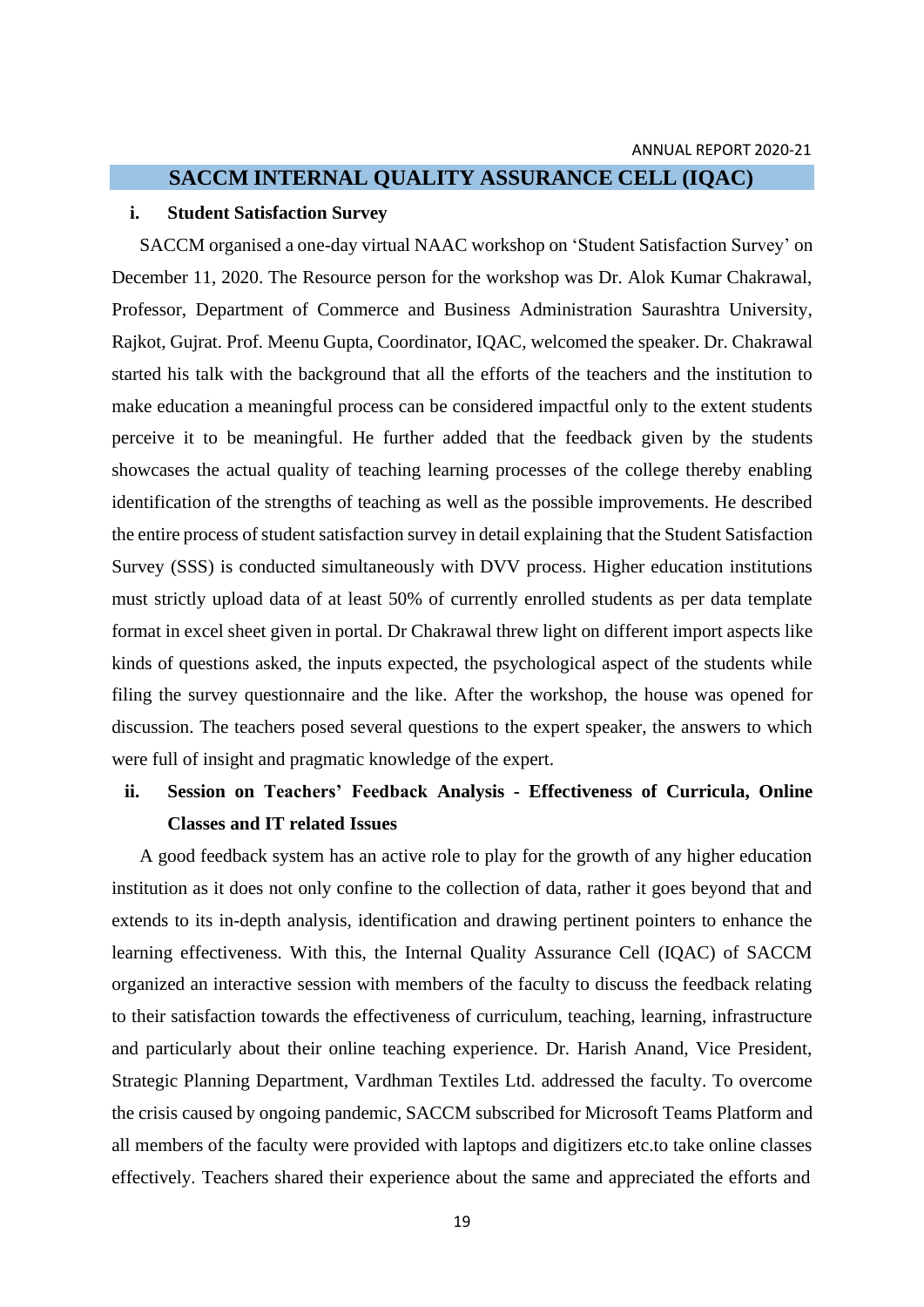support of the management in this direction. Many valuable suggestions like strengthening of internship programmes, initiating new value-added and personality development courses, conversion of traditional class-rooms into smart class-rooms, also emerged out of the discussion.

### **iii. Quality Initiatives by IQAC: MOUs signed for Student Development**

### a. MOU with Bulls Eye and Hit Bulls Eye

Sri Aurobindo College of Commerce and Management, Ludhiana signed an MoU with the Bulls Eye and Hit Bulls Eye to provide free Placement Training to its students. This step was taken keeping in consideration the continuing lockdown due to Covid-19. This collaboration aimed at increasing employability skills of students by improving their grasp on English communication, shaping their holistic personality, making them job ready and training them for group discussion through online tools. Under the MoU, Bulls Eye and Hit Bulls Eye 6 free two-hour live workshops on Facebook and YouTube on topics like preparing oneself for an interview, group discussion, venturing into a new entrepreneur etc were to be provided. Further, complimentary access to the Online Campus Placement and Personality Development program "SPRUCE" to Final and Pre-Final year students was also be provided. 'SPRUCE', a multi-faceted tool, is customised to encompass complete training and placement needs of the institution; delivered through a heady mix of academic tools such as ebooks, videos, assignments, and tests. Main objective behind signing the MoU was fostering academic exchange and partnership to provide an online learning opportunity to each student without charging any fee. The program intends to contribute towards the employability factor of students so that they are better equipped for placement challenge that lies ahead of them in the current grim economic scenario.

### b. MOU with Empoweryouth.Com for 'Campus Placements'

The college signed an MoU with Empoweryouth.Com for campus placements. The MoU entails that Empoweryouth.Com's My Ecampus will actively develop a pipeline of companies that have a demand for interns and candidates in their organisations. The students will register themselves and get opportunities to get connected to numerous companies.

c. MoU with ICT Academy

An MoU was signed with the ICT Academy, a not-for-profit society and an initiative of the Government of India. ICT Academy is the first of its kind that ventures under the Public-Private-Partnership (PPP) model that endeavours to train the teachers and students. ICT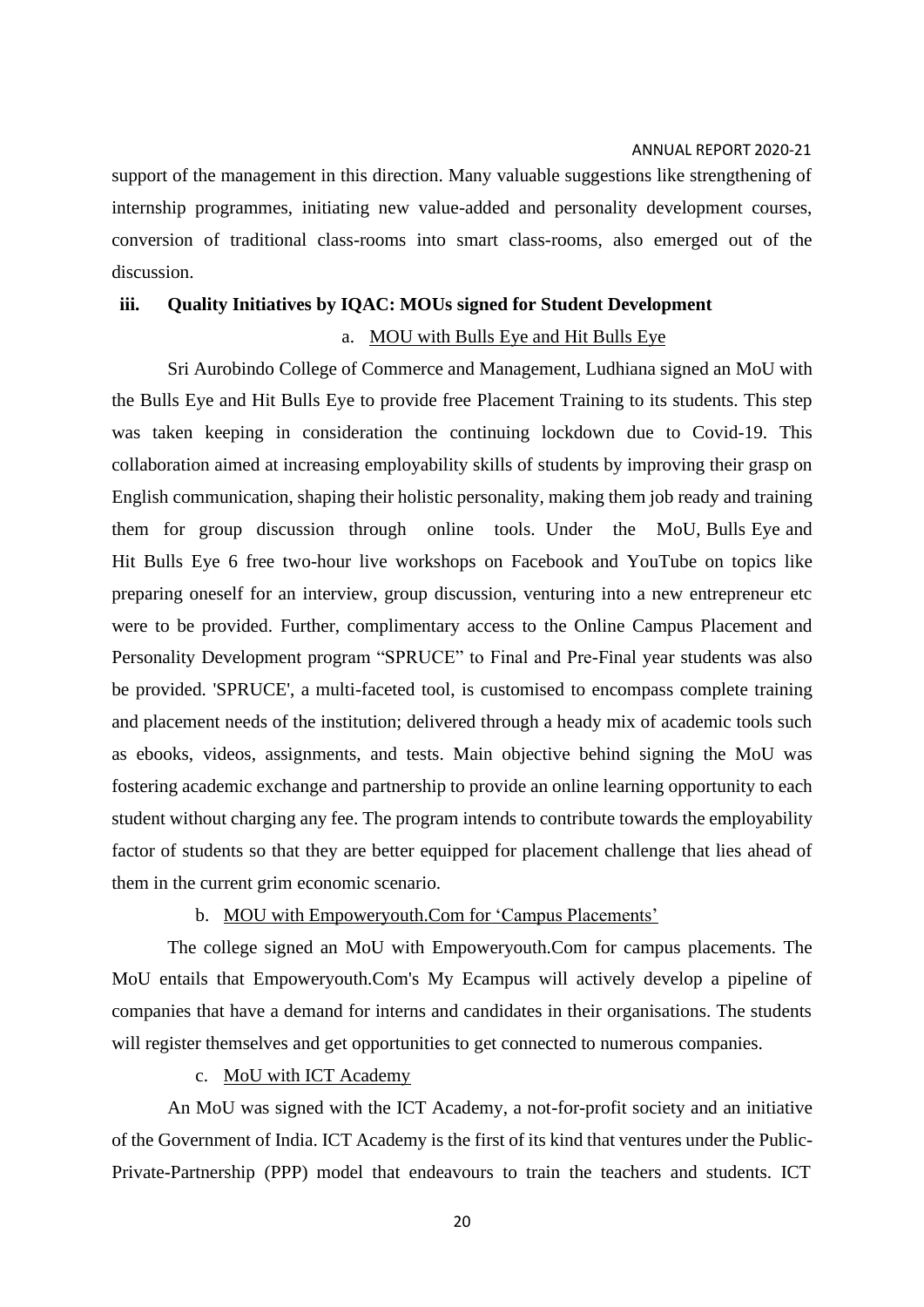Academy has been recently endorsed and recommended by NITI Aayog (National Institution for Transforming India Aayog), the National Planning body of Government of India as one of the unique organizations for dissemination and replication, which is aligned to the Skill India Vision of the Government of India. Through its various initiatives, ICT Academy has been part of strengthening India's four important visions on Skill India, Digital India, Start-up India and Make in India. SACCM, in collaboration with ICT Academy is trying to support the education eco system via different modulesviz. Faculty Development, Skill Development, Research and Publication, Youth Empowerment, Entrepreneurship Development, Digital Empowerment and Industry Institute Interaction.

#### d. MOU with Alphabeta Inc

The College signed MOU with ALPHABETA INC (which has its collaboration with 'National Stock Exchange Academy') to introduce a course on 'Equity Portfolio Management'. This course provided a practical introduction to equity portfolio management. Using an interactive app, the learning was driven by simulation techniques that allowed the learners to visualize stocks, understand concepts, make decisions, and create trades like a portfolio manager. Using an interactive app, the learning is driven by simulation techniques that allows the learners to visualize stocks, understand concepts, make decisions, and create trades like a portfolio manager. The students enrolled under these courses start learning of simple concepts and graduate progressively to more complex strategies using both statistical and fundamental methods. The duration of the course is of six weeks.

### **FACULTY DEVELOPMENT PROGRAMS WEBINARS/ FDPs/WORKSHOPs**

#### **i. Webinar on 'Global Management Education in Post-Covid19 Times'**

In association with Academy of Management, USA, a webinar on global management education in post-COVID19 times was organised on  $6<sup>th</sup>$  July 2020. Around 190 participants from acrossthe world witnessed rigorous deliberations on various facets of the global education during and after the pandemic. The webinar was chaired by Prof (Dr) Mahesh Verma, vicechancellor of Guru Gobind Singh Indraprastha University (GGSIPU), New Delhi. In his presidential address, Prof Verma emphasized on the need for academic administrators to deal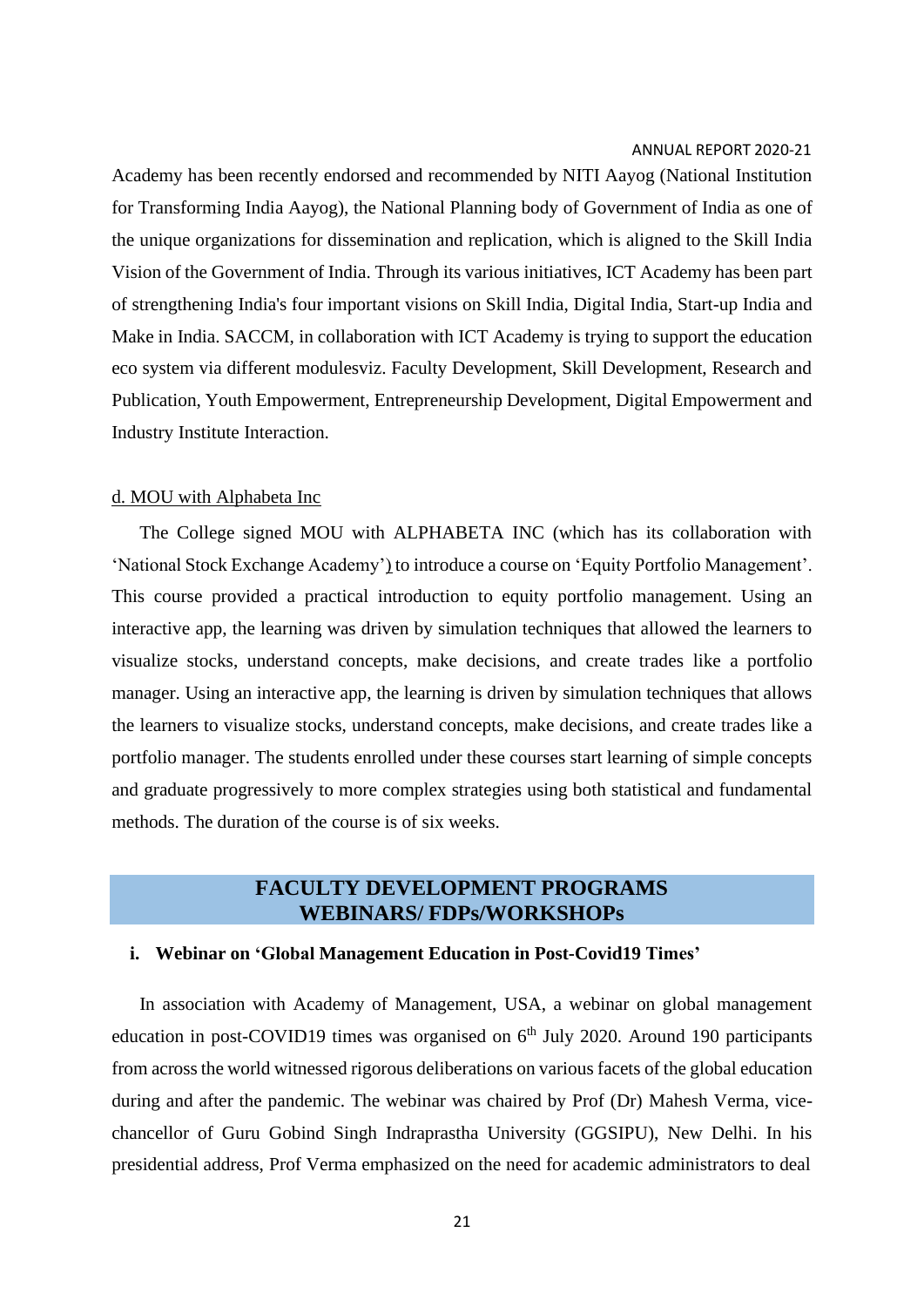with the contemporary challenge in an equitable way so that the students from developing and underdeveloped countries do not suffer. Ms Cyndi McLeod, CEO of the Global University Systems, maintained that the global education is bound to be disrupted by the pandemic. Dr Marta Hawkins questioned the narrative of calling the contemporary situation as a 'new normal'. Prof Anubha Kaushik, Director, International Affairs ,GGSIPU raised the challenges being faced by researchers and academic collaborators during the times of social distancing. Dr Gagan Deep Sharma, representative of the Critical Management Studies division of the Academy of Management, built a case for looking at the ongoing situation with a lens of criticality so that what doesn't meet the naked eye can also be understood. Dr Kathleen Riach from University of Glasgow illustrated the themes that researchers may try to address for fighting the crisis being faced.

## **ii. Webinar on 'Critically envisioning the business, economy, and society in postpandemic times'**

A webinar titled 'Critically envisioning the business, economy, and society in postpandemic times' was conducted by the Directorate of International Affairs of Guru Gobind Singh Indraprastha University, New Delhi, in association with Academy of Management, USA, and Sri Aurobindo College of Commerce and Management, Ludhiana. The webinar, which was attended by 125 participants from across the world, witnessed rigorous deliberations on various facets of the global education during and after the pandemic. The webinar began with Mr. Gaurav Talan, faculty at Guru Gobind Singh Indraprastha University, New Delhi who emphasized on the economic fallouts and social impacts of the ongoing Covid-19 outbreak. It was pointed out that not all sections of the society are impacted equally by the pandemic and brought together the speakers (Prof. Pritam Singh, Prof. Glenn Muschert and Dr. Paresha N. Sinha) who presented their critical perspectives envisioning post-pandemic times. Prof Pritam Singh from University of Oxford, UK presented his critical outlook on the global health, economic, and ecological crisis in the present times. Prof Glenn Muschert from Khalifa University, UAE provided an insight on Critical Social Capital theory from the lens of the pandemic. Dr. Paresha N. Sinha, Senior Associate Editor, International Journal of Emerging Markets steered the discussion towards the International Business Management during and post COVID-19. Prof Jeffrey Inman from University of Pittsburgh, USA enlightened the context of consumer marketing in Covid-19 crisis. Prof. M.M. Goel, former Vice-Chancellor of Jaipur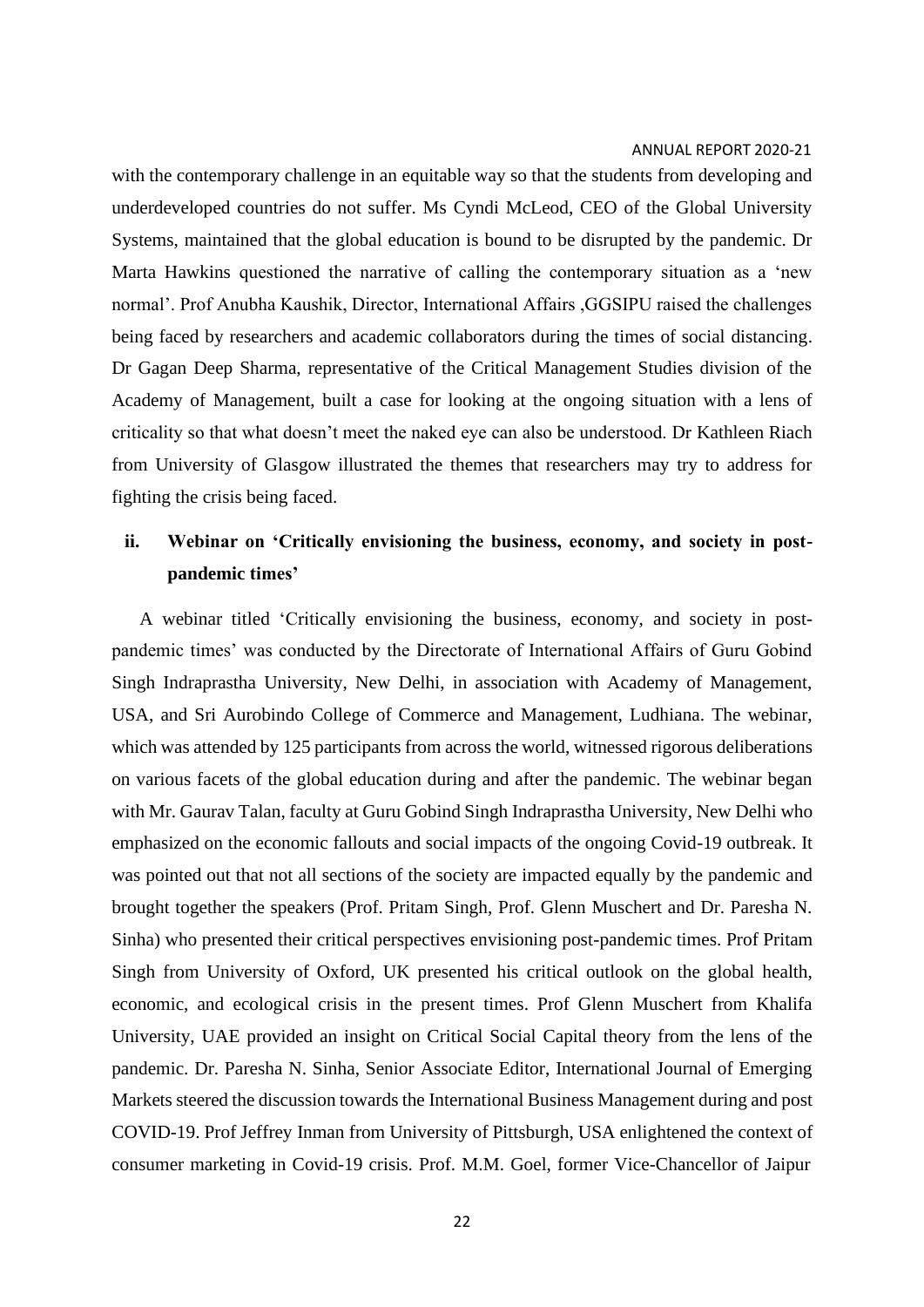National University and Professor from India, highlighted the role of "Needonomics" for economic recovery post Covid-19. Dr. Alexey Kravchenko, Associate Trade officer at UNESCAP, related the SDGs to the COVID-19 pandemic.

### **iii. Webinar on 'Unlocking of Higher Educational Institutions'**

Punjab Commerce and Management Association (PCMA) organized a webinar on the topic 'Unlocking of Higher Educational Institutions' under the aegis of Sri Aurobindo College of Commerce and Management, Ludhiana on  $7<sup>th</sup>$  July 2020. Delivering the keynote address at the National Conference, Dr. BS Ghumman, Vice Chancellor of Punjabi University said that in an atmosphere of uncertainty, we have to handle everything and for this a large online network is needed so that online studies and exams can be conducted. PCMA President, Dr. Ashwani Bhalla added further and said that it would not be right to call the students in the institutes until the Covid Zero status is reached, then online examinations and studies are the only option for which the institutions should decide. Presenting the conference theme on the occasion, Dr. Ajay Sharma said that in the present situation we have to bring the educational system to an automated mode where innovations are needed where public private partnerships and collaborations will bring education to the forefront. Dr. Kulbhushan Chandel, Dean of Himachal Pradesh Technical University said that there is uncertainty but by accepting this uncertainty, there is a need to convert it into adventure, many experiments will bring the system to the fore. Professor Tejinder Sharma of Kurukshetra University termed the University Grants Commission notification as unfortunate and called the decision an interference in the autonomous status of the universities and advocated a decision based on the circumstances. In the concluding speech on this occasion, the Controller of Examination of Panjab University, Dr. Parvinder Singh said that the decision of UGC was shocking as it was working on the strategy of promoting the students further and drawing the result that the decision was suddenly thrown out given what was not expected. On this occasion, Principal of SD College Gurdaspur, Dr. Neeru Sharma, Dr. Bikramjit Singh of Mata Gujari College, Academic Dr. GS Batra, Dean of Punjabi University, Principal Dr. Dharam Singh Sandhu and Dr. BB Singla, Vice President of PCMA, and General Secretary Dr. Vikasdeep also gave their views.

## **iv. Webinar on 'Teaching Finance in Virtual Classrooms' in Collaboration with IBS, Hyderabad**

A Webinar was organised on the theme 'Teaching Finance in Virtual Classrooms' on  $16<sup>th</sup>$ July 2020, under the able guidance of Principal, Dr. Ajay Sharma. As many as 50 participants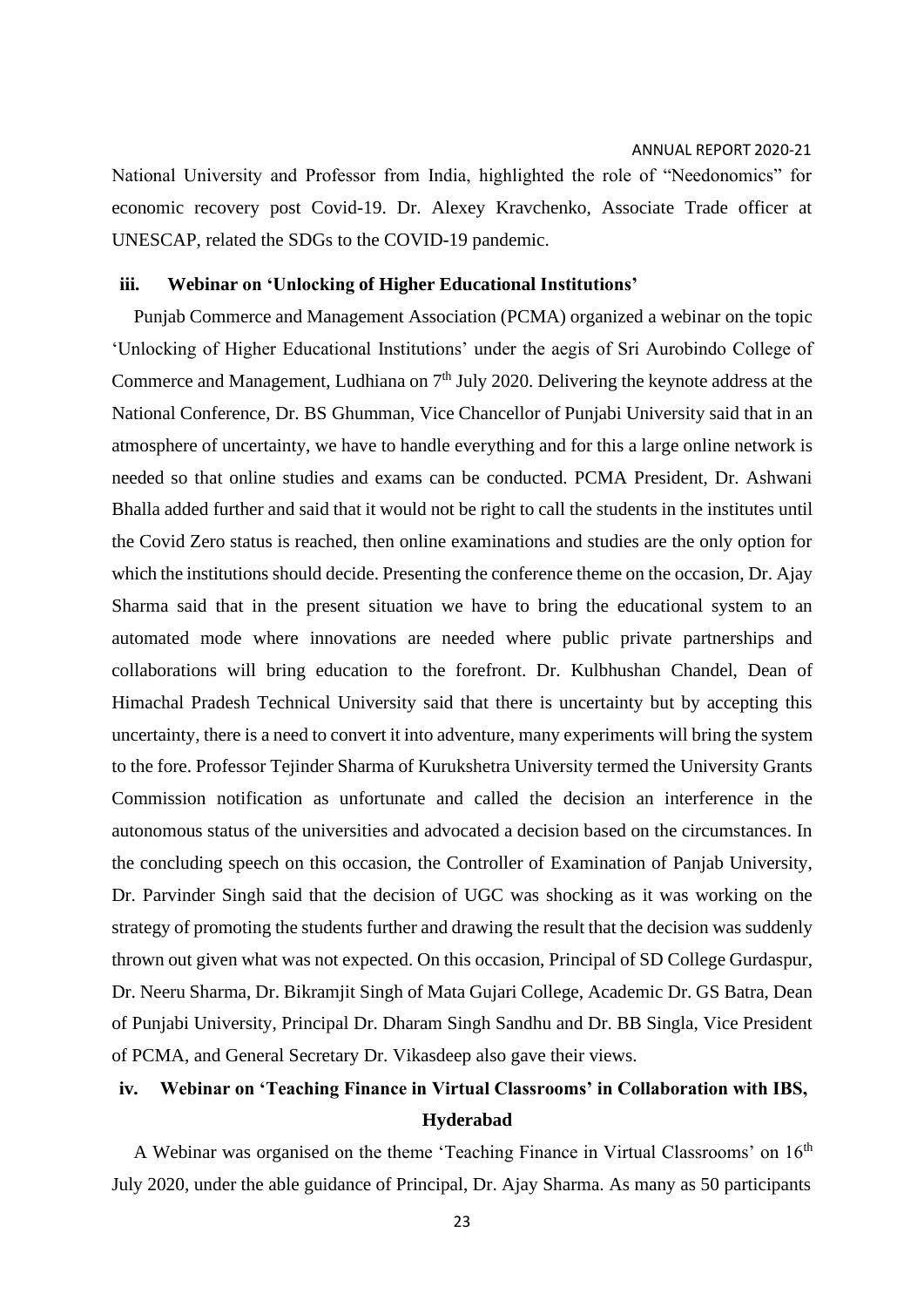from different colleges participated in the webinar. Dr. Vineeta Mishra, Professor, IBS Gurgaon wasthe e-Resource Person. This webinar brought a perfect opportunity for the Faculty to learn about the usage of ZOOM application for online curriculum delivery while keeping them engaged using varied tools. Dr Misra also accentuated on various behavioural and technical issues faced by the teachers in virtual teaching and shared her profound knowledge in providing solutions for the same. The session turned out to be very interactive and informative.

### **v. National Conclave cum Conference on 'National Education Policy 2020'**

A National Conclave cum Conference was organised through the virtual mode by SACCM jointly with Punjab Commerce and Management Association and SCD Government College, Ludhiana with Knowledge Partner, Haryana Commerce and Management Association(HCMA) and Himachal Pradesh Commerce and Management Association (HPCMA) on the theme ' National Education Policy 2020' on August 16-18, 2020. It was inaugurated by Dr. S. P. Bansal, Hon'ble Vice Chancellor, Himachal Pradesh Technical University, Hamirpur and Valedictory Address was delivered by Dr. Mahesh Verma, Hon'ble Vice Chancellor, GGS Indraprastha University, New Delhi. The key speaker of the webinar focused on the fact that all higher education institutions (HEIs) should become multidisciplinary institutions and shall aim to have larger student enrolments preferably in the thousands, for optimal use of infrastructure and resources, and for the creation of vibrant multidisciplinary communities. It has been suggested that liberal education approach must be adopted to provide horizontal and vertical flexibility as in CBCS.

| Key Speakers in Three-day Webinar on 'National Education Policy 2020'                                                                                         |                                                                    |                                                                                                  |  |  |
|---------------------------------------------------------------------------------------------------------------------------------------------------------------|--------------------------------------------------------------------|--------------------------------------------------------------------------------------------------|--|--|
| Day 1                                                                                                                                                         | Day 2                                                              | Day 3                                                                                            |  |  |
| Prof. (Dr.) Raj Kumar Singh<br>Gautam, Dean R&D,<br><b>Chairperson Centre for</b><br>Entrepreneurship, Innovation<br>and Skill Development, SMS,<br>Varanasi. | Dr. A.K.Bakshi, Vice<br>Chancellor, PDM<br>University, Bahadurgarh | Dr. Mahesh Verma, Vice<br>Chancellor, Guru Gobind<br>Singh Indraprastha<br>University, New Delhi |  |  |
| Dr. Sanjeev Sharma, Director,<br>DAV Institute of Management,                                                                                                 | Dr. Akshilesh Mishra,<br>Banaras Hindu                             | Dr. Prem Kumar,<br>Renowned Academicians &                                                       |  |  |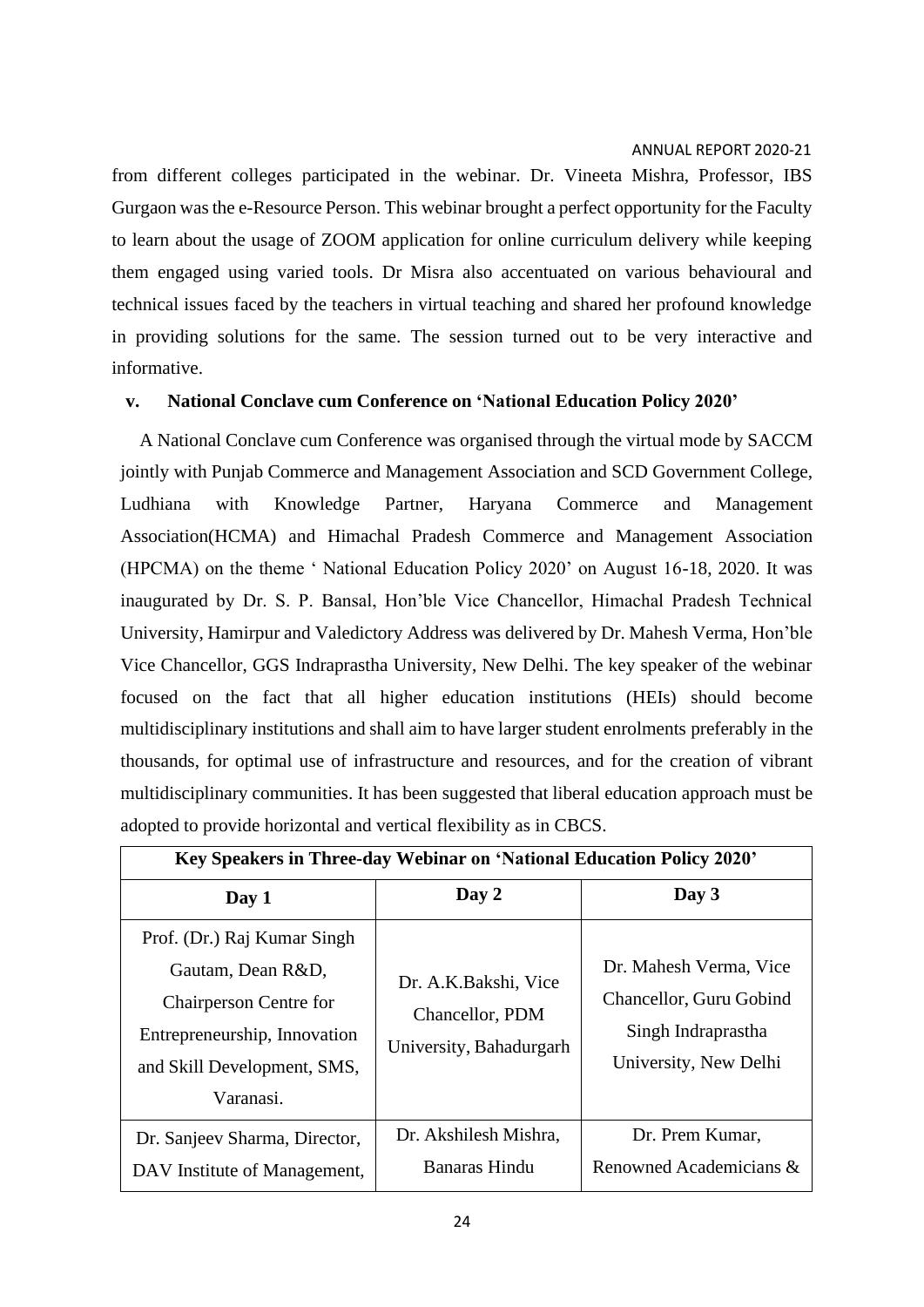| Key Speakers in Three-day Webinar on 'National Education Policy 2020'                   |                                                                     |                                                                                                                                     |  |  |
|-----------------------------------------------------------------------------------------|---------------------------------------------------------------------|-------------------------------------------------------------------------------------------------------------------------------------|--|--|
| Day 1                                                                                   | Day 2                                                               | Day 3                                                                                                                               |  |  |
| Faridabad                                                                               | University, Banaras                                                 | Director, BCM Institutions                                                                                                          |  |  |
| Dr. Kulbhushan Chandel, Dean<br>Academic Affairs HPTU,<br>Hamirpur                      | Dr. Tejinder Sharma,<br>President, HCMA                             | Dr. Gulshan Sharma,<br>Director, General ICSI                                                                                       |  |  |
| Dr. Manvinder Singh Pahwa,<br>Director, Alumni Relations,<br>Manipal University, Jaipur | Sh. Reekrit Serai,<br>Managing Director,<br>Satluj Group of Schools | Dr. Basavraj Benni,<br>Professor & Dean Social<br>Sciences, VSR University<br>Bellari                                               |  |  |
| Dr. Ajay Sharma, Principal,<br>SACCM, Ludhiana                                          | Dr. Dharam Singh,<br>Principal, SCD Govt<br>College, Ludhiana       | Dr. Gagan Deep Sharma,<br>Associate Professor,<br>Internatioanl Affairs, Guru<br>Gobind Singh Indraprastha<br>University, New Delhi |  |  |
|                                                                                         | Dr. Ashwani Bhalla,<br>President PCMA                               | Dr. Surender Singh Dahiya,<br>Director, SCERT<br>Chandigarh                                                                         |  |  |

### **vi. Weeklong FDP on 'Qualitative Research with Software Applications'**

A week long FDP was organized by the Research and Faculty Development Committee (RFDC) on the theme "Qualitative Research with Software Applications" from 22nd to 28th February, 2021. Dr Himachalam Dasaraju, Professor, Sri Venkateswara University, Tirupati (A.P.) – the keynote speaker - presented the Inaugural Address and highlighted the importance of carrying out research for academicians and research scholars and emphasized the importance of UGC and ICSSR research projects. The resource persons for the workshops included Dr Rahul Pratap Singh Kaurav, Assistant Professor, Prestige Institute of Management, Gwalior and Dr Pooja Goel, Assistant Professor, Shaheed Bhagat Singh College, University of Delhi. This one week hands-on workshop covered the topics like Systematic Literature Review (SLR) methods and formats, Bibliometric Analysis, Social Media Analysis, Thematic and Cluster Analysis using NVIVO software. More than 50 academicians and research scholars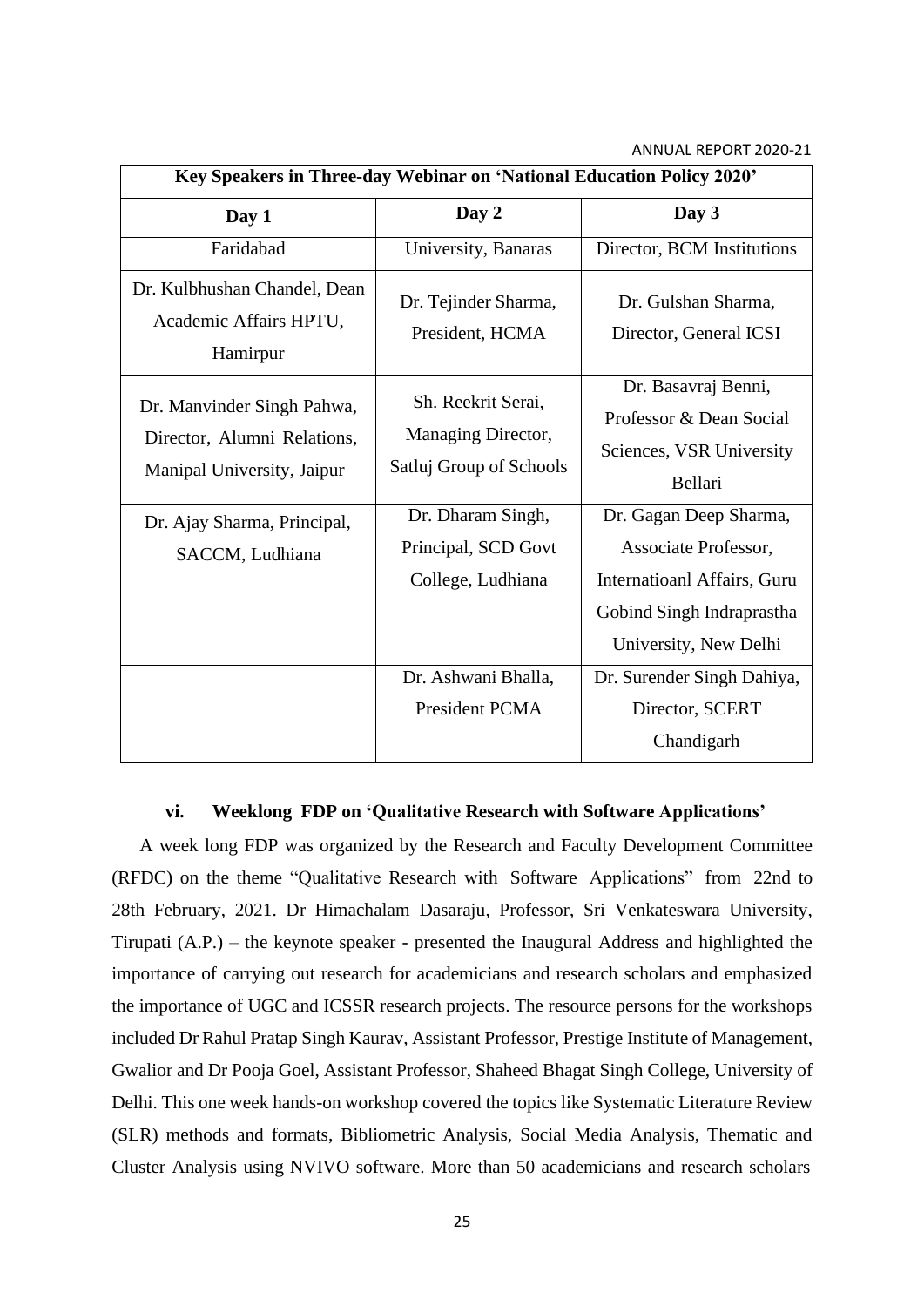from various universities and colleges attended the workshop. The principal, Dr Ajay Sharma, presented a formal vote of thanks to the worthy guests and the resource person and signaled that organizing Research oriented FDPs has been a regular feature at SACCM among other faculty development programmes organized from time to time.

### **vii. One Week FDP on "Quantitative Research with Software Applications"**

Another value creating FDP was organized by the Research and Faculty Development Committee (RFDC) of the College on the theme 'Quantitative Research with Software Applications' from 1<sup>st</sup> March to 6th March, 2021. The keynote resource persons were Prof. Rajat Sandhir, Professor, Department of Biochemistry, Panjab University, Chandigarh and Dr. Naveen Gupta, Department of Microbiology, Panjab University, Chandigarh. Prof. Sandhir is a renowned name for his excellent contribution to the area of research and who emphasized on digital tools and resources for researchers for targeting good and impactful journals. Dr. Naveen Gupta in his inaugural speech highlighted the need of being creative to add new dimensions to teaching and research. The resource person for the workshops included Dr. Ajay Chauhan, the chief consultant officer, Research Shiksha, New Delhi and Dr. Sandeep Singh, Punjabi University Regional Centre for Information Technology and Management, Mohali. This one-week hands on workshop covered basic and advanced topics on Structural Equation Modelling using Smart PLS. Prof. Adarsh Pal Vig, Director UGC-HRDC, GNDU, Amritsar and Dr. Prem Kumar, the former Vice Chancellor and Founder Principal, SACCM shared their research experience on the valedictory session of the workshop held on March 6th, 2021.

#### **viii. Interactive session on Leadership and Effective Teaching**

As a part of continuing interaction with the Industry and Academia, SACCM had the privilege of having such an epitome of true leadership, in the college, for an interactive session with the teaching faculty on Leadership and Effective Teaching on 9<sup>th</sup> April, 2021. The much celebrated scholarly speaker Mr. Sachit Jain, in his charismatic style emphasized the role of vision, communication and belief in impactful leadership by giving pragmatic examples . Stressing on the ability of the teachers in shaping the minds of the students, he exhorted the teachers to have a strong vision along with innovative thinking. He also mentioned the importance of case study teaching to practically train the students for facing real life situations in business or careers they will pursue in future. While interacting with the faculty, he emphasized on a holistic, integrated, principle-centered approach for solving personal and professional problems of the students.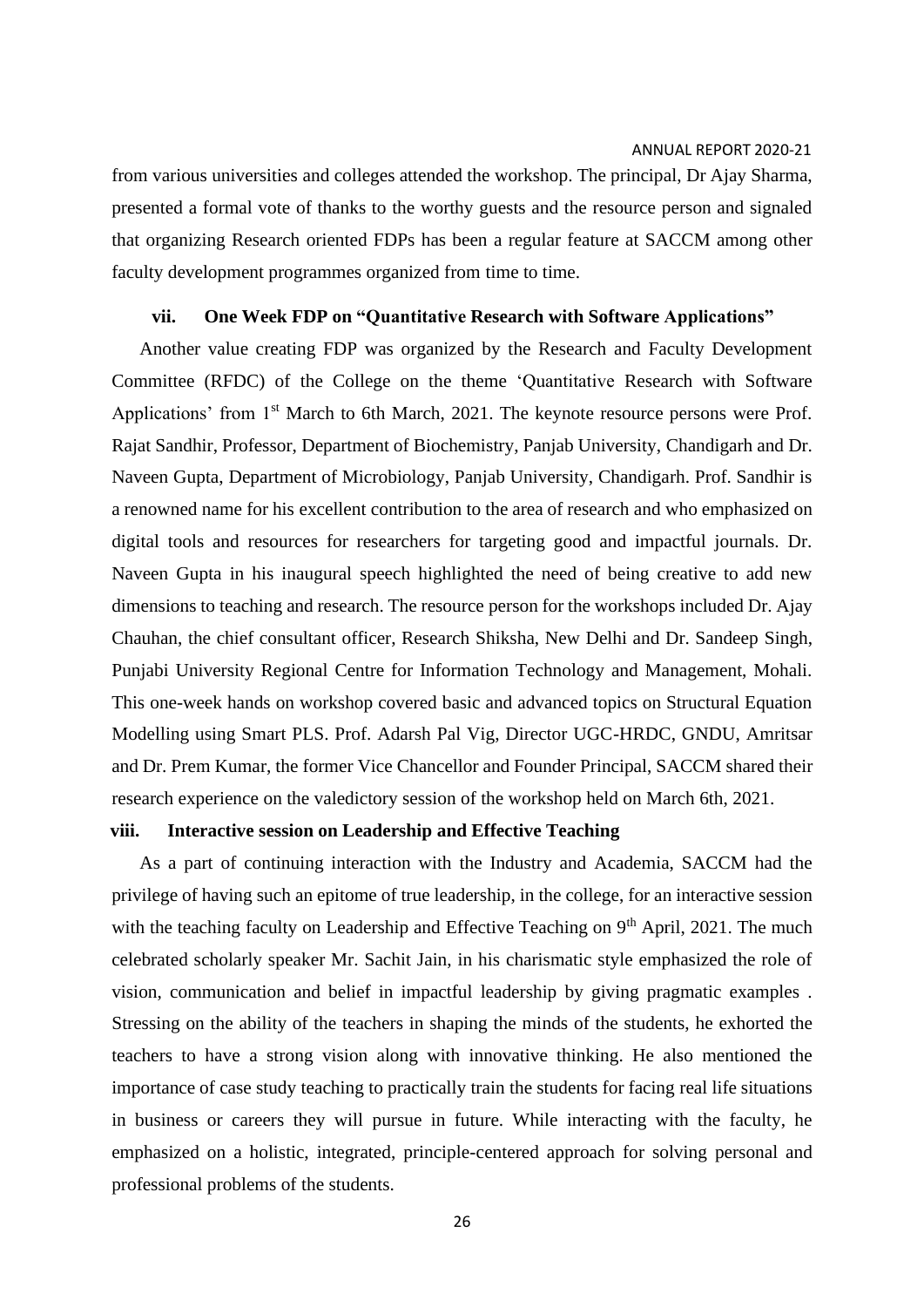### **ix. FDP on Systematic Literature Review and Meta Analysis**

The SACCM Research and Faculty Development Committee organised a two day long FDP on the theme 'Systematic Literature Review and Meta Analysis' on  $9<sup>th</sup>$  and  $10<sup>th</sup>$  July 2021. Dr Jaspreet Kaur from Pearl Academy was the resource person for the FDP. The topics like systematic literature review, Prisma approach and how to write paper on qualitative analysis were discussed on the first day of FDP whereas detailed elaboration was made on meta-analysis and its procedure on the second day of FDP. Dr Jaspreet explained the procedural steps required in a meta-analysis based research followed by methods and assumptions, approaches, Statistical models for aggregate data, validation of meta-analysis results and challenges faced while conducting this analysis in a very comprehensive way. She also highlighted on how Meta-analysis can be performed when there are multiple scientific studies addressing the same question. At the end of the session, queries of the faculty were taken by Dr Jaspreet.

### **ACHIEVEMENTS OF SACCM FACULTY**

### **Dr. Marinal Gupta promoted to the Post of Associate Professor**

In the workplace, promotion is always desirable for any dedicated professional. Dr. Marinal Gupta has moved up on the career ladder from the post of Assistant Professor to Associate Professor She has devoted 16 years to the College with utmost hardwork, dedication, and sincerity. She is indeed, an asset for the College.

| Name of the<br>Title of research paper |                                     | <b>Journal/Book Name</b>                 |  |  |  |
|----------------------------------------|-------------------------------------|------------------------------------------|--|--|--|
| faculty                                |                                     |                                          |  |  |  |
| Dr.<br>Leenu                           | An HR Manager Confronting           | IITM Journal of Business Studies, Vol.   |  |  |  |
| <b>Anand</b>                           | Challenge of Change (Case           | 7(1), 40-52, ISSN-2393-9451. (UGC Care   |  |  |  |
|                                        | <b>Study of Employee Attendance</b> | approved Journal)                        |  |  |  |
|                                        | Management)                         |                                          |  |  |  |
| Puja Jain                              | Christian Medical College and       | South Asian Journal of Business and      |  |  |  |
|                                        | Hospital: Serving with a Sense      | (Sage publication)<br>Management Cases   |  |  |  |
|                                        | of Calling'                         | Volume 9, Issue 2, 2020 (Scopus indexed) |  |  |  |

### **Faculty Research and Publications**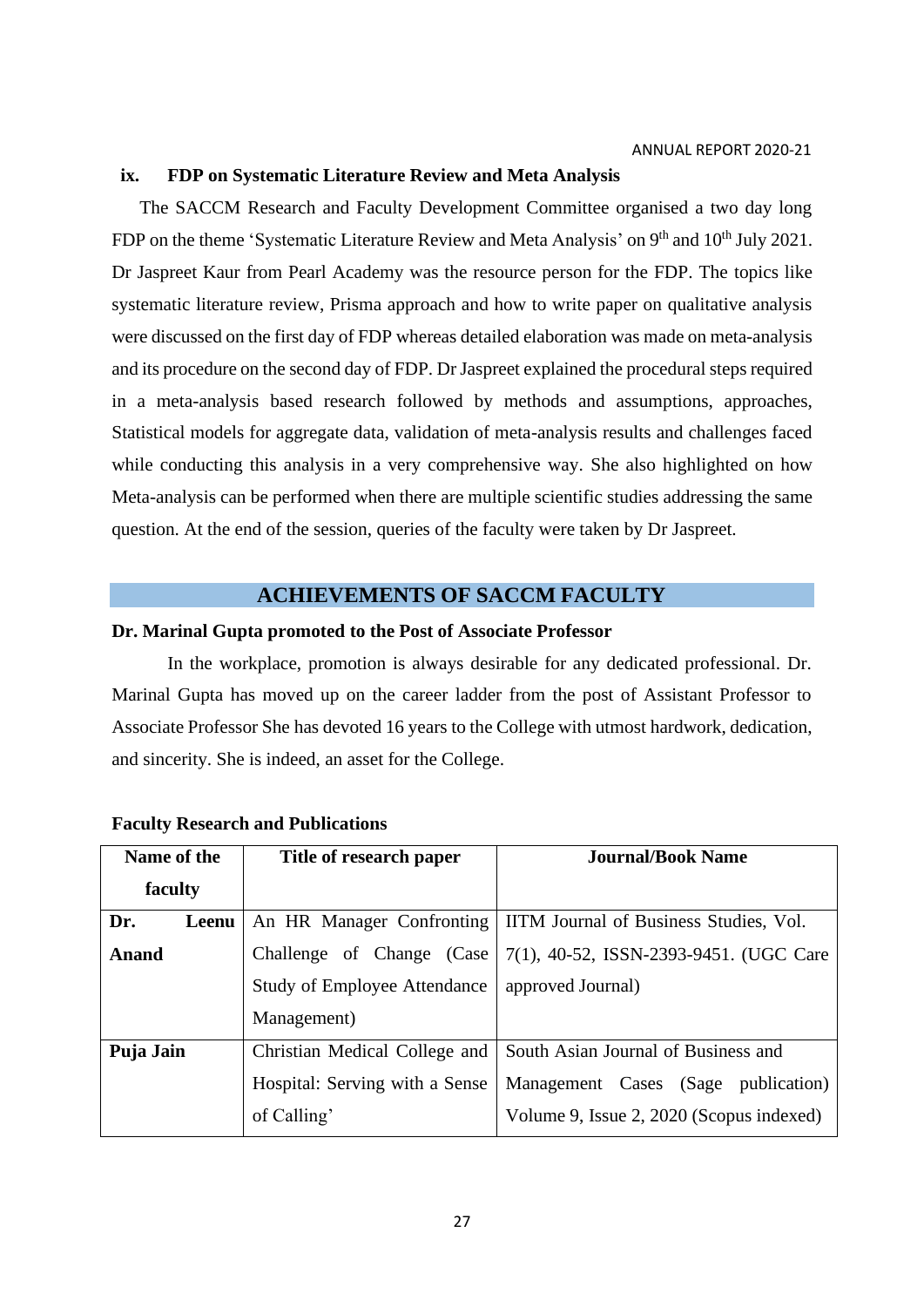| Name of the         | Title of research paper             | <b>Journal/Book Name</b>                          |  |  |  |
|---------------------|-------------------------------------|---------------------------------------------------|--|--|--|
| faculty             |                                     |                                                   |  |  |  |
| <b>Amarjit Kaur</b> | Insight into The Revolutionary      | New Horizons in Commerce, IT & Social             |  |  |  |
|                     | Entrepreneurial<br>Mind:            | Sciences- VOL. 1 (Published by National           |  |  |  |
|                     | <b>Innovational Rebelliousness</b>  | Press Associates, New Delhi)                      |  |  |  |
| <b>Sanjay Gupta</b> | Prioritising the preference of      | Journal of public affairs (Wiley-Blackwell        |  |  |  |
|                     | factors affecting the mobile        | Publishing) indexed/ranked under ABDC-B           |  |  |  |
|                     | selection:<br>network<br>A          | Category) https://doi.org/10.1002/pa.2345         |  |  |  |
|                     | combination of factor analysis      |                                                   |  |  |  |
|                     | and best worst method.              |                                                   |  |  |  |
|                     | Prioritizing<br>factors<br>the      | (Published in Journal of Public Affairs           |  |  |  |
|                     | determining<br>quality in<br>the    | (Wiley Publishing Limited) indexed/ranked         |  |  |  |
|                     | higher<br>educational               | under ABDC-B Category, Web of Science,            |  |  |  |
|                     | institutions-An application of      | SCOPUS, EBSCO, and Emerging sources               |  |  |  |
|                     | analytic<br>hierarchy<br>fuzzy      | citation index).                                  |  |  |  |
|                     | process.                            | https://doi.org/10.1002/pa.2647.                  |  |  |  |
|                     |                                     |                                                   |  |  |  |
|                     | Model<br>Integrated<br>of<br>An     | Wealth<br>Journal<br>of<br>Management             |  |  |  |
|                     | Financial Literacy Among B-         | (Institutional Investor, Inc.) indexed/ranked     |  |  |  |
|                     | <b>School Graduates Using Fuzzy</b> | under ABDC-B Category, Web of Science,            |  |  |  |
|                     | AHP and Factor Analysis.            | SCOPUS, EBSCO, and Emerging sources               |  |  |  |
|                     |                                     | citation index).                                  |  |  |  |
|                     |                                     | https://doi.org/10.3905/jwm.2020.1.126            |  |  |  |
|                     |                                     |                                                   |  |  |  |
|                     | Risk-Managed Momentum: An           | DOI:<br><b>FIIB</b><br><b>Business</b><br>Review, |  |  |  |
|                     | Evidence from Indian Stock          | https://doi.org/10.1177/231971452110230           |  |  |  |
|                     | Market                              | 01                                                |  |  |  |
|                     | affecting<br>Factors                | International<br>Journal of<br>Quality<br>and     |  |  |  |
|                     | consumer                            | DOI:                                              |  |  |  |
|                     | purchase intentions of organic      | Reliability<br>Management,                        |  |  |  |
|                     | food through fuzzy AHP              | 10.1108/IJQRM-01-2021-0019                        |  |  |  |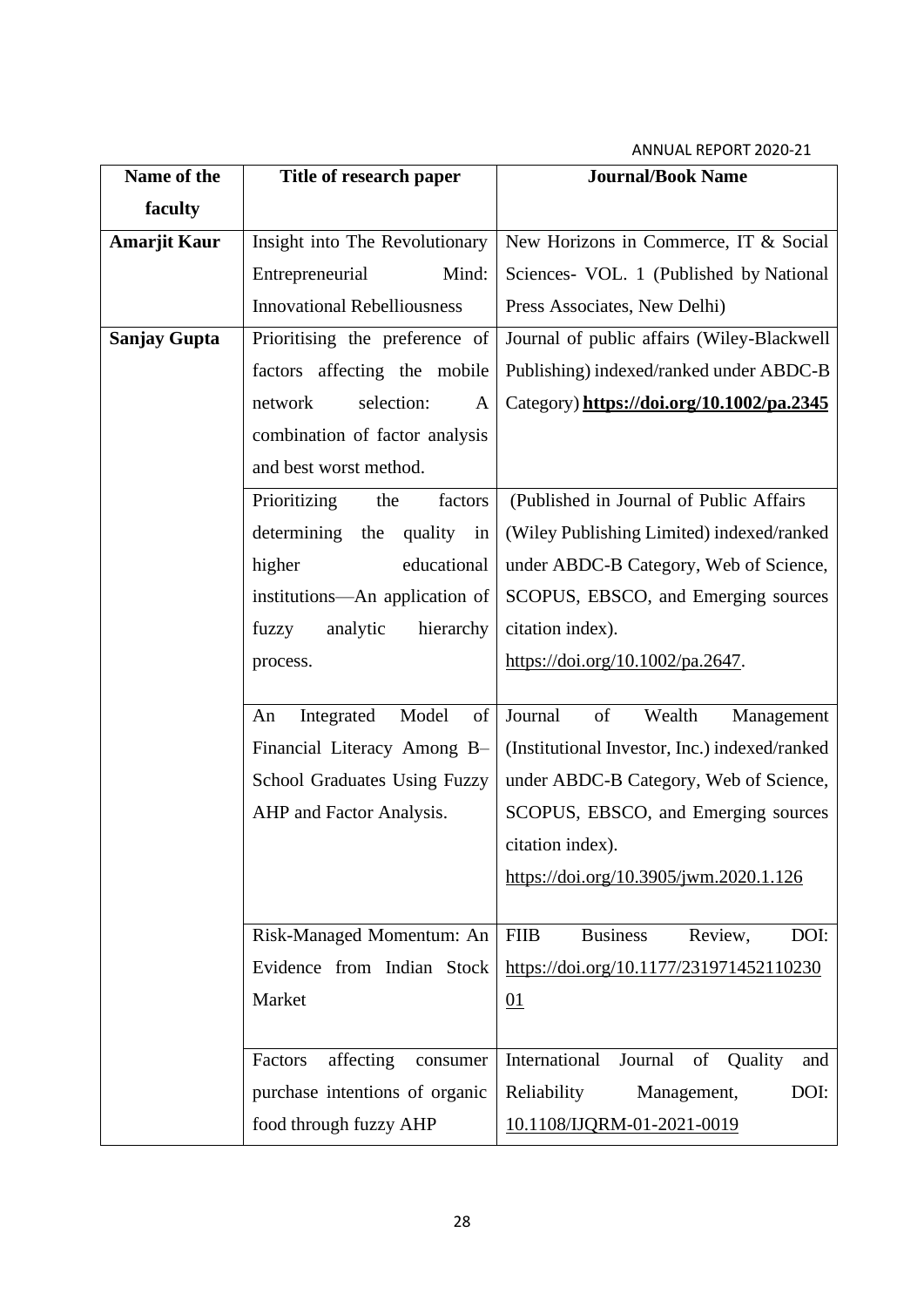| Name of the     | Title of research paper            | <b>Journal/Book Name</b>                                               |  |  |  |
|-----------------|------------------------------------|------------------------------------------------------------------------|--|--|--|
| faculty         |                                    |                                                                        |  |  |  |
| Pooja Mehta     |                                    | Personal values as drivers of Review of Behavioral Finance', September |  |  |  |
|                 | Responsible<br>Socially            | 2020<br>(Emerald<br>Publications)<br>listed                            |  |  |  |
|                 | Investments – a Moderation         | in ABDC (B category) and indexed in                                    |  |  |  |
|                 | analysis                           | SCOPUS with CiteScore 0.8.                                             |  |  |  |
|                 | Retiring<br>for<br>being<br>early  | Organization<br>Management<br>Journal',                                |  |  |  |
|                 | emotionally exhausted<br><b>or</b> | <b>Emerald Publications</b> ) (ISSN:<br>1541-                          |  |  |  |
|                 | staying<br>committed<br>at         | 6518) listed in ABDC (C category) and                                  |  |  |  |
|                 | workplace: a mediation             | indexed in SCOPUS with CiteScore 0.9.                                  |  |  |  |
|                 | analysis"                          |                                                                        |  |  |  |
|                 | "Modeling<br>Spiritual             | "International Journal of Quality and                                  |  |  |  |
|                 | Intelligence on Quality of Work    | Service<br>Sciences",<br>Emerald                                       |  |  |  |
|                 | Life of College Teachers: A        | Publications listed in ABDC-B, Q2 and                                  |  |  |  |
|                 | Mediating<br>Role<br>of            | scopus. (ISSN: 1756-6703)                                              |  |  |  |
|                 | Psychological Capital"             |                                                                        |  |  |  |
|                 | "A Pathway to Technology           | "Paradigm", Sage Publications indexed                                  |  |  |  |
|                 | Integration:<br>Eliciting          | in scopus. (ISSN: 0971-8907)                                           |  |  |  |
|                 | Behavioral<br>Consumer's           |                                                                        |  |  |  |
|                 | Intention to Use Pay TM            |                                                                        |  |  |  |
|                 | Services"                          |                                                                        |  |  |  |
| Sanjay<br>Gupta |                                    | Benchmarking the private Journal of Public Affairs- Wiley              |  |  |  |
| Swati<br>and    | sector banks in India using        | Publications (Indexed ABDC- B Category,                                |  |  |  |
| Gupta           | <b>MCDM</b> Approach               | Scopus and UGC) doi 10.1002/pa.2409                                    |  |  |  |
|                 | Comparative analysis of service    | International<br>Journal<br>of<br>Quality<br>$\&$                      |  |  |  |
|                 | quality of Big Bazaar and          | Management<br>Reliability<br>(Emerald                                  |  |  |  |
|                 | Spencer's: a fuzzy approach.       | Publishing Limited) indexed/ranked under                               |  |  |  |
|                 |                                    | ABDC-B Category, Web of Science,                                       |  |  |  |
|                 |                                    | SCOPUS, EBSCO, and Emerging sources                                    |  |  |  |
|                 |                                    | citation<br>index.                                                     |  |  |  |
|                 |                                    | https://doi.org/10.1108/IJQRM-05-2020-0181                             |  |  |  |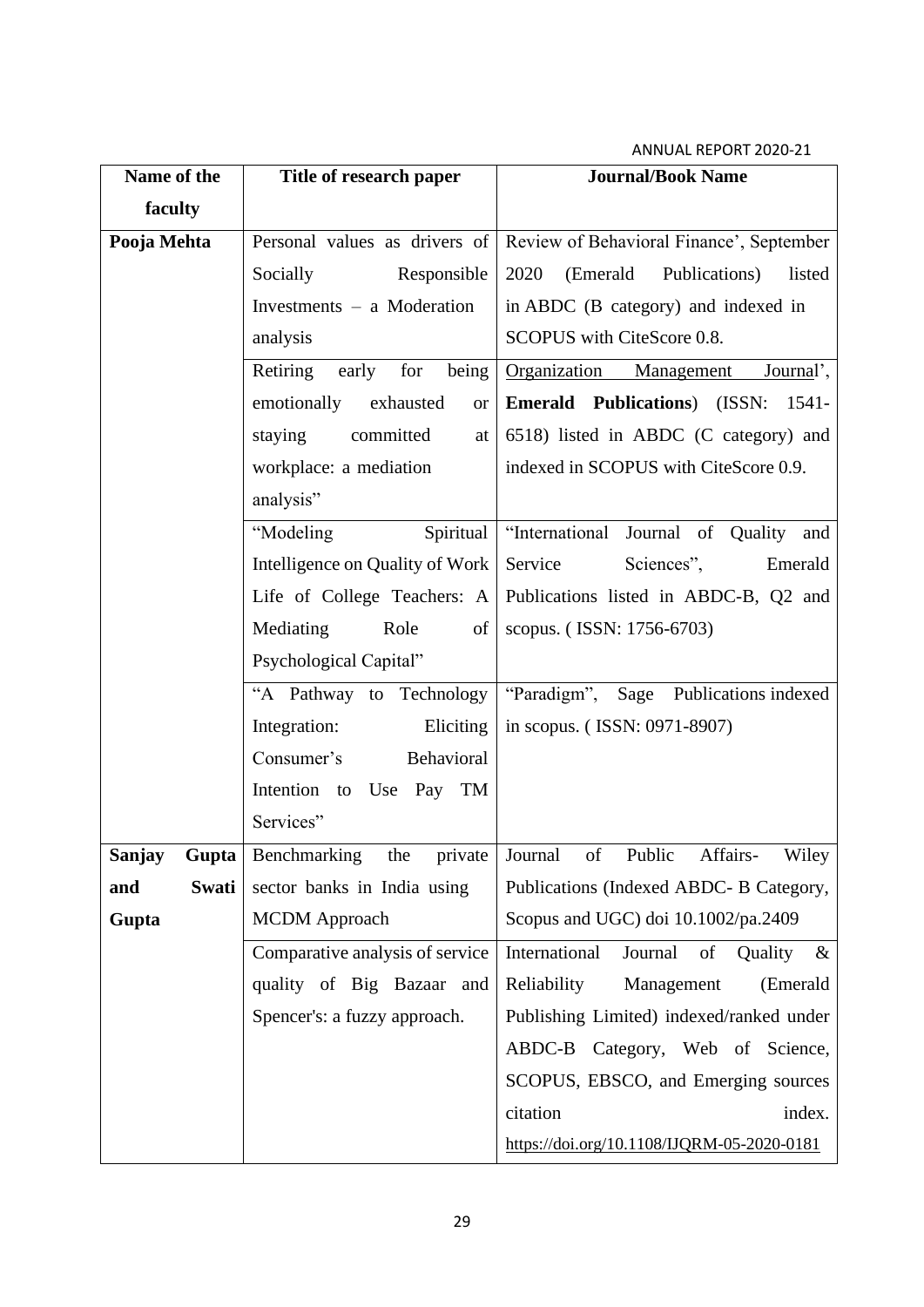| Name of the                         | Title of research paper                                                                    | <b>Journal/Book Name</b>                              |  |  |  |
|-------------------------------------|--------------------------------------------------------------------------------------------|-------------------------------------------------------|--|--|--|
| faculty                             |                                                                                            |                                                       |  |  |  |
|                                     | "Comparative<br>of<br>analysis                                                             | International journal of quality<br>and               |  |  |  |
|                                     | service quality of Big Bazaar                                                              | reliability management (Q2, IMPACT                    |  |  |  |
|                                     | and Spencers'                                                                              | FACTOR-2016, H-Index- 82)- Emerald                    |  |  |  |
|                                     |                                                                                            | Insight (Indexed ABDC- B, ABS,                        |  |  |  |
|                                     |                                                                                            | SCOPUS, UGC, EBSCO, ESCI)                             |  |  |  |
|                                     | Prioritizing intentions behind                                                             | Journal of Economic Studies (Emerald                  |  |  |  |
|                                     | investment in cryptocurrency: a                                                            | Publishing Limited) indexed/ranked under              |  |  |  |
|                                     | fuzzy analytical framework.                                                                | ABDC-B Category, Web of Science,                      |  |  |  |
|                                     |                                                                                            | SCOPUS, EBSCO, and Emerging sources                   |  |  |  |
|                                     |                                                                                            | citation index).                                      |  |  |  |
|                                     |                                                                                            | https://doi.org/10.1108/JES-06-2020-0285              |  |  |  |
|                                     |                                                                                            |                                                       |  |  |  |
| <b>Jinesh</b><br>Jain,              | Identifying<br>sustainability                                                              | Higher Education, Skills and Work-Based               |  |  |  |
| Sanjay<br>Gupta                     | drivers in higher education                                                                | learning (Emerald Publishing Limited)                 |  |  |  |
| and Dr. Ajay                        | through fuzzy AHP                                                                          | indexed/ranked under ABDC-C Category,                 |  |  |  |
| <b>Sharma</b>                       |                                                                                            | Web of Science, SCOPUS, EBSCO, and                    |  |  |  |
|                                     |                                                                                            | Emerging sources citation index).                     |  |  |  |
|                                     |                                                                                            | https://doi.org/10.1108/HESWBL-03-                    |  |  |  |
|                                     |                                                                                            | 2020-0051.                                            |  |  |  |
| <b>Prerna</b> Ahuja   Psychological | stress:                                                                                    | Journal of Public Affairs (ABDC<br>- $B$              |  |  |  |
| Amarjit<br>and                      | Repercussions of COVID-19 on                                                               | category, Scopus indexed journal), Wiley              |  |  |  |
| Kaur                                | gender                                                                                     | DOI:10.1002/pa.2533                                   |  |  |  |
| Ms. Puja Jain                       | Sense of Calling: A Theoretical<br>Acquaintance<br>with<br>an<br><b>Emerging Construct</b> | Shodh Sarita (International and approved<br>UGC Care) |  |  |  |
| <b>Monica</b><br>Ms.                | Econometric<br>analysis<br>of                                                              | Science<br>Pollution<br>Environmental<br>and          |  |  |  |
| Sethi,<br>Dr.                       | COVID-19 cases, deaths, and                                                                | Research,<br>Springer<br>publication.                 |  |  |  |
| Robin Kaushal                       | meteorological factors in South                                                            | $\underline{doi.org/10.1007/s11356-021-12613-6}$      |  |  |  |
| and Dr Meenu                        | Asia                                                                                       |                                                       |  |  |  |
| <b>Singla</b>                       |                                                                                            |                                                       |  |  |  |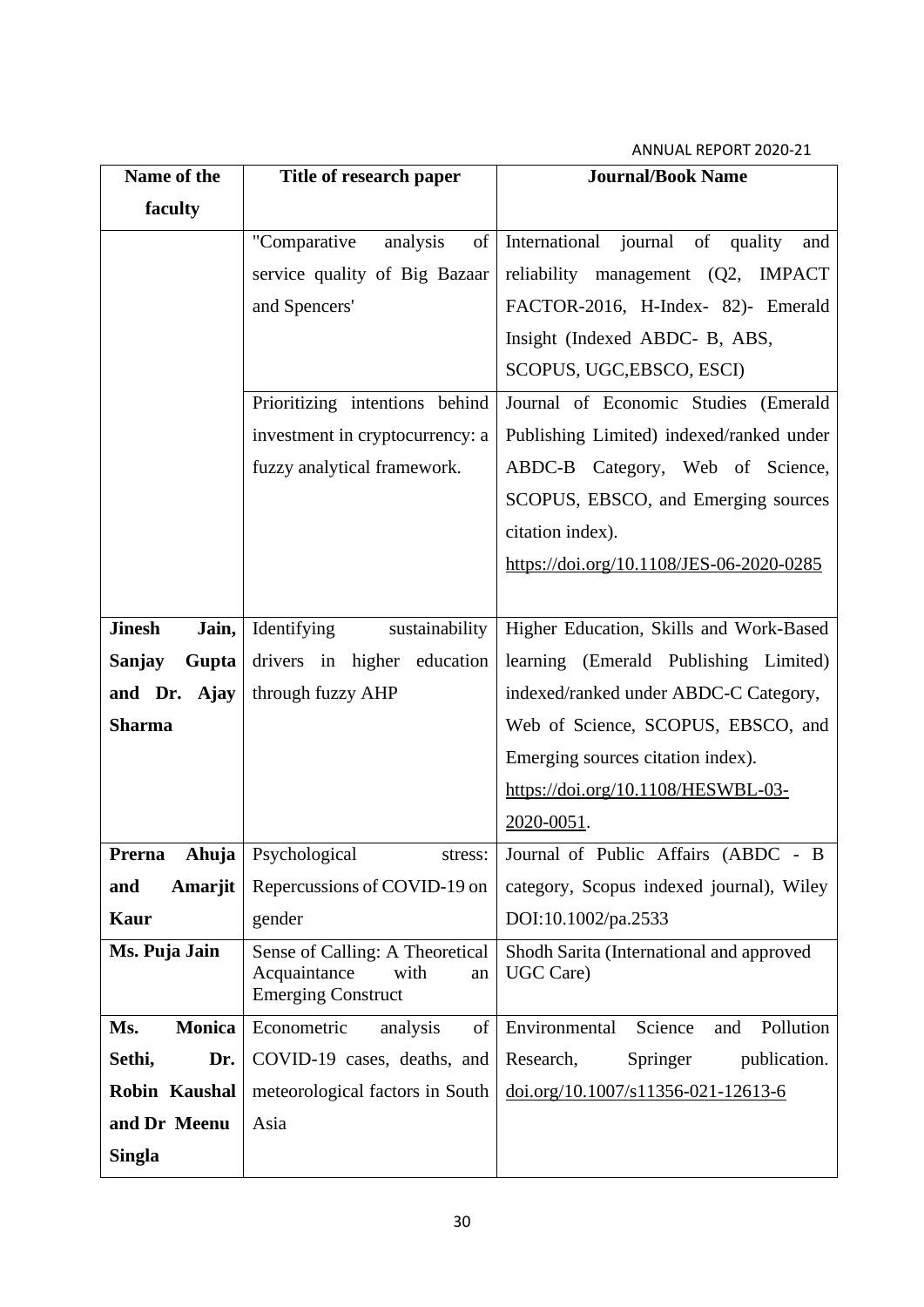| Name of the            | Title of research paper               | <b>Journal/Book Name</b>                    |  |  |
|------------------------|---------------------------------------|---------------------------------------------|--|--|
| faculty                |                                       |                                             |  |  |
| <b>Jaspreet</b><br>Dr. | "Evaluation of Training and           | Journal of Internet Banking and Commerce,   |  |  |
| <b>Kaur</b>            | Development<br>Practices<br>in        | vol. 25, no. 2, ISSN 1204-5357.             |  |  |
|                        | <b>Banks: A Study of Performance</b>  |                                             |  |  |
|                        | Employees<br>In Selected<br>of        |                                             |  |  |
|                        | <b>Indian Public Sector Banks And</b> |                                             |  |  |
|                        | Private Sector Banks"                 |                                             |  |  |
| <b>Meenu Gupta</b>     | Decoding the Success Story of         | International<br>Research<br>Journal<br>of  |  |  |
| and Dr.                | Sonalika<br>International             | Commerce,<br>Arts<br>Science,<br>and        |  |  |
| <b>Jaspreet kaur</b>   | Tractors Ltd.(Itl)"                   | Internationally Indexed Peer Reviewed &     |  |  |
|                        |                                       | Refereed Journal, Vol -11, Issue -10, Oct   |  |  |
|                        |                                       | 2020, ISSN 2319 - 9202, UGC Id 48387        |  |  |
| <b>Aashish Garg</b>    | Prioritizing factors determining      | International<br>Social<br>of<br>Journal    |  |  |
| and Sanjay             | environmental<br>responsibility       | Economics (Int J Soc Econ), ISSN:0306-      |  |  |
| Gupta                  | using fuzzy analytical hierarchy      | 8293, doi/10.1108/IJSE-09-2020-0611         |  |  |
|                        | process: evidence from India          | (ABDC-B,ABS, SCOPUS, WEB<br>OF              |  |  |
|                        |                                       | <b>SCIENCE</b> )                            |  |  |
| <b>Aashish Garg</b>    | Modeling<br>Collaborative             | Social Responsibility Journal               |  |  |
|                        | Consumption<br>by Extending           |                                             |  |  |
|                        | Self-Determination Theory: An         |                                             |  |  |
|                        | emerging economy perspective          |                                             |  |  |
| <b>Jinesh Jain and</b> | A fuzzy analytical hierarchy          | DOI:<br>Journal<br>of<br>Public<br>Affairs, |  |  |
| <b>Sanjay Gupta</b>    | process framework for stock           | 10.1002/pa.2710                             |  |  |
|                        | selection in the Indian stock         |                                             |  |  |
|                        | market                                |                                             |  |  |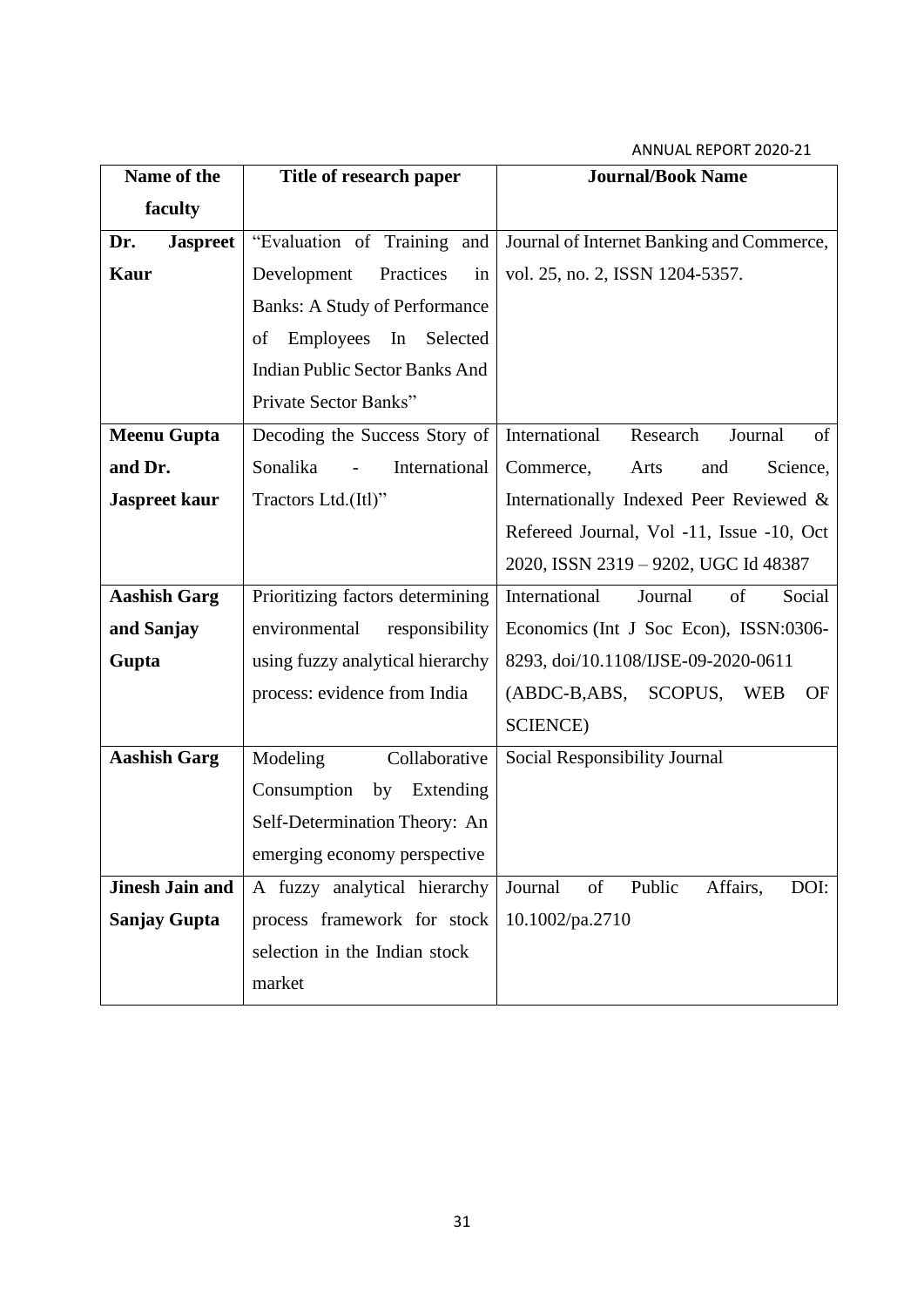| <b>Name</b>         | <b>Name of the Journal</b>                                       | No. of Papers   |
|---------------------|------------------------------------------------------------------|-----------------|
|                     |                                                                  | <b>Reviewed</b> |
| <b>Sanjay Gupta</b> | Management Research Review (Emerald Publishing                   | 1               |
|                     | Limited) indexed/ranked under ABDC-C Category, Web               |                 |
|                     | of Science, Scopus, EBSCO, and Emerging sources                  |                 |
|                     | citation index.                                                  |                 |
|                     | Qualitative Research in Financial Market (Emerald                | 1               |
|                     | Publishing Limited) indexed/ranked under ABDC-B                  |                 |
|                     | Category, Scopus, EBSCO, Web of Science and                      |                 |
|                     | Emerging sources citation index.                                 |                 |
|                     | International Journal of Knowledge and Learning                  | $\mathbf{1}$    |
|                     | (INDERSCIENCE Publishers) Indexed/ranked under                   |                 |
|                     | Scopus, ABDC-C, Google Scholar, Emerging sources                 |                 |
|                     | citation index and UGC.                                          |                 |
|                     | Journal of Economic Studies (Emerald Publishing                  | 1               |
|                     | Limited)                                                         |                 |
|                     | Society and Business Review (Emerald Publishing                  | $\mathbf{1}$    |
|                     | Limited)                                                         |                 |
|                     | International Journal of Accounting and Finance Review           | 1               |
|                     | (Centre for Research on Islamic Banking & Finance and            |                 |
|                     | <b>Business Publishing</b> )                                     |                 |
|                     | Journal of Public Affairs (Emerald Publishing Limited)           |                 |
|                     | International Journal of Information and Decision                | 1               |
|                     | Sciences (INDERSCIENCE Publishers)                               |                 |
|                     | International<br><b>Business</b><br>Journal<br>of<br>Performance | 1               |
|                     | Management (INDERSCIENCE Publishers)                             |                 |
| Puja Jain           | 'Management and Labour Studies' (official publication of         | 1               |
|                     | XLRI School of Business and Human Resources,                     |                 |
|                     | Jamshedpur; and indexed in ABDC, SCOPUS and UGC                  |                 |
|                     | list).                                                           |                 |

## **Research Papers Reviewed by Members of the Faculty**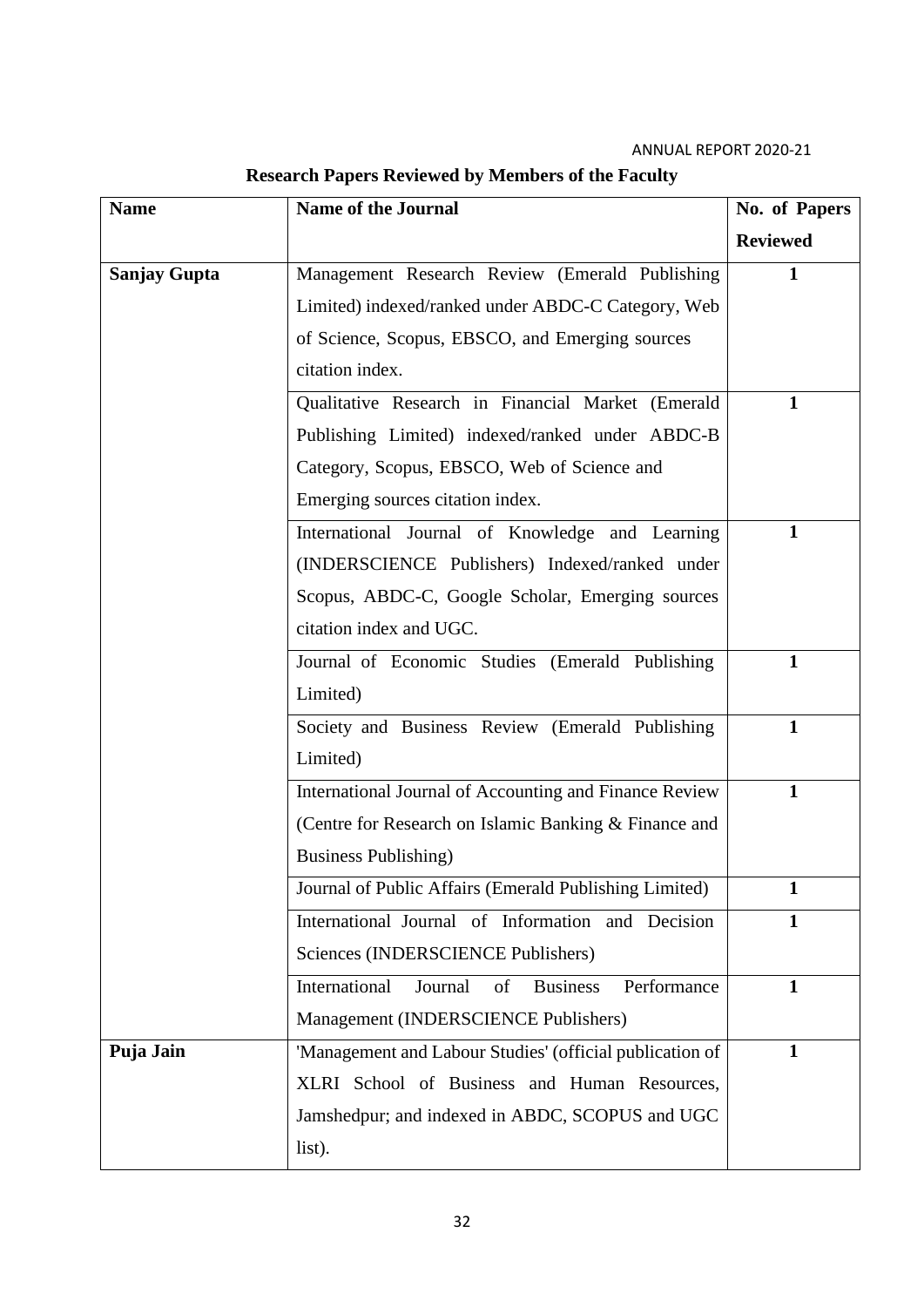| Pooja Mehta         | International Journal of Electronic Business (IJEB)      | 1              |
|---------------------|----------------------------------------------------------|----------------|
|                     | (Inderscience Publications) (July 2020).                 |                |
|                     | Tourism: An International Interdisciplinary Journal      | 1              |
|                     | (Inderscience Publications) (August 2020).               |                |
| Prerna Ahuja        | Basic and applied Social psychology (ABDC-B category     | $\mathbf{1}$   |
|                     | , scopus indexed)                                        |                |
|                     | International Journal of Educational Policy Research and | $\mathbf{1}$   |
|                     | Review                                                   |                |
|                     | <b>Journal of Public Affairs</b>                         | $\overline{2}$ |
| <b>Swati Gupta</b>  | of<br>Journal<br>Science<br>Technology<br>Policy<br>and  | $\mathbf{1}$   |
|                     | Management, Emerald Publishing Limited, indexed          |                |
|                     | under ABDC-C Category, Scopus, EBSCO and                 |                |
|                     | Emerging sources citation index                          |                |
|                     | Journal of Economic Studies (Scopus, EBSCO and           | 1              |
|                     | Emerging sources citation index)                         |                |
| Dr. Jaspreet Kaur   | Asian Journal of Management Cases.                       | 1              |
| <b>Meenu Gupta</b>  | Asian Journal of Management Cases                        | $\mathbf{1}$   |
| <b>Aashish Garg</b> | Gender in Management: An International<br>Journal        | $\mathbf{1}$   |
|                     | (Emerald, ABDC)                                          |                |
|                     | Journal of Hospitality and Tourism Insights (Emerald,    | $\overline{2}$ |
|                     | <b>ABDC</b>                                              |                |
|                     | International Social Science Journal (Wiley, ABDC)       | $\overline{2}$ |
| <b>Jinesh Jain</b>  | Journal of Economic and Administrative Sciences,         | 5              |
|                     | Emerald                                                  |                |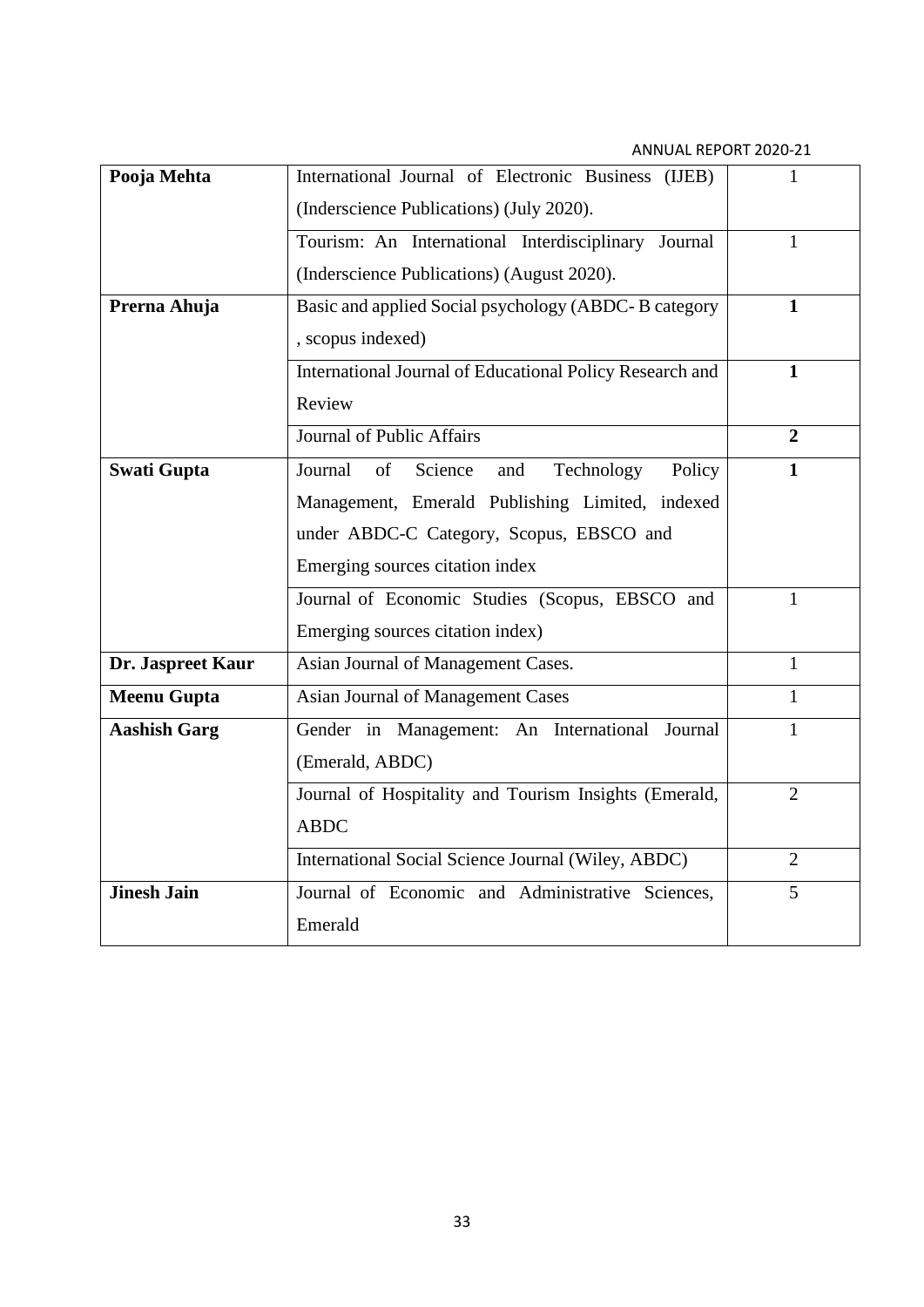### **PhD Completion**

Dr. Marinal Gupta completed her PhD from University School of Applied management, Punjabi University under the guidance of Dr. Sarang Narula during service. The topic of her research is "Evaluation of Consumer Protection Legislations: A Comparatives study of Punjab and Haryana".

| <b>Name</b>         | <b>Title</b>                                       | <b>University</b>   |
|---------------------|----------------------------------------------------|---------------------|
| Puja Jain           | Examining the impact of sense of calling $&$ self- |                     |
|                     | efficacy on organizational citizenship behavior: A |                     |
|                     | study of teachers in Higher Education institutions |                     |
|                     | of Punjab                                          | Punjabi University, |
| Pooja Mehta         | Socially Responsible Investment Intention: An      | Patiala             |
|                     | Investigation of North Indian Individual Investors |                     |
| <b>Aashish Garg</b> | Impact of Consumer Spirituality on Consumers'      |                     |
|                     | environmental responsibility through materialism   |                     |
|                     | and conspicuous consumption                        |                     |

### **PhD Thesis Submission**

### **Enrolment for Ph.D**

Following members of the faculty have enrolled themselves for PhD

| <b>Name</b>        | <b>Discipline</b>       | <b>Department and University</b>      |  |  |
|--------------------|-------------------------|---------------------------------------|--|--|
| Vijay Chhabra      | <b>Computer Science</b> | Computer Science Department, Punjabi  |  |  |
|                    |                         | University, Patiala                   |  |  |
| <b>Swati Gupta</b> | Commerce and Management | School of Management Studies, Punjabi |  |  |
|                    |                         | University, Patiala                   |  |  |
| Prerna Ahuja       | Commerce and Management | University School of Business,        |  |  |
|                    |                         | <b>Chandigarh University</b>          |  |  |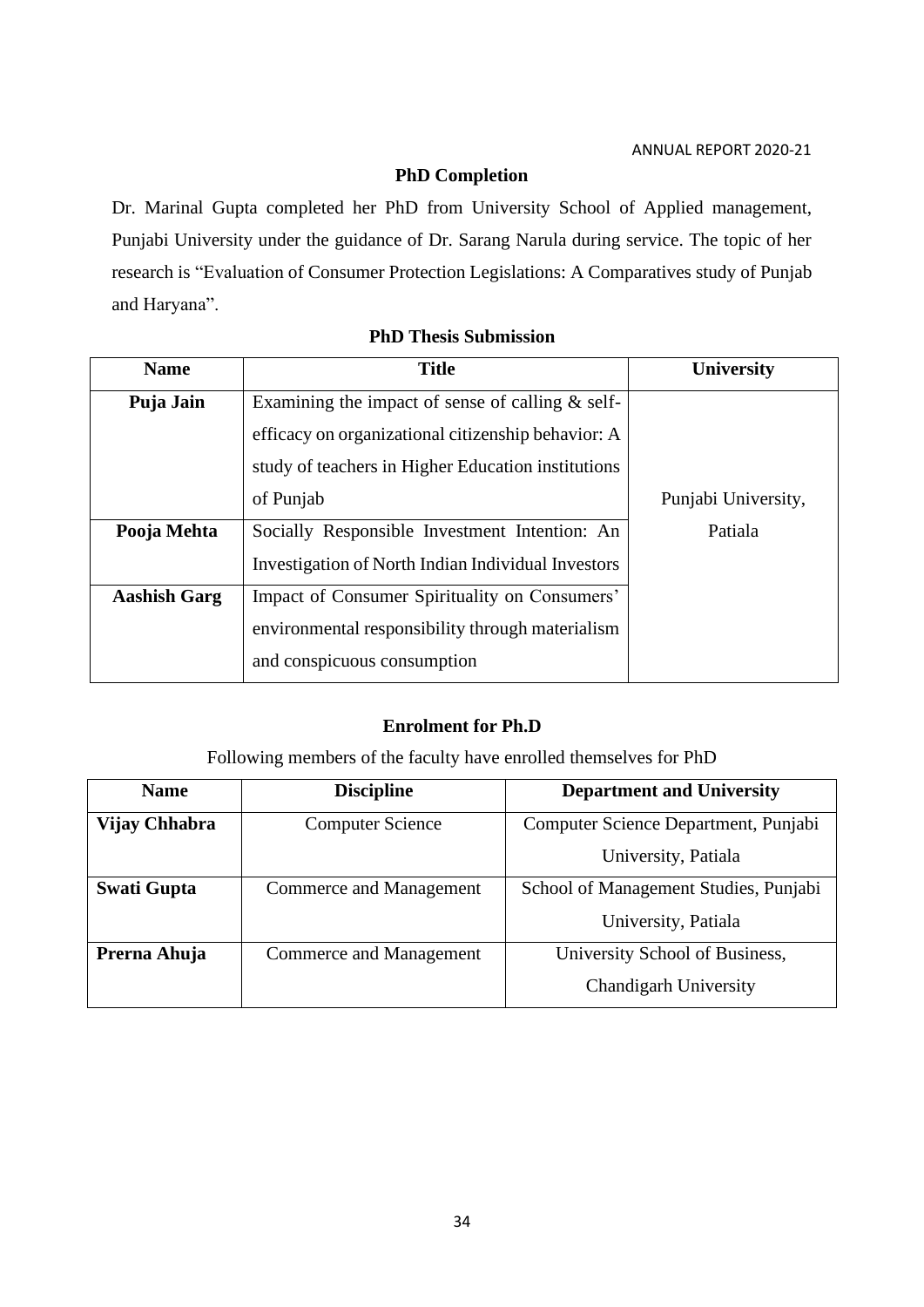### **PRINCIPAL DR. AJAY SHARMA AT VARIOUS PEDESTALS**

| <b>Name</b>       | <b>Discipline</b> | <b>Title of the Thesis</b>             | <b>Department</b> and       |
|-------------------|-------------------|----------------------------------------|-----------------------------|
|                   |                   |                                        | <b>University</b>           |
| <b>Nupur</b>      | Commerce and      | Measuring Public Value And             | University Business School, |
|                   | Management        | Digital Divide In Public e-            | Panjab University,          |
|                   |                   | Service Delivery System: A             | Chandigarh                  |
|                   |                   | <b>Study Of Select Areas Of Punjab</b> |                             |
|                   |                   | & Haryana                              |                             |
| <b>Nazia Gera</b> | Commerce and      | <b>Consumer Disposition</b>            | University Business School, |
|                   | Management        | Behaviour: An Empirical                | Panjab University,          |
|                   |                   | Investigation in Electrical and        | Chandigarh                  |
|                   |                   | Electronic Equipment (EEE)             |                             |
|                   |                   | Industry                               |                             |

Dr.Ajay Sharma is supervising two students for Ph.D. Following are the details

### **Academic Leadership Programme by ICFAI Business School**

Dr. Ajay Sharma, participated in Principals/Directors Knowledge Exchange Programme organised by ICFAI Business School on 12<sup>th</sup> September 2020. The interactive agenda of the Programme was 'Academic Leadership in the New decade of Disruption and Professional Management Education Horoscope' as the year 2020 witnessed a lot of transformations in education and career sector across the world. The key speaker in the programme was Leader Speaker - Prof. S C Sharma, Director,IBS.

## **Lecture delivered in Two-week Virtual faculty development programme organised by Ministry of Human Resource Development**

Dr. Ajay Sharma, Principal SACCM delivered a lecture in a two-week Virtual faculty development programme organised by Ministry of Human Resource Development on the theme 'Learning advanced e-tools for MOOCs Development and Research' from 1<sup>st</sup> September to 14th September, 2020. This program was organised in Collaboration with Motilal Nehru College, University of Delhi and TLC, Ramanujan College, University of Delhi.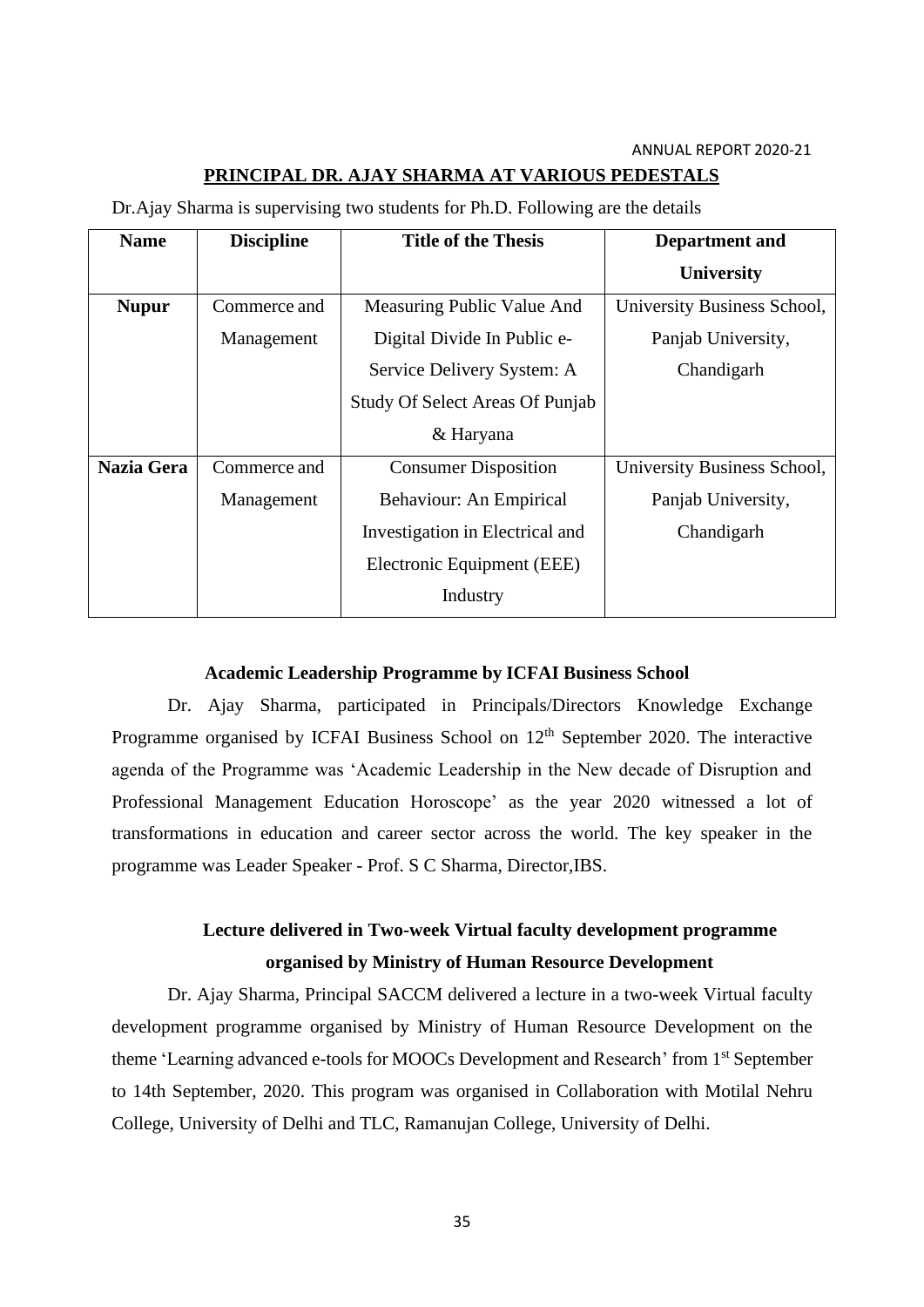#### **Webinar on Professionalism at the behest of CS Profession.**

Dr. Ajay Sharma, Principal, SACCM was the key speaker in Online student Conference organised by Institute of Company Secretory of India on 31st October, 2020. The interactive agenda of the Programme was 'Professionalism at the behest of CS Profession'. The guest of Honour in this programme was CS Ashish Garg while the special invitee was CS Suresh Pandey, Chairman, NIRC. Dr. Ajay Sharma acquainted the audience regarding aspects like Professionalism, Attitudes Towards Teams, Conflict Resolution Styles, Emotional Sensitivity, Dealing with Anger, Over-thinking, and Motivation.

#### **'GST Fake Invoices Fraud' Webinar**

Dr. Ajay Sharma was the key speaker in the webinar organised by the IQAC and the department of Commerce and Business Management of Arya College, Ludhiana on the theme 'GST fake invoices frauds: Issues and Challenges' under the knowledge enhancement series on 2nd November 2020. He in his lecture gave very informative and interactive points on GST fake invoices frauds by giving real life examples and the various challenges faced by the government to overcome these types of frauds that are creating hurdles in country's progress.

## **Nominated to the Academic Council of Jagat Guru Nanak Dev Punjab State Open University, Patiala**

Jagat Guru Nanak Dev Punjab State Open University, Patiala which has been established by the Government of Punjab on the 550th birth anniversary of Shri Guru Nanak Dev Ji has nominated Dr. Ajay Sharma to the Academic Council for a period of two years under Section 15 (2) of the University Act. Dr. Sharma has been nominated for the said position to advice the Board of Governors of the University in respect of maintenance of standard of instructions, education and examination within the University subject to the Provisions of the Act and the Regulations of the University.

## **Participated in Leadership Development Programme-01 (senior level) sponsored by University Grant Commission (HRDC)**

Dr. Ajay Sharma participated in a Leadership Development Programme-01 (senior level) sponsored by University Grant Commission (HRDC) from 6<sup>th</sup> January 2021 to 12<sup>th</sup> January 2021.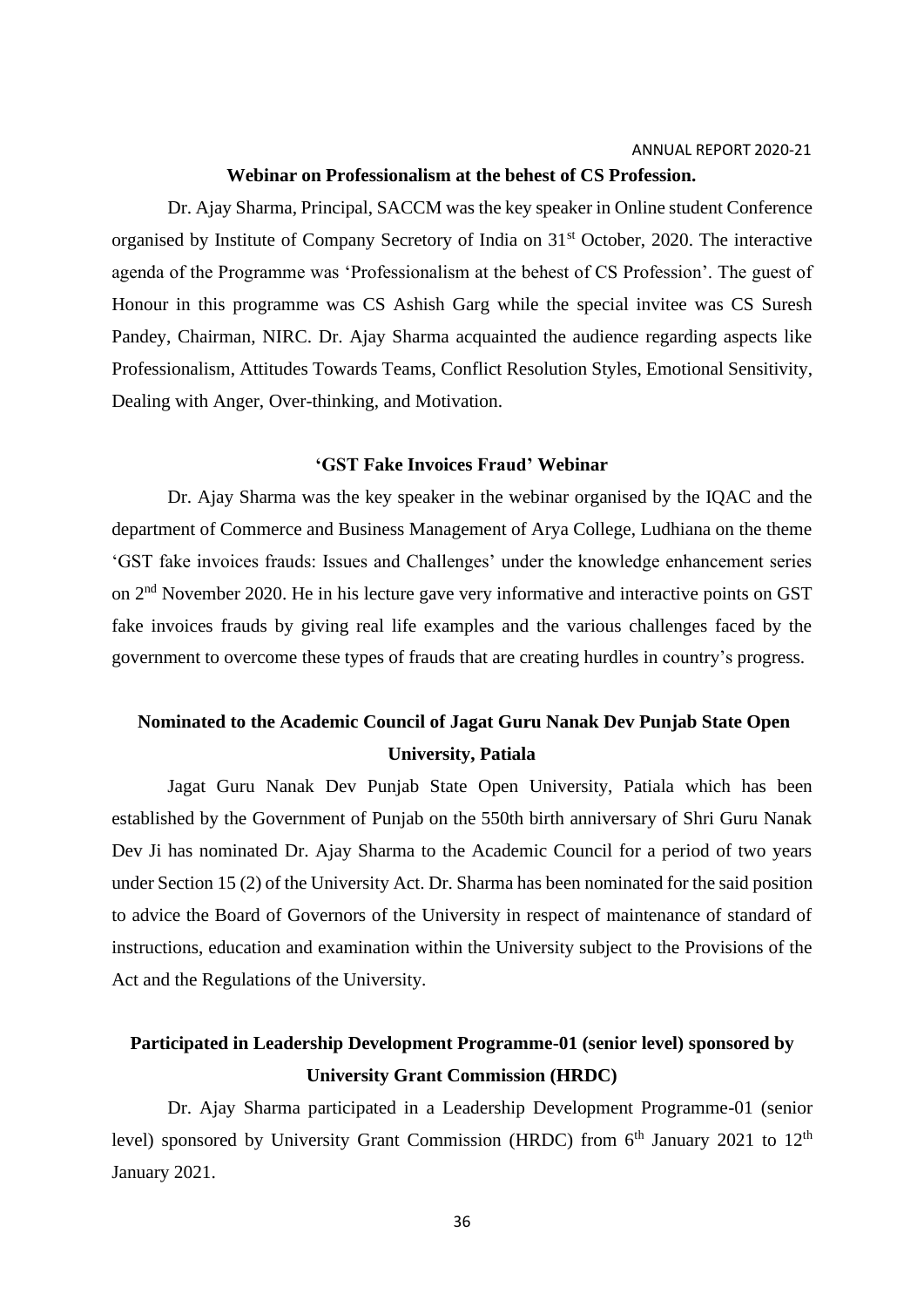## **Resource Person in 'Use of Business Intelligence and Analytics to improve GST compliance**

Internal Quality Assurance Cell of KCW, Ludhiana organised a webinar on the theme 'Use of Business Intelligence and Analytics to improve GST compliance' wherein Dr. Ajay Sharma was invited as a resource person. In his worthy lecture, he threw light upon the fake GST scams, its governance and risk, controls, and process etc. He stated that the government will use Business Intelligence and Analytics to improve the GST network and detect the cases of mismatch and tax evasion in its bid to make it more user-friendly while simultaneously improving the compliance and enforcement. He further stated that with the help of data mining and data analytics, the CBIC will be able to identify shell companies and bogus invoices issued by these companies and block their access for authenticating e-invoices. Further, he talked about that the introduction of new tax reforms like e-invoicing which will help in determining the validity of all tax and compliance documents like e-way bills and tax returns moving forward, the GSTN expects to see a surge in the number of daily hits on the portal.

### **Conducted a Workshop on 'Future of jobs and Managing Self for Excellence'**

Dr. Ajay Sharma conducted one day workshop on 'Future of jobs and Managing Self for Excellence' at GNE College (Autonomous), Ludhiana. This Program was part of 15 days Student Development Program sponsored by MHRD, New Delhi. More than 100 participants from MBA, M CA and M Tech participated in the same.

### **Lecture delivered on Driving Accessibility for Education in India**

Dr. Ajay Sharma, Principal SACCM delivered a lecture in a programme organised by TYC Communication, PR Agency in Delhi on the theme 'Driving Accessibility for Education in India' on 3rd July 2021. In his words of wisdom, Dr Sharma stated that making educational institutes, an inclusive and barrier free learning space is essential to make education accessible for all, which is what Swayam has been working on since its establishment in 2000. He accentuated that to increase the accessibility of education, the government role is vital. The government should conduct audits of educational institutes to check provisioning of accessible road transports for all along with ramps and accessible toilets etc. He also stated that building awareness, especially among the youth by facilitating engaging conversations with them is the need of the hour. The session turned out to be very interactive and insightful.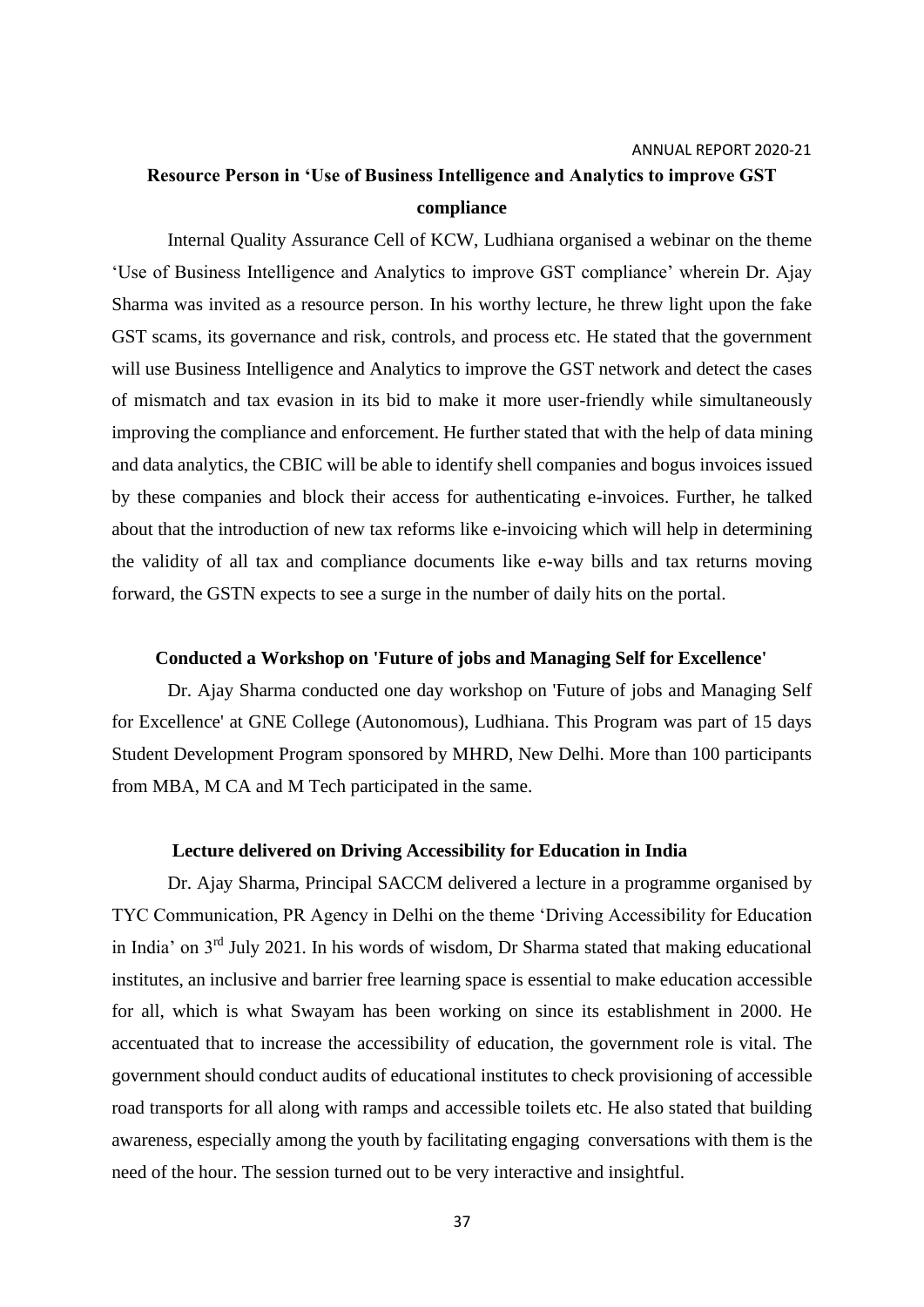### **Webinar on 'Intellectual Property Rights: Issues and Challenges'**

Dr. Ajay Sharma, Principal SACCM delivered a lecture in a one day webinar organised by IQAC of G.H.G Institute of law for Women, Sidhwan Khurd, Ludhiana, on the theme 'Intellectual Property Rights: Issues and Challenges'. Dr Sharma stated that Intellectual Property (IP) protection is an essential strategy for securing a return on investment in innovation, offering IP owners a competitive edge. He highlighted the issues that are being neglected for a long time regarding the implementation part are: insufficiency of the regulations, lack of awareness and respect for IPRs and access rules, and lack of efficient application/control of these regulations. He also threw light on some of the challenges faced, like computer-related inventions, patentability of derivatives of pharmaceutical substances, patentability in the life sciences and the like faced by the patent holders in protection of intellectual property rights.

### **SACCM FACULTY PARTICIPATION IN VARIOUS PROGRAMMES**

|                   | <b>Webinars</b> | <b>FDP</b>      |                   | <b>Webinars</b> | <b>FDP</b>      |
|-------------------|-----------------|-----------------|-------------------|-----------------|-----------------|
|                   |                 | <b>Programs</b> |                   |                 | <b>Programs</b> |
| Ms. Monica Sethi  | 18              | 3               | Dr. Manpreet Kaur | 9               | 3               |
| Ms. Marinal Gupta | 18              | $\overline{2}$  | Ms. Meenu Gupta   | 13              | $\overline{4}$  |
| Mr. Jinesh Jain   | 10              | 3               | Mr. Mahesh Kumar  | 9               | 3               |
| Ms. Puja Jain     | 9               | $\overline{2}$  | Ms. Esha Jain     | 10              | 3               |
| Ms. Pooja Mehta   | 16              | 3               | Ms. Amarjit Kaur  | 21              | 3               |
| Dr. Robin Kaushal | 15              | $\overline{3}$  | Ms. Anupreet Kaur | 14              | 3               |
|                   |                 |                 | Bal               |                 |                 |
| Dr. Jaspreet Kaur | 20              | 3               | Ms Prerna Ahuja   | 9               | 3               |
| Ms. Suvidha       | 11              | 3               | Ms. Swati Gupta   | 12              | 3               |
| Kamra             |                 |                 |                   |                 |                 |
| Mr. Sanjay Gupta  | 10              | $\overline{4}$  | Dr.Priya          | 9               | 3               |
|                   |                 |                 | Manchanda         |                 |                 |
| Mr. Kanwaljit     | 10              | $\overline{4}$  | Dr.Dilraj         | 9               |                 |
| Singh             |                 |                 |                   |                 |                 |

### **WEBINARS/FDP PROGRAMS ATTENDED BY MEMBERS OF THE FACULTY**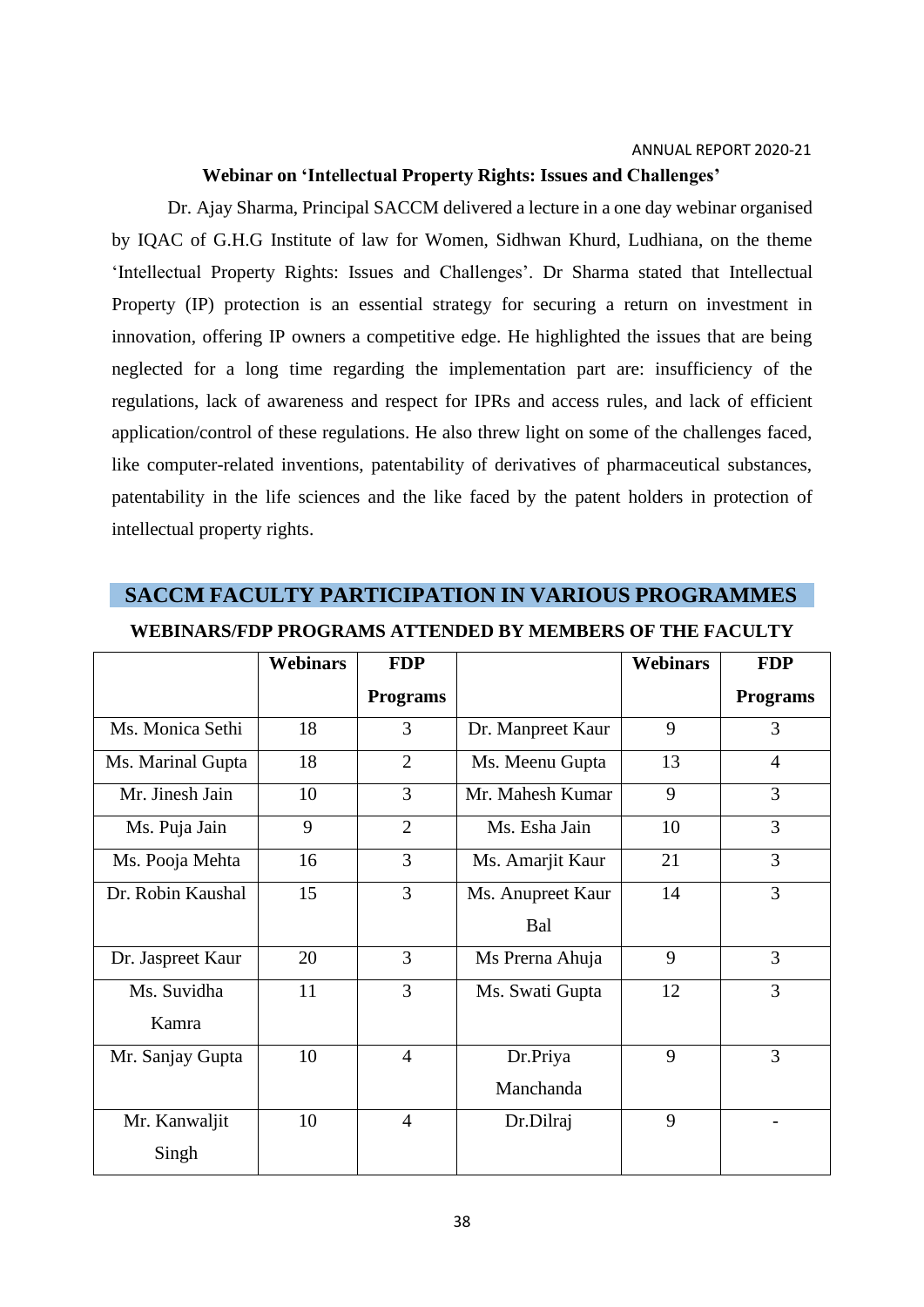|                  | <b>Webinars</b> | <b>FDP</b>      |               | <b>Webinars</b> | <b>FDP</b>      |
|------------------|-----------------|-----------------|---------------|-----------------|-----------------|
|                  |                 | <b>Programs</b> |               |                 | <b>Programs</b> |
| Dr. Meenu Goyal  |                 |                 | Ishita Mehra  | 11              |                 |
| Ms. Sarita Arora | 13              |                 | Veenu Verma   | 10              |                 |
| Dr. Leenu Narang | 12              | 3               | Richa Jain    |                 |                 |
| Ashish Garg      |                 |                 | Vijay Chhabra | 18              |                 |

## **Certification Courses Completed by Members of the Faculty**

|                    | <b>Course Name</b>                             | <b>Duration</b>  | <b>Organising Body</b>  |
|--------------------|------------------------------------------------|------------------|-------------------------|
| Sanjay Gupta       | <b>Practical Time Series Analysis</b>          | <b>Six Weeks</b> | <b>COURSERA</b>         |
|                    | <b>Creative Thinking</b>                       | 5 days           | <b>COURSERA</b>         |
| Dr.Priya Manchanda | <b>Equity Portfolio Management</b>             | <b>Six Weeks</b> | Alphabeta Inc and       |
|                    |                                                |                  | <b>National Stock</b>   |
|                    |                                                |                  | Exchange                |
|                    | <b>Digital Teaching Techniques</b><br>5 Days   |                  | <b>ICT</b> Academy      |
| Swati Gupta        | <b>Practical Time Series Analysis</b>          | <b>Six Weeks</b> | <b>COURSERA</b>         |
|                    | <b>Digital Teaching Techniques</b>             | 5 Days           | <b>ICT</b> Academy      |
| Ms. Monica Sethi   | Leadership Skills                              | 5 Days           | <b>ICT</b> Academy      |
| Dr. Marinal Gupta  | <b>Emotional Intelligence</b>                  | 5 Days           | <b>ICT</b> Academy      |
|                    | <b>Digital Teaching Techniques</b><br>6 Days   |                  | <b>ICT</b> Academy      |
|                    | Revised Assessment and<br>7 Days               |                  | <b>Guru Nanak Girls</b> |
|                    | <b>Accreditation Framework of</b>              |                  | college, Yamunanagar    |
|                    | <b>NAAC</b> for Colleges'                      |                  |                         |
| Mr. Vijay Chhabra  | <b>Flutter UI Design</b><br>8 Days             |                  | <b>ICT</b> Academy      |
|                    | Data Science using R                           | 5 Days           | <b>ICT</b> Academy      |
| Ms. Esha Jain      | <b>Creative Thinking</b>                       | 5 Days           | <b>ICT</b> Academy      |
| Dr. Meenu Singla   | <b>Moral Values and Professional</b><br>5 Days |                  | DMS, Panipat Institute  |
|                    | Ethics                                         |                  | of Engineering and      |
|                    |                                                |                  | Technology              |
| Ms. Prerna Ahuja   | <b>Stress Management</b>                       | 5 Days           | <b>ICT</b> Academy      |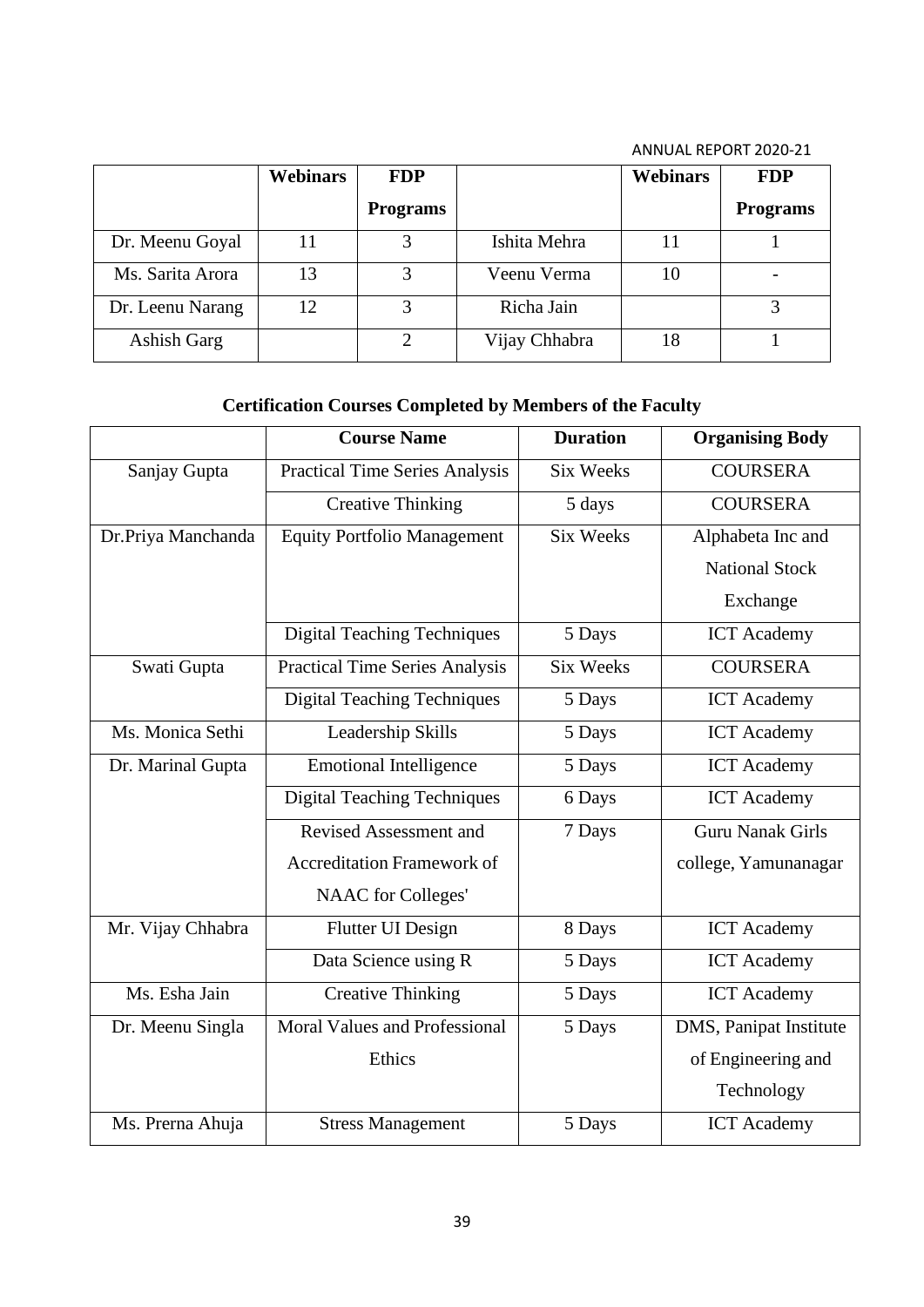|                   | <b>Course Name</b>                 | <b>Duration</b> | <b>Organising Body</b> |
|-------------------|------------------------------------|-----------------|------------------------|
|                   | <b>Fundamentals of Digital</b>     | Self-Paced      | LinkedIn               |
|                   | Marketing                          |                 |                        |
|                   | Marketing in Crisis                | Self-Paced      | LinkedIn               |
| Ms. Meenu Gupta   | Process Management in              | 5 Days          | <b>ICT</b> Academy     |
|                   | Problem Solving                    |                 |                        |
| Ms. Amarjit Kaur  | <b>Digital Teaching Techniques</b> | 5 Days          | <b>ICT</b> Academy     |
| Ms. Anupreet Kaur | <b>Digital Teaching Techniques</b> | 5 Days          | <b>ICT</b> Academy     |
| Bal               |                                    |                 |                        |
| Ms. Richa Jain    | <b>Digital Teaching Techniques</b> | 5 Days          | <b>ICT</b> Academy     |
| Mr. Aashish Garg  | Data Science using R               | 5 Days          | <b>ICT</b> Academy     |

## **EXTENSION LECTURES DELIVERED BY MEMBERS OF THE FACULTY**

| <b>Name</b>       | <b>Programme Name</b>              | <b>Institution/College</b>            |
|-------------------|------------------------------------|---------------------------------------|
| Dr. Leenu Anand   | Faculty Development Programme-     | Engineering<br>Guru<br>Nanak Dev      |
|                   | sponsored by AICTE, New Delhi.     | College, Ludhiana                     |
| Dr Meenu Singla   | Training Session on 'Resource      | Maharaja Ranjit<br>Singh<br>Punjab    |
|                   | Management'                        | Police Academy, Phillaur              |
|                   | Contemporary issues and            | Women's<br>Institute<br>S.S.D<br>of   |
|                   | challenges of Human Resource       | Technology. Bathinda                  |
|                   | Management                         |                                       |
| Dr. Jaspreet Kaur | Changing Scenario of Corporate     | Dashmesh Girls College, Ludhiana      |
|                   | Governance                         |                                       |
| Dr. Manpreet Kaur | Writing the Research Project       | for<br>Khalsa<br>college<br>women,    |
|                   |                                    | Ludhiana                              |
| Mr. Sanjay Gupta  | Hands-on session on Analytical     | of<br>School<br>Applied<br>University |
|                   | Hierarchy Process (AHP).           | Management, Punjabi University,       |
|                   |                                    | Patiala                               |
| Mr. Jinesh Jain   | <b>Financial Planning</b>          | Gobindgarh Public College, Alour,     |
|                   |                                    | Khanna                                |
| Dr. Marinal Gupta | Leveraging on Institutional        | SD College for Woman, Moga            |
|                   | Distinctiveness and Best practices |                                       |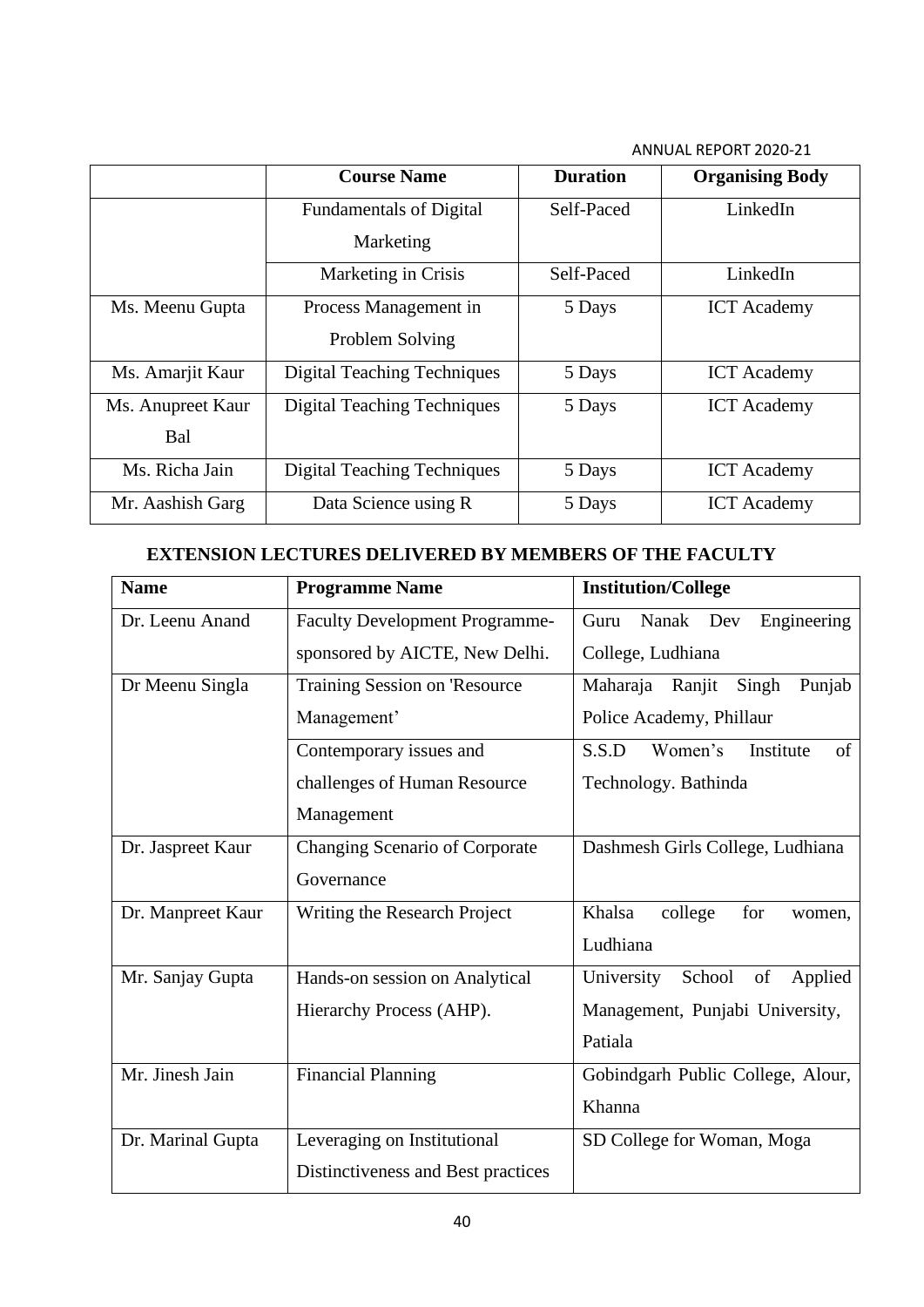| <b>Faculty Name</b> | <b>Course Name</b>      | <b>Duration</b> | <b>Organising Body</b>               |
|---------------------|-------------------------|-----------------|--------------------------------------|
| Dr. Meenu Singla    | Refresher Course        | 13 days         | UGC-HRDC, Guru Jambeshwar University |
|                     |                         |                 | of Science & Technology, Hissar      |
| Dr. Robin Kaushal   | <b>Refresher Course</b> | 15 days         | HRDC Jamia Milia Islamia University, |
|                     |                         |                 | Delhi.                               |

### **REFRESHER COURSES ATTENDED BY THE MEMBERS OF THE FACULTY**

## **ACTIVITIES BY VARIOUS SACCM CELLS/ FORUMS ACTIVITIES BY NSS UNIT**

### **i. Session on Positive Thinking and Personality Development**

NSS Unit of Sri Aurobindo College of Commerce and management organised a session on Positive Thinking and Personality Development on September 2, 2020 , where honorable speaker Sh. Bikram Singh Rana, State Liaison Officer (N.S.S.), Chandigarh Administration, enlightened the young minds about the importance of building positive attitude and thinking. The speaker shared his life experiences with the students and inspired them to be torch bearers for the upcoming generations. He focused on the fact that one must set a goal in one's life and be a contributor to society. The session motivated students to be responsible citizens as they are the future of our nation. He further emphasized that positive thinking and attitude is quite pertinent in the phase of overall development of an individual. The session was attended by around 140 students of B Com III semester.

### **ii. Virtual Celebrations on Teachers' day during pandemic times**

To commemorate the birth anniversary of Sh. Radhakrishnan considering the challenges of pandemic times, 'Teachers' day' was celebrated this year in a virtual form at SACCM.

### **iii. Session on Diet and Nutrition**

The NSS Unit of Sri Aurobindo College of Commerce and Management arranged a session on the theme 'Diet and Nutrition' on September 7, 2020. 150 students of B Com Final year along with faculty members attended this session. Dr. Nancy Sahni - Dietician/Nutritionist in the department of Dietetics, PGMIER, Chandigarh was the key speaker in the session. The basic aim for holding this session was to educate our youth regarding the food intake that can help them to fight against COVID-19 and further they need to guide their family and friends also about the same. The speaker emphasised that COVID-19 outbreak has caused many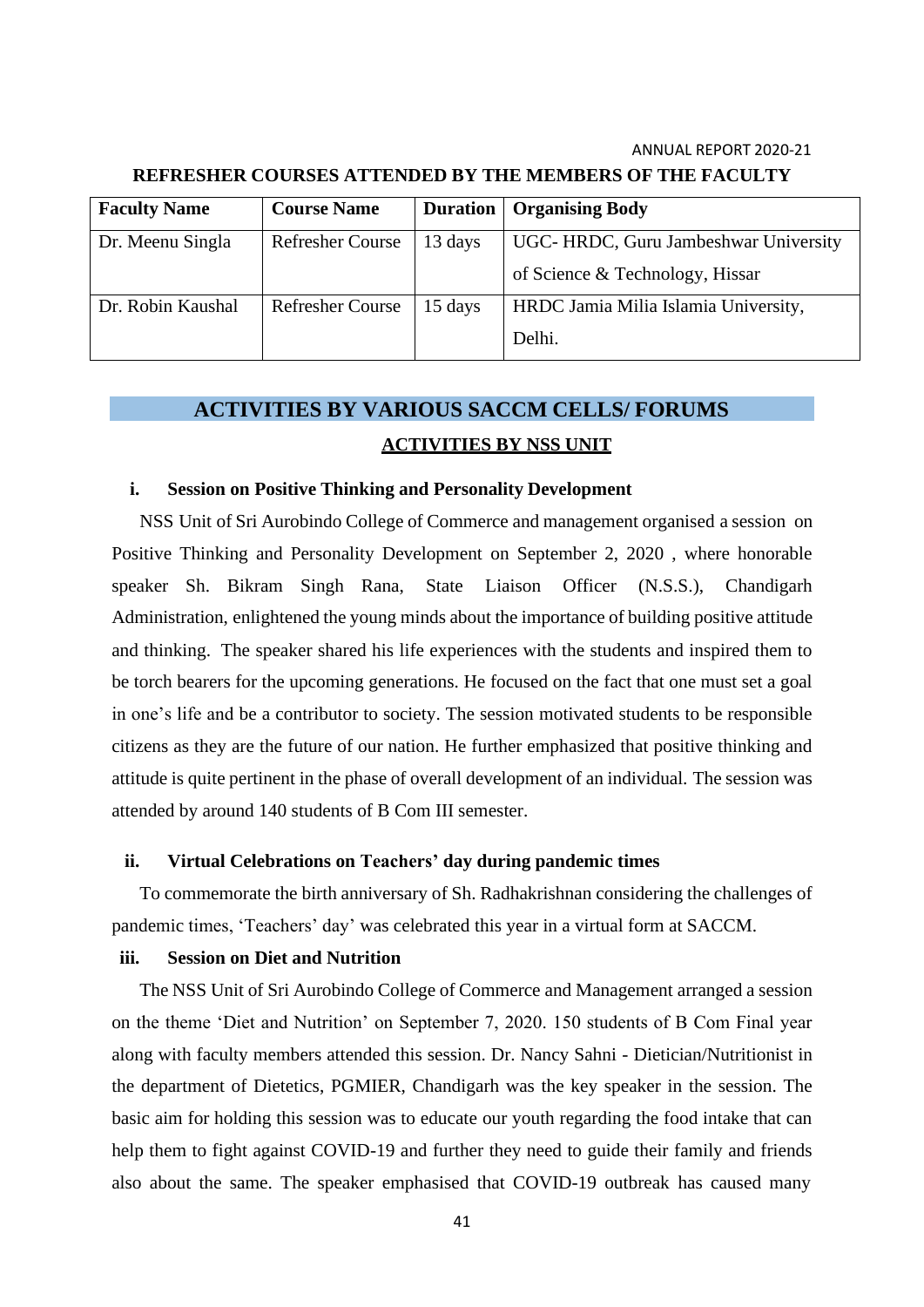adjustments in the daily lives of people round the world, but by adopting a healthy lifestyle and by taking a proper diet during these times and shifting to home-made, nutritious food items, one can build their immunity and develop the anti-bodies in their bodies. Dr. Nancy finally concluded by saying that A healthy, "whole" food plant-based diet helps to prevent chronic disease (people at higher risk for Covid-19), people with chronic pain and people struggling with obesity

### **iv. A Lecture on Road Safety**

The College NSS Unit organised a lecture on Road Safety under the guidance of Safety Riding Coordinator of Traffic Park Ludhiana. Addressing the students, he made them aware of means, methods and ways of ensuring road safety while driving, walking and commuting on the road, because accidents could happen not only due to mechanical failures but even with human errors. Being aware of the traffic signs, the road signs can go a long way in avoiding the accidents. Students were apprised of benefits of wearing helmet and observing all the traffic rules while commuting. A total of 65 students of B.Com 1<sup>st</sup> Semester attended the lecture.

### **v. NSS Unit observed the Samvidhan Diwas**

The SACCM NSS Unit observed and celebrated the National Law Day (Samvidhan Diwas) on 26<sup>th</sup> November, 2020. A documentary on the making of the Constitution of India was shown to the students. The teachers apprised the students with the amazing facts about Indian Constitution. Constitution of India was adopted on  $26<sup>th</sup>$  November, 1949 and the hon'ble members of constituent assembly appended their signatures to it on 24<sup>th</sup> January, 1950.

### **vi. Village Adoption by NSS Unit**

The NSS Unit of Sri Aurobindo College of Commerce and Management focuses on inculcating social consciousness among the students along with imparting academic skills. To achieve this objective, college adopted two villages i.e. village Phullanwal and village Jhande w.e.f. 12<sup>th</sup> January, 2020 and 20<sup>th</sup> January, 2020 respectively. The volunteers of NSS Unit will be serving the public of the adopted villages through various social service activities. This project is focussed on harnessing the untapped potential of these villages in every department to uplift the status of the villagers living there.

### **vii. Commemorating the Teachings of Sri Aurobindo**

Commemorating the teachings of Sri Aurobindo on his Death Anniversary (5th December), Sri Aurobindo College of Commerce and Management, Ludhiana, organised a Poster Making and Slogan Writing Competition on the theme 'Sri Aurobindo's philosophy on Integral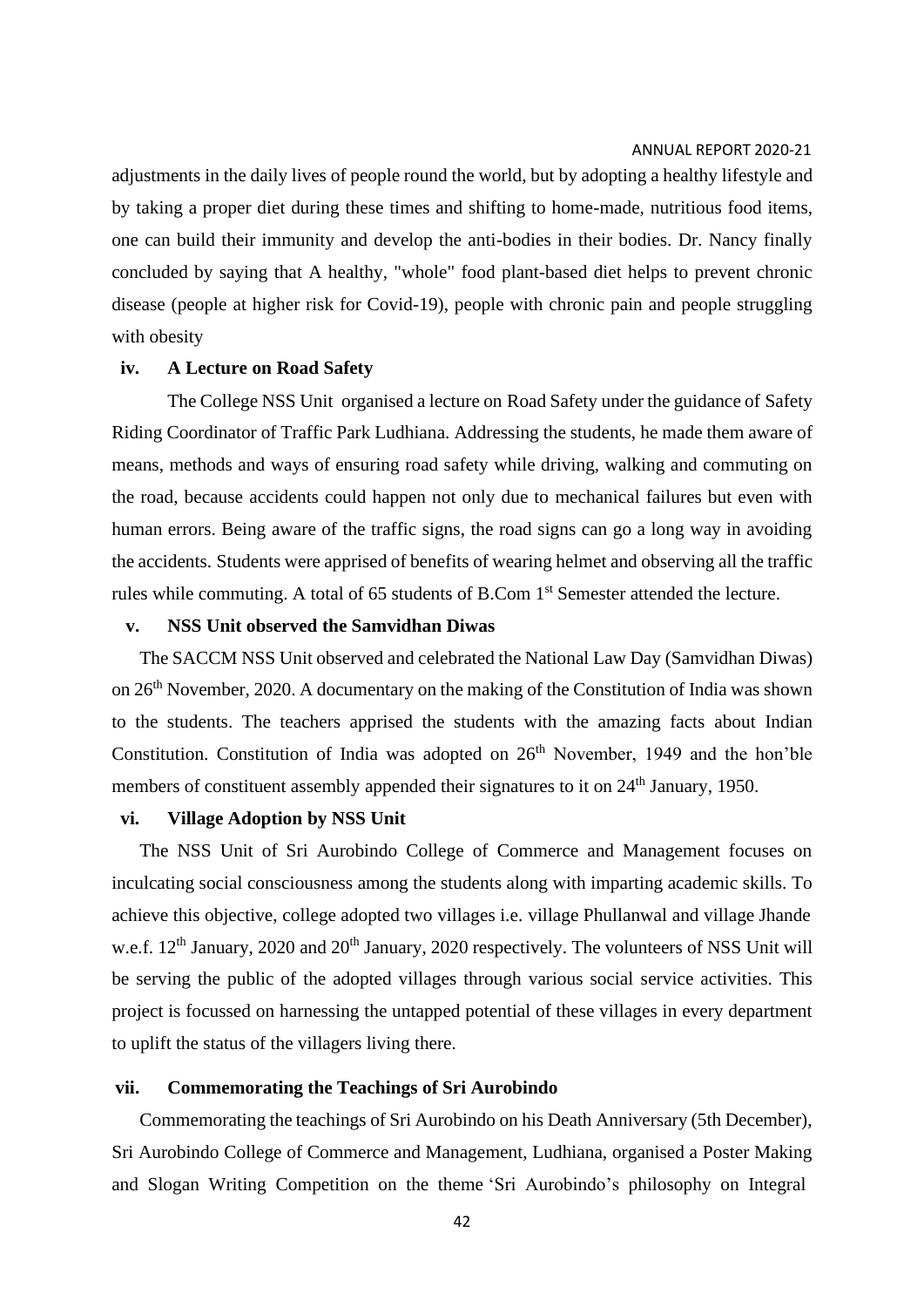Education'. According to Sri Aurobindo, Integral Education helps a child to develop all facets of the personality. A total of 19 students participated in the competition. The winners for Poster making are Prerna Gupta (First position), Soyne Aatli (Second position), Komal Mankoo (Third position). The winners for Slogan Writing are Prarthna Thapar (First position) , Bhavya Jain (Second position), Mehak Jhanji (Third position).

#### **viii. Observance of Road Safety Month**

NSS Unit of Sri Aurobindo College organised an Online Poster Making Competition on 06-02-2020 to mark the observance of Road Safety Month. The theme for the said competition was "Road Safety and Traffic Awareness". More than 35 students participated in the event and submitted their posters depicting traffic rules, traffic symbols and a strong message indicating the importance of Road Safety and Human Life. Navjot Kaur of B Com 3<sup>rd</sup> Semester bagged first position, Divyam Sood of BBA 1st Semester bagged second position and Soyne Aatli of B Com 3<sup>rd</sup> Semester and Khushi Arora of BBA 1<sup>st</sup> Semester bagged third position and consolation prize, respectively.

### **ix. COVID Vaccination Camp**

Though colleges are off these days, but the passion for community service is still alive among the NSS volunteers of SACCM. The volunteers residing in Moga made an effort to participate in the COVID Vaccination Drive. NSS unit in collaboration with Mission Clean, Green and Safe Society, Moga organized a COVID Vaccination Camp for the residents of Moga on April 9, 2021. The NSS volunteers motivated and encouraged residents to enroll for this camp. Their wholehearted participation enabled to make this drive a successful one as nearly 250 people were vaccinated in this camp. The members of Mission Clean, Green and Safe Society, Moga and Principal Dr. Ajay Sharma appreciated the untiring efforts of NSS volunteers.

### **x. Vaccination Awareness Drive in Adopted Villages**

NSS Unit of SACCM conducted a vaccination awareness drive on  $12<sup>th</sup>$  April, 2021 in the two adopted villages, namely, village Phullanwal and village Jhande. Total 14 Volunteers participated in the drive. The NSS Volunteers interacted with the residents of the two villages and made them aware about the benefits of getting vaccinated. The volunteers tried to break several myths and removed various dilemmas in villagers' minds regarding vaccination. To spread the awareness, volunteers carried various posters depicting the benefits of vaccination.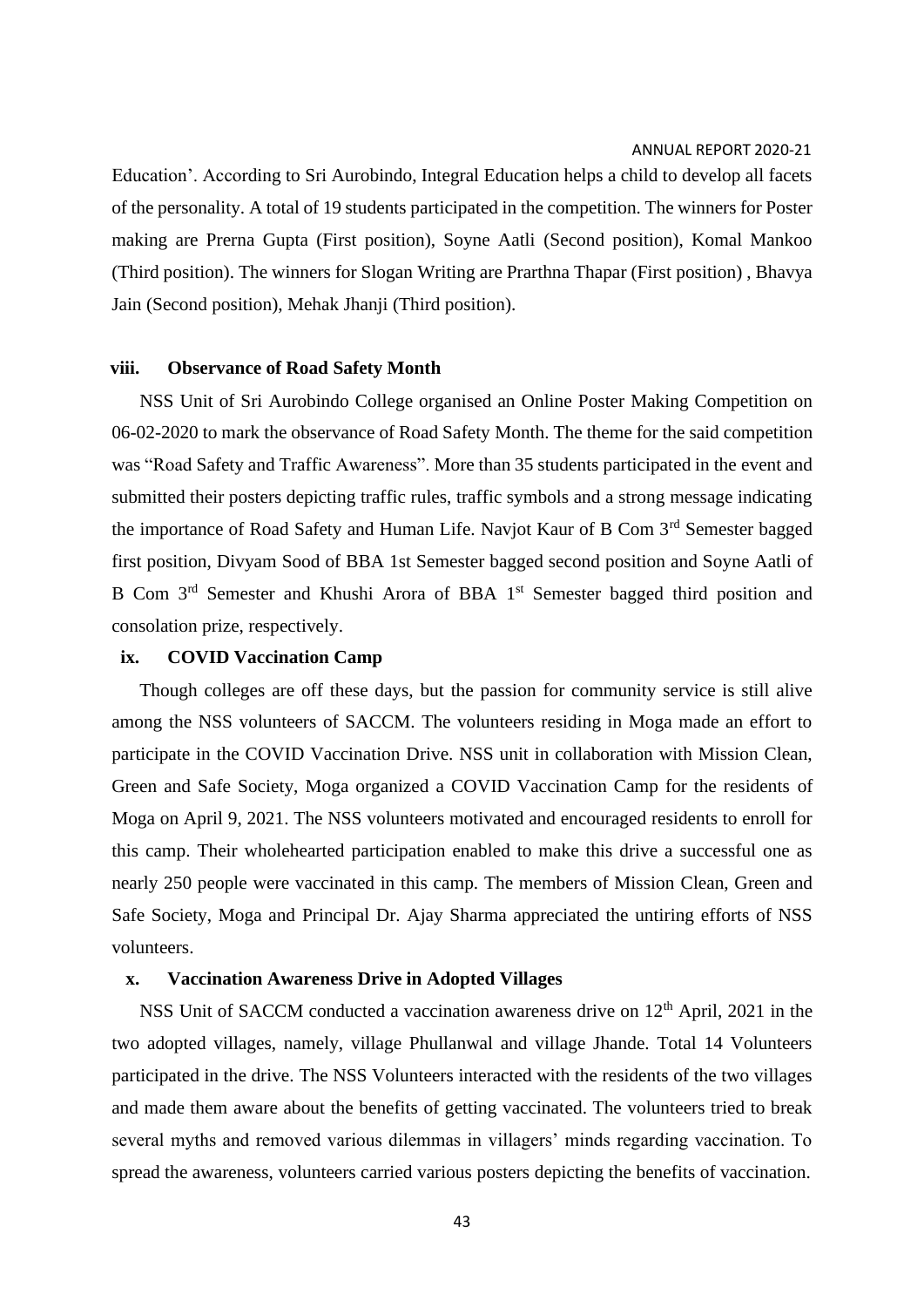They also guided the villagers about various centers from where they can get the dose of vaccination. While conducting the awareness drive, the volunteers themselves followed all the precautions issued by health officials. The drive was an effort to create awareness about vaccination to fight Covid-19.

### **xi. World Environment Day Celebrations**

To continue with the practice of celebrating World Environment Day every year, this year the SACCM NSS volunteers used digital platform to create awareness about environmental protection. The theme for the World Environment Day 2021 was 'Ecosystem Restoration' and SACCMites made a video showing the importance of protecting environment and how we can restore our ecosystem. In this video, they showcased how planting of trees, replacing plastic bags with recycled paper bags or jute bags, carpool and use of bicycles, using paper less communication can be helpful in restoring the depleting ecosystem. Volunteers not only tried to inspire the minds of the common people but also made them understand that looking at the deteriorating condition of the earth, if quick and appropriate steps are not taken to rescue our planet, the ultimate sufferers will be us the inhabitants ourselves. The NSS volunteers gave a strong message that being a responsible citizen everyone must do their bit and this small effort of each human on this earth will surely help to reset our relationship with the environment and we will be able to protect our earth and its ecosystem. Principal Dr. Ajay Sharma appreciated the efforts of volunteers for playing the role of responsible citizens and motivated them to keep up the good work.

### **SACCM ALUMNI ASSOCIATION**

### **i. Virtual Alumni Meet**

SACCM Alumni Association organised a 'Virtual Alumni Meet' for the batches 2014-17, 2015-18, and 2016-19 on 5th July, 2020. Attended by alumni in high spirits, the session was planned and conducted to lighten and brighten the moods of SACCM pass-outs during the current stressful situation of the Covid-19 pandemic. Not letting the pandemic deter us from revisiting those long-gone days, this virtual reunion brought a perfect opportunity to reconnect with old friends and teachers. Mr. Sahil Vedoliyaa, an anchor and a Bollywood/Pollywood actor, kept the audience engrossed with games and little anecdotes. Small talk with friends and teachers about their best moments and fun stories brought back old memories. Poem recitation,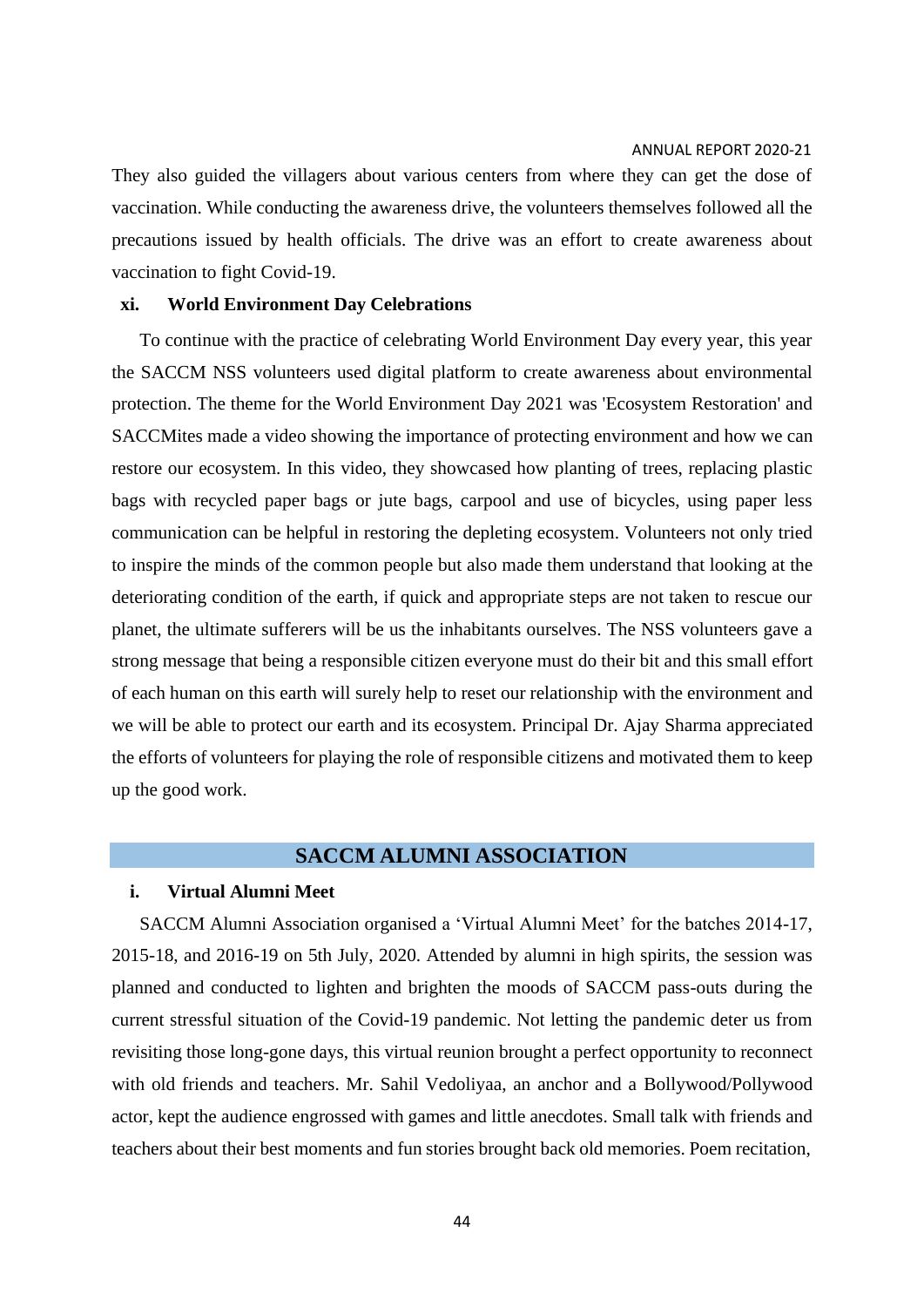singing, and bhangra presented by a few volunteers didn't let the enthusiasm dampen at any point of time.

### **ii. SACCM Alumni Association collaborates with Almashine Technologies**

The SACCM Alumni Association entered into an agreement with AlmaShine Technologies Pvt. Ltd., which would provide a platform to build strong alumni relations, boost alumni database, alumni engagement, alumni fundraising, and alumni reunion. This online platform will also help in organising virtual meets and mentoring programs. AlmaShine App was also available for alumni to ease out the registration process and provide notification for various events organised by the college.

### **iii. Sketch/ Painting/ Poster Making Contest on Covid-19 Theme**

Alumni events are the ways of connecting the Alumni with the college and with each other. Under the guidance of Dr. Sushil Kumar (Director Education), and Dr. Ajay Sharma (Principal), the Alumni Association of SACCM organized a sketch/painting/poster making contest 22.04.2020. The theme of the above said contest was COVID-19. The main aim behind choosing this topic was to create awareness among the alumni about this pandemic along with providing a platform to showcase their talent. Many of the enthusiastic ex-students sent their pieces of art. All the participating alumni were awarded with e-certificates. Students who bagged positions included Harmanjeet Singh and Shivam Narula.

### **iv. Webinar on Cyber Security and Data Protection**

SACCM Alumni Association organized a webinar on 'Cyber Security and Data Protection' on 20th November, 2020. Attended by more than 450 participants, the webinar was conducted by Mr. Arun Soni, Director TCCS, Certified Ethical Hacker, Cyber Security Trainer and an international author who has written more than 150 books on computer education and cyber security and also a Limca Book of Records Holder. Mr. Arun talked about rising cyber-crime cases and lack of awareness on the part of common people about reporting them. He discussed how our digital identity could be hacked so easily and be used in a malicious way. After throwing light on the vulnerability people face in terms of their private affairs going public, he discussed numerous tips to help us protect ourselves. In a very descriptive manner, he talked about how passwords can be protected, how our social media handles can be kept safe, how to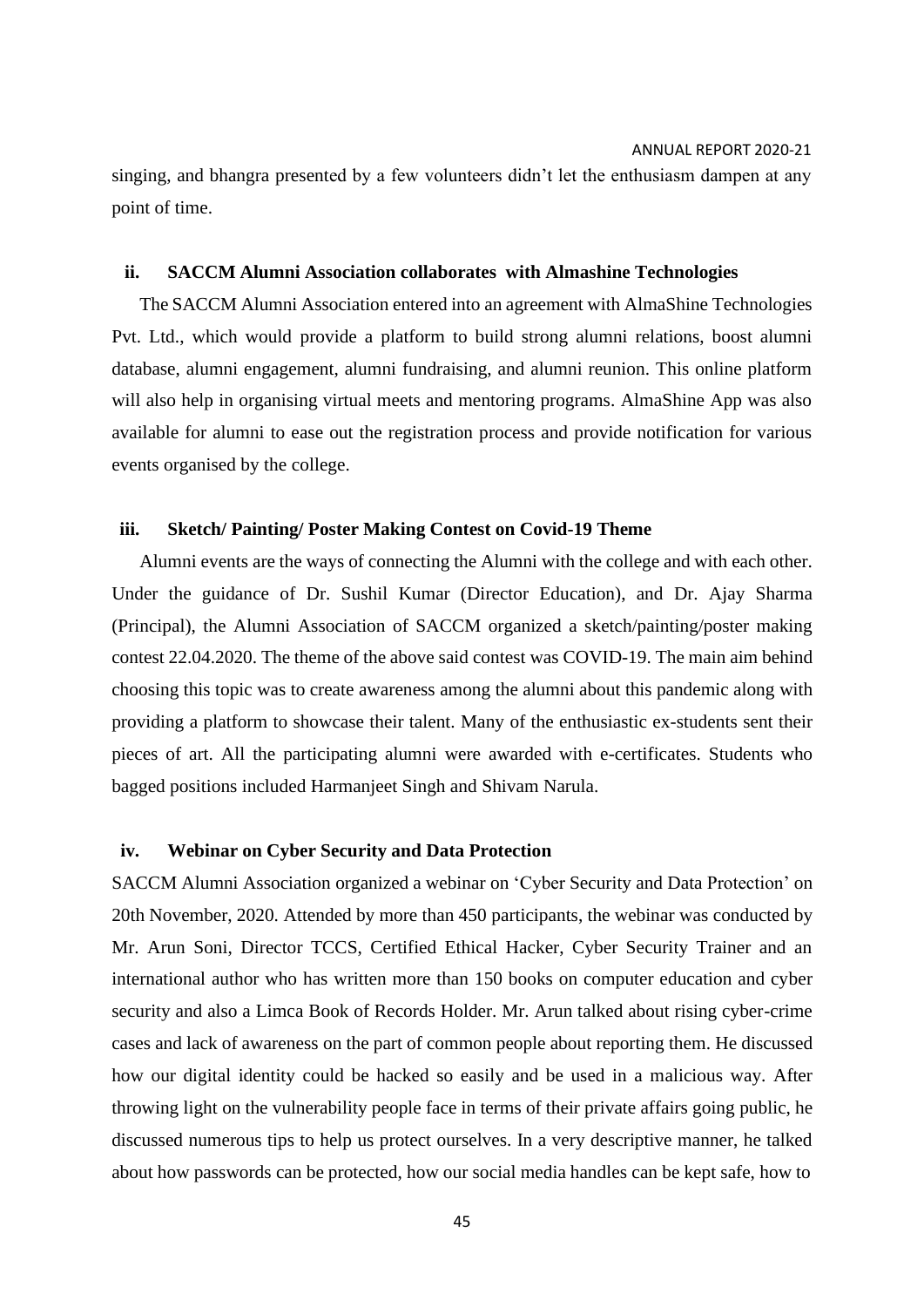protect our financial details and much more. Lastly, he focused on the importance of knowing the platforms we can use to protect our digital data and means to report a cyber-crime.

### **v. My Story- Successful Start-up Founder**

Alumni Association and Entrepreneurship and Innovation Cell organized a webinar on 'My Story-Successful Start-up Founder'. Mr. Milind Kwatra, CEO and Founder of HUMhain Services addressed [B.COM a](http://b.com/)nd BBA first-year students. Mr. Milind had a very interactive session whereby he inspired students to lead successful lives. He talked about the constant rate of change. In the wake of constant rate of change in society and all spheres of life, he emphasized on the role of learning new skills, additional learning apart from education, communication, experimenting, exploring, grooming, and managing oneself. He asked the students to be focused, goal-oriented, invest in creating reasons for being happy. Furthermore, he acquainted the students with the importance of sharing happiness, problems, anxiety issues with others. Principal Dr. Ajay Sharma appreciated the speaker for sharing practical insights from his real-life journey and inspiring the youngsters with his motivating discourse.

### **vi. Alumni Association organized 'Alumni Meet' for its distinguished Alumni**

SACCM Alumni Association and Sri Aurobindo College of Commerce and Management organized an 'Alumni Meet', following all the Covid guidelines, for its distinguished Alumni on 13<sup>th</sup> March, 2021 at 'Playback by TBK', Sarabha Nagar, Ludhiana. The founder Principal Dr Prem Kumar was invited as the Guest of Honour for the event. A total of around 50 proud alumni joined the event. The meet was organized with a view to strengthen alumni association by interacting with the alumni, planning future events and taking alumni feedback. The event was stimulating and enjoyable and simultaneously profitable as all members shared their views and good numbers of new ideas, information and insights came up.

### **vii. Webinar on Successful Strategy for Cracking IPS Exams**

The Alumni Association organized a webinar on 'Cracking IPS: The Success Strategy' for the students of [B.Com S](http://b.com/)econd and Final year on 14<sup>th</sup> May, 2021. The resource person for the session was Mr. Raghav Jain, a distinguished alumnus of the SACCM, an IPS officer of the 2020 batch, Gujarat Cadre. Mr. Sumit Sharma, another SACCM alumnus, moderated the session. Mr. Raghav Jain emphasized various strategies applied by him to crack the Civil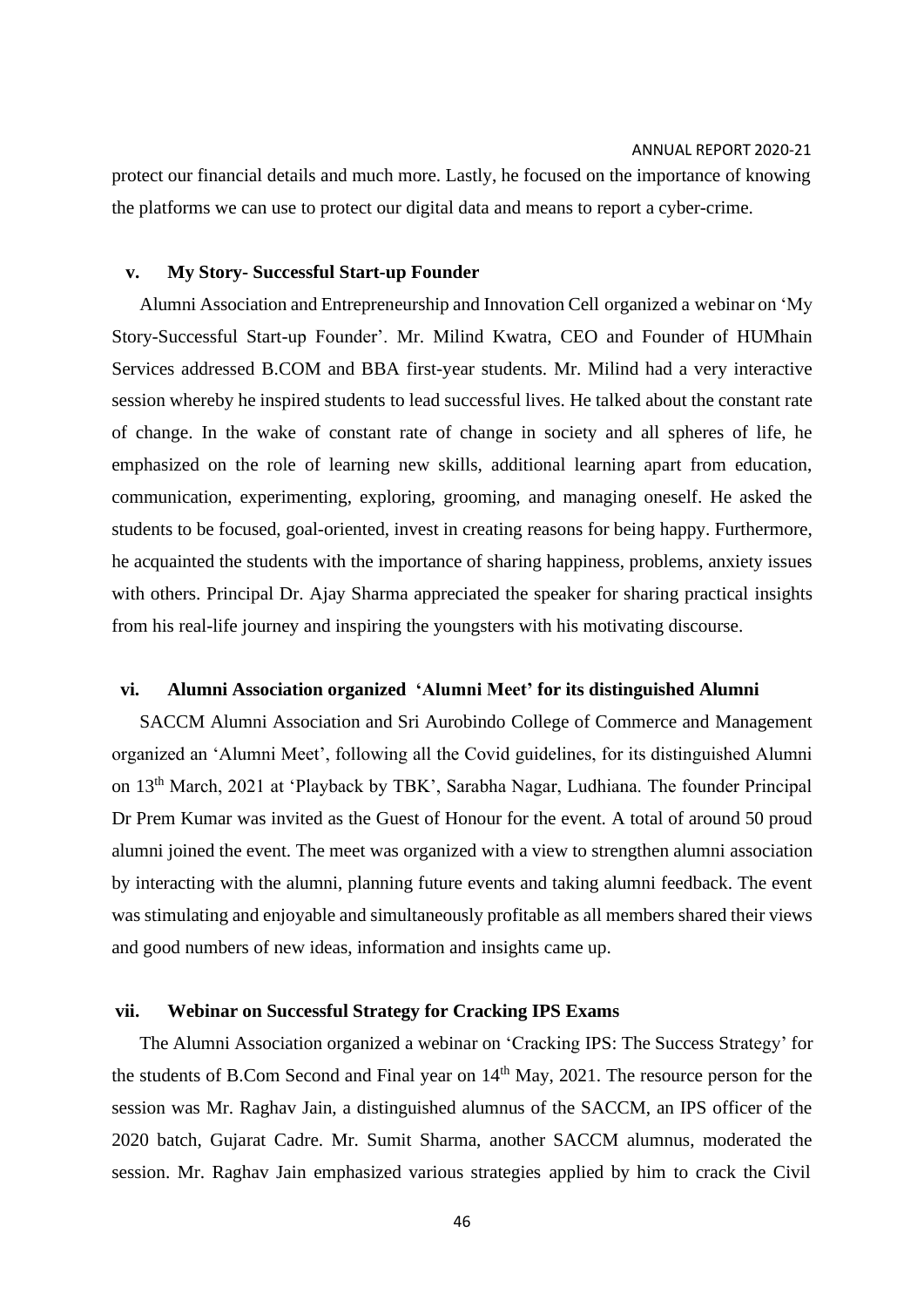Services Exam and the steps that guided him all the way on his journey to become an IPS Officer and made his dream come true. Further, he advised the IPS aspirants to prepare themselves for challenging roles in future devoid of many comforts and luxuries of life. Further he shared that passion towards one's goal, risk-taking ability, patience throughout the journey and always having a positive mindset were the four key mantras that helped him a lot. Around 100 students attended the webinar which was concluded by a questions and answers round.

### **viii. ALUMNI ACHIEVEMENTS**

**SACCM Alumni made their Almamater proud by their achievements in different fields.** A few of the distinguished ones are as follows:

| Alumni's            | <b>Batch</b> | <b>Achievement</b>                                         |
|---------------------|--------------|------------------------------------------------------------|
| <b>Name</b>         |              |                                                            |
| Shikha              | 2008-11      | Completed MBA Finance (2013). She has also cleared JAIIB   |
| Malhotra            |              | and CAIIB exams in banking and is a Scale-2 Manager        |
|                     |              | (IRMD) at Punjab National Bank, a well-known PSU with 6    |
|                     |              | years of experience in retail banking and internal risk    |
|                     |              | management division.                                       |
| <b>Tushar Goyal</b> | 2013-16      | Cleared CS Professional exams and owns and operates        |
|                     |              | Uprise Advisory, a financial advisory firm, in Ludhiana    |
| Anshika Vijh        | 2013-16      | Cleared CA Final (November 2020). She is a Partner at      |
|                     |              | Koul Vijh Associates, a well-known Chartered Accountancy   |
|                     |              | firm                                                       |
| Manpriya Puri       | 2015-18      | Cleared CS Professional exams (June 2019) and is currently |
|                     |              | an associate member of ICSI. She aspires to pursue her job |
|                     |              | as leading professional in Corporate Sector.               |
| Naval Garg          | 2016-19      | Cleared CMA Final exams (December, 2020) in his first      |
|                     |              | attempt by winning All India 14th rank and 1st rank in the |
|                     |              | Northern India                                             |
| Nishtha             | 2016-19      | Cleared CS Final exams (December, 2020) in her first       |
| Kapoor              |              | attempt                                                    |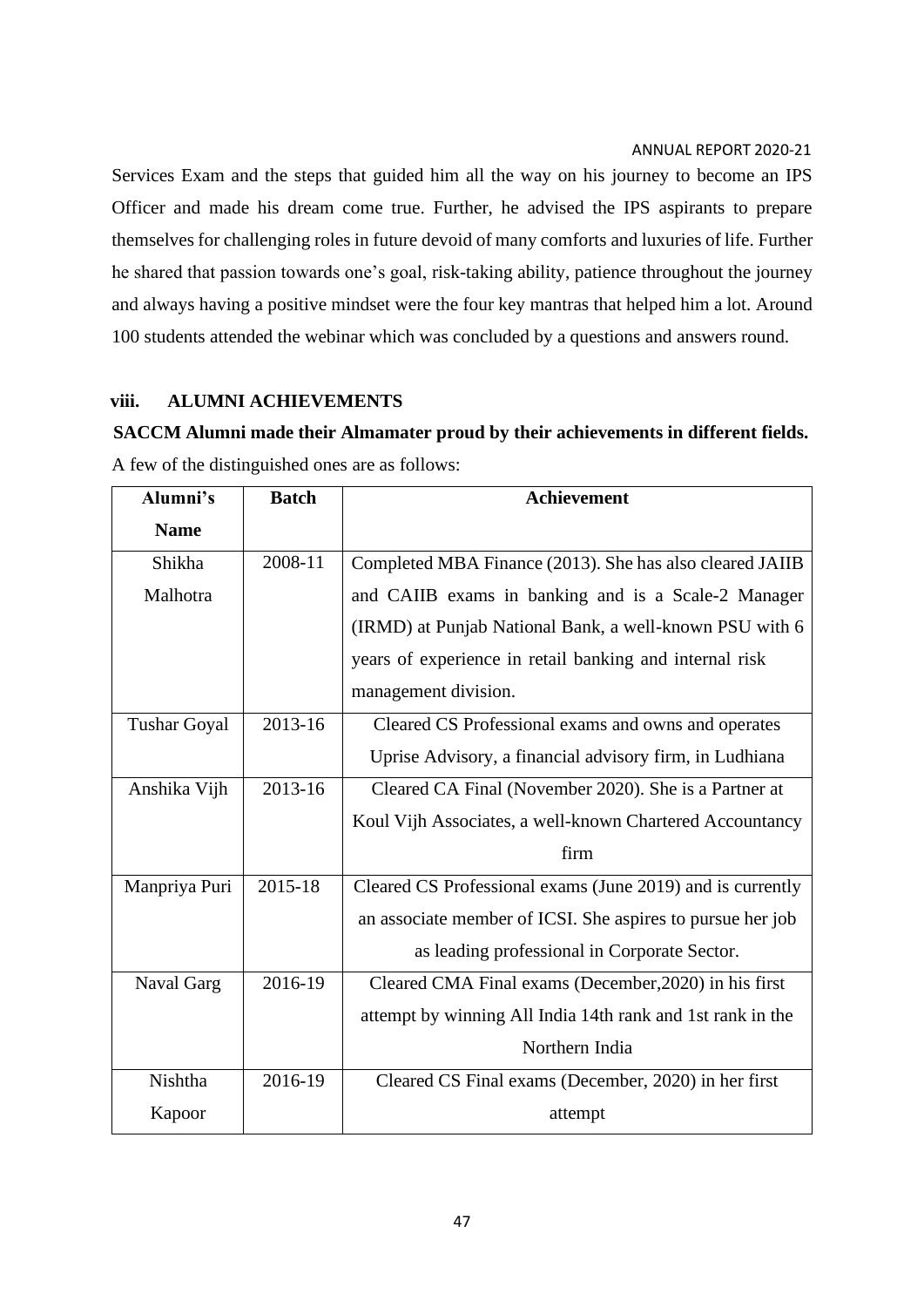### **SHAPE THE MIND PROGRAMME**

#### **i. An Interactive Session by Prof. Kunwer Rajeev**

Under 'Shape the mind programme' an interactive session was organised for the students of B. Com and BBA first year on 18<sup>th</sup> December, 2020. The resource person for the session was Mr. Kunwer Rajeev, a Human Memory Specialist having his name registered in India Book of Records, Limca Book of Records, Golden Book of World Records, India Star Book of Records, Geniuses Book of Records, Exclusive World Records and Assam Book of Records etc. He is working as Associate professor in the department of Physics at Jalandhar, Punjab. Mr Rajeev advised the students to always engage in a self-talk, stay positive for long, dream big, realise their dreams, and control one's beliefs and words. He shared that dreams give you a reason to keep working. He also shared a few anecdotes to supplement the lessons he taught. While suggesting few good books to read like Biology of belief by Bruce Lipton and Moonwalking with Einstein by Joshua Foer, he motivated audience to adopt in life whatever they read. 222 participants attended the session.

### **ii. Session on Image Management: Art and Science of First Impression**

The College organised an interactive session on the topic 'Image Management: Art and Science of First Impression' under 'Shape the mind programme' for the students of B.Com and BBA first and third semester. The resource person for the session was Ms. Harpreet Gill, Ex-Assistant Professor, Narsee Monjee Institute of Management Studies, and a soft skills trainer. The session was attended by 294 participants. Dr. Ajay Sharma, Principal of the college, formally welcomed the resource person and highlighted the rationale of holding session on the chosen theme. The resource person made the students understand the importance of and repercussions once first impressions are formed. Further, she guided the students to work on four elements: clothing, grooming, body language including etiquette and vocal communication of science of first impressions and art of manoeuvring them. Though she emphasised on importance of non-verbal communication and advised the students to have a positive self-image, she also gave tips to be a good conversationalist. While concluding the session she counselled the students to conduct their SWOT analysis by sharing with them specific questions under each head.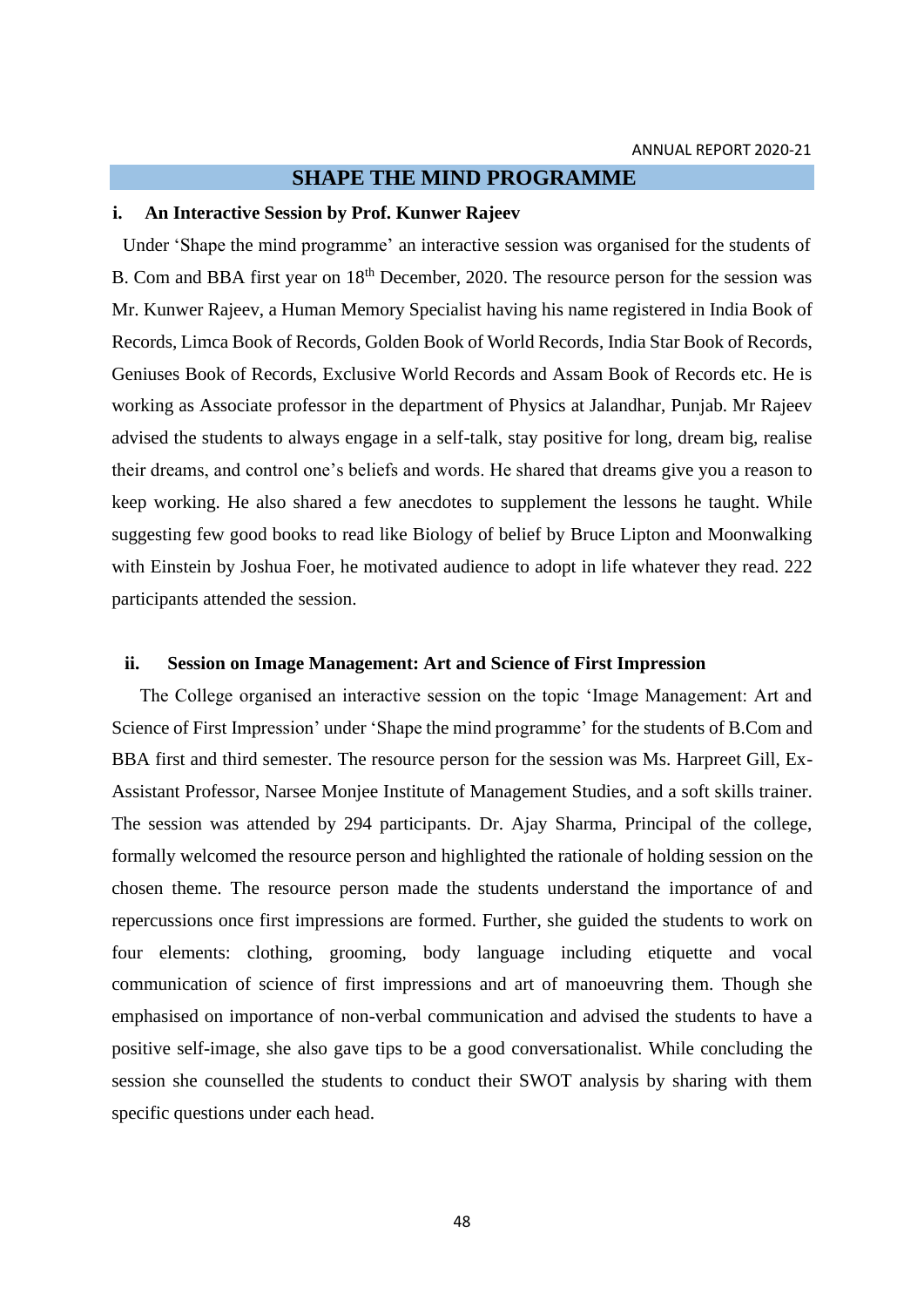### **iii. Interactive session on 'Art of Public Speaking'**

Sri Aurobindo college of Commerce and Management organised an interactive session under 'Shape the mind programme' for the students of B.Com. and BBA second, fourth and sixth semester on  $20<sup>th</sup>$  May, 2021. Dr. Vikas Arora, Director, Sunshine Group of Institutions, Rajkot, Gujarat and a motivational speaker spoke on the theme 'Art of public speaking'. Dr. Ajay Sharma, Principal of the college formally welcomed the resource person and Alish Jain, the student coordinator, introduced the speaker. The speaker shared various tips on the theme based on his vast experience and wonderfully connected with the audience by sharing meaningful couplets and life examples of great personalities like Swami Vivekanand. He instilled confidence in the audience and repetitively assured that everyone can learn the art of public speaking. He creatively showcased the use of voice intonation and guided the students that for effective public speaking they should plan, prepare and practice their speech and in addition to it make a conscious use of sense of humor, stick to a smiling disposition throughout and be cautious of their body language at the same time. Principal, Dr Ajay Sharma expressed gratitude to the speaker for providing such simple yet effective suggestions for honing their speaking skills. A total of 211 participants attended the wonderful session.

### **SACCM WOMEN DEVELOPMENT CELL**

### **i. Lecture on Health Issues and Healthy Life Style**

The Women Development Cell of College organized a lecture on "Health Issues and Healthy Lifestyle" for students of B. Com 3rd semester on 6th November, 2020 for girl students and female staff. A renowned consultant in gynaecology and obstetrics, Dr. Vandana Mittal Singla from Mohali conducted the session. She started the session emphasizing the importance of health in women life. She created awareness about common health issues faced by women together with their symptoms and suggested preventive measures as well. She elaborated importance of healthy lifestyle and steps to achieve it. At the end of the session, queries of the students were taken up by the resource person tot heir satisfaction.

### **ii. Lecture on Aging Gracefully for Female College Staff**

The SACCM Women Development Cell organized a lecture on "Aging gracefully" for female faculty on 13th February, 2021. A renowned Gynaecologist Dr. Gitanjali, Pal Hospital, Ludhiana conducted the session. She started the session explaining various aspects of aging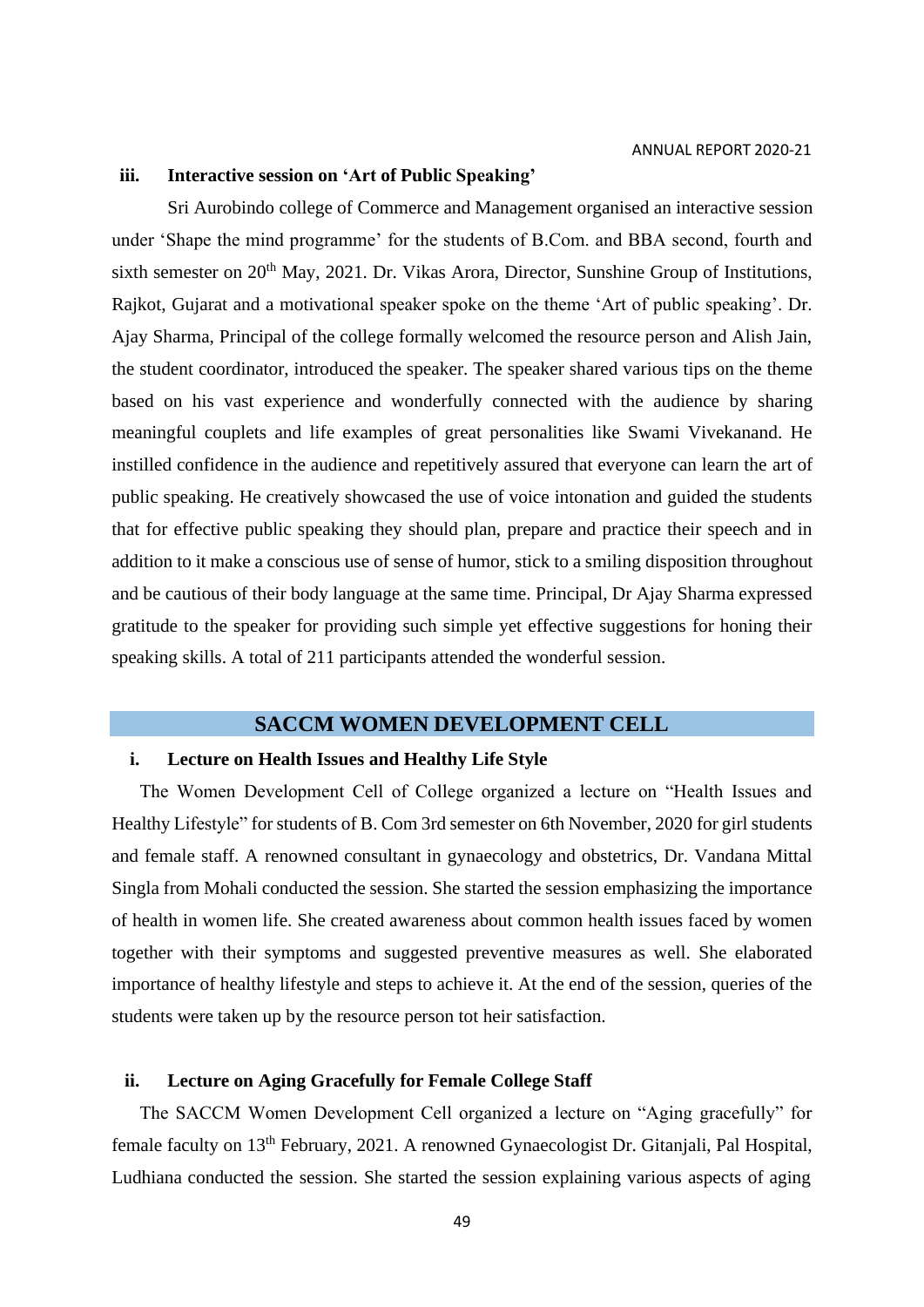gracefully. She created awareness about menopause in her lecture. She elaborated that selfmanagement techniques, calcium content in food, nutritional supplements are the ways of leading healthy lifestyle for the women. Dr Gitanjali also discussed about various supplements required for the body and how to maintain bone health. She also emphasized on the role of yoga, meditation, habit of drinking plenty of water to remain fit and healthy.

#### **iii. Celebration of International Women's Day**

Sri Aurobindo College of Commerce and Management celebrated the International Women's Day on 8<sup>th</sup> March, 2021 by organising a lecture on 'Women Empowerment'. A renowned Psychologist, Dr. Param Saini steered the session. Dr. Ajay Sharma, Principal of the college formally welcomed the resource person. Dr. Param Saini started the session by discussing about the theme of year 2021 International Women's Day which was 'Choose to Challenge'. She highlighted on the importance of accepting ourselves and challenging ourselves on a daily basis. She mentioned that change comes from within, and that selfconfidence is the key to bringing about that change. She said that it is important that women work hard on themselves and keep on polishing their gifts. She answered the queries posed by the audience as well and kept engaging them throughout the session through interaction.

### **THE MEDITATION CELL**

The Meditation Cell of Sri Aurobindo College of Commerce and Management organised a session on 'Mantras for Excellence' for the students of BCom and BBA first year on 22nd December, 2020. The resource person for the session was Mr. Sanchit Jain, Faculty in Art of Living, a certified Corporate Trainer, Life Coach and Mind Skills Trainer. The session was attended by 200 participants. After a formal welcome by Principal, Dr. Ajay Sharma, Mr. Sanchit Jain in his engaging talk, discussed about the value of living in the present, incorporating good decision-making abilities, observing the mind and living in high vibrations. He also conducted a meditation exercise to make the students experience the relaxation of mind and how can it contribute to sound health of the mind leading to a sound body. The activity was followed by question and answers round.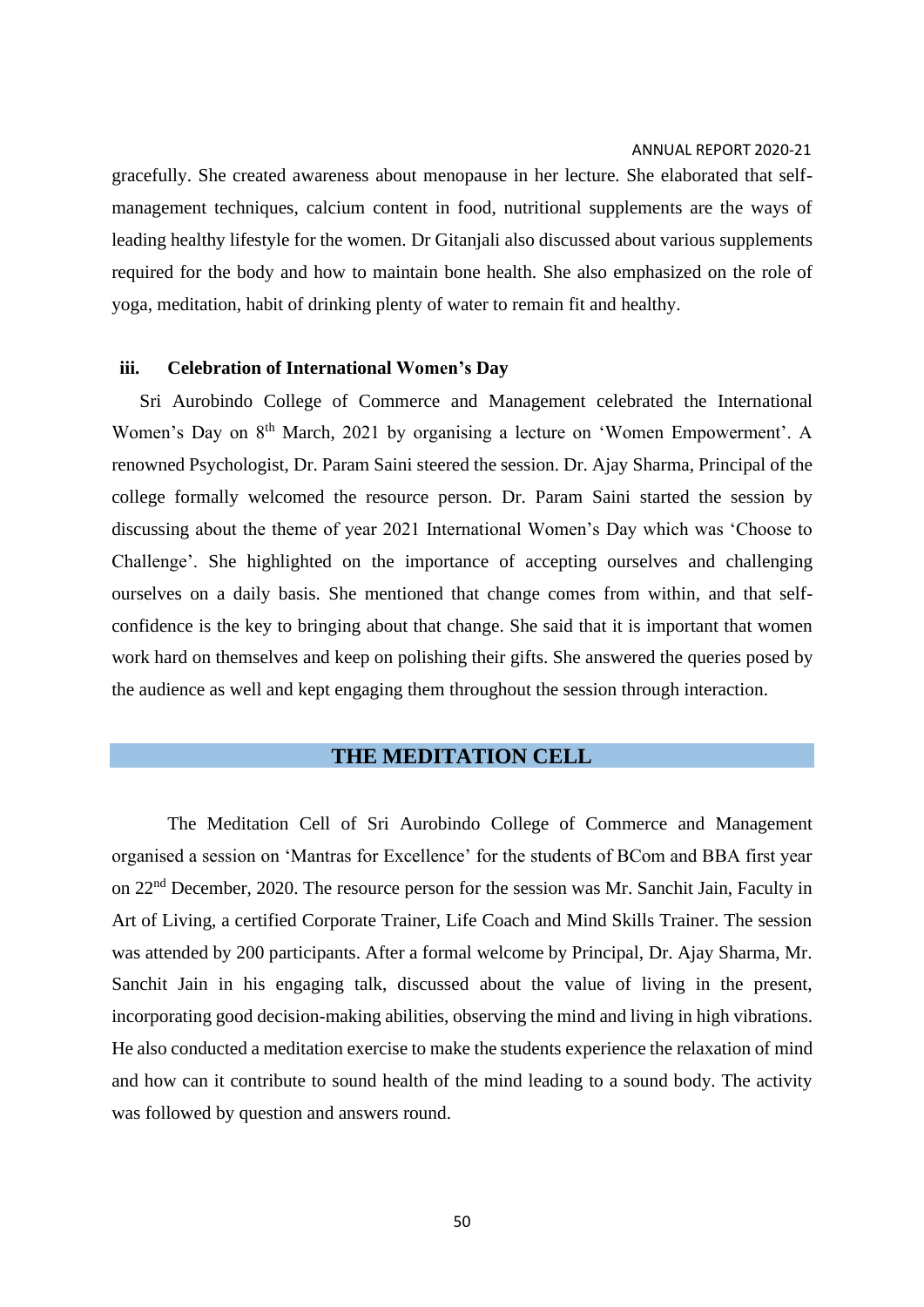### **CAREER GUIDANCE AND PLACEMENT CELL**

#### **i. Career Counselling for Preparation of Competitive Examination**

Career Guidance and Placement Cell of SACCM in collaboration with DBEE Ludhiana organised a lecture on 24<sup>th</sup> November, 2020 for the students of B Com and BBA 3<sup>rd</sup> Semester with an objective to apprise students about the facilities provided by DBEE, benefits of registering on PGRKAM portal, competitive exams and placement options after COVID-19. Dr. Nidhi Singhi, Career Counsellor with DBEE Ludhiana conducted the session and shared valuable inputs with students. A total of 160 students attended the insightful and informative session.

### **ii. Careers in VUCA**

Career Guidance and Placement Cell in collaboration with Jaipuria Institute of Management organised a lecture for the students of B Com 5th Semester on the topic- 'Careers in VUCA' with an objective to train the students in various skills so as to compete in complex, volatile, uncertain and ambiguous world. Dr. Abhijit Nair facilitated the session and appraised the students regarding their career choices. Dr. Nair educated the students about the complexities of the industry world and guided them to choose the careers beyond conventional choices. Quoting the examples from the volatile corporate world, he shared a number of unconventional career options and motivated the students to make wise career choices. Students got awareness about future career options in a capsule form in this short but comprehensive session.

#### **iii. A Handshake with CAT**

Career Guidance and Placement Cell of SACCM in collaboration with IMS, Ludhiana organised a lecture on  $7<sup>th</sup>$  November, 2020 for the students of BCom  $3<sup>rd</sup>$  Semester on the topic 'A handshake with CAT' in order to make them conscious of choices they make and develop a capability to self-introspect and make a calculative and informed decision to pursue CAT. Quant. Trainer Mr. Rahul Jain and Verbal Trainer Mr. Rohit Nayak interacted with the students and appraised them about intricacies of CAT- Competitive Examination. The students were tutored about the CAT exam pattern and various categories of questions usually asked in examination. Faculty coordinators also discussed a few sample questions for more clarity. A total of 120 students attended the session.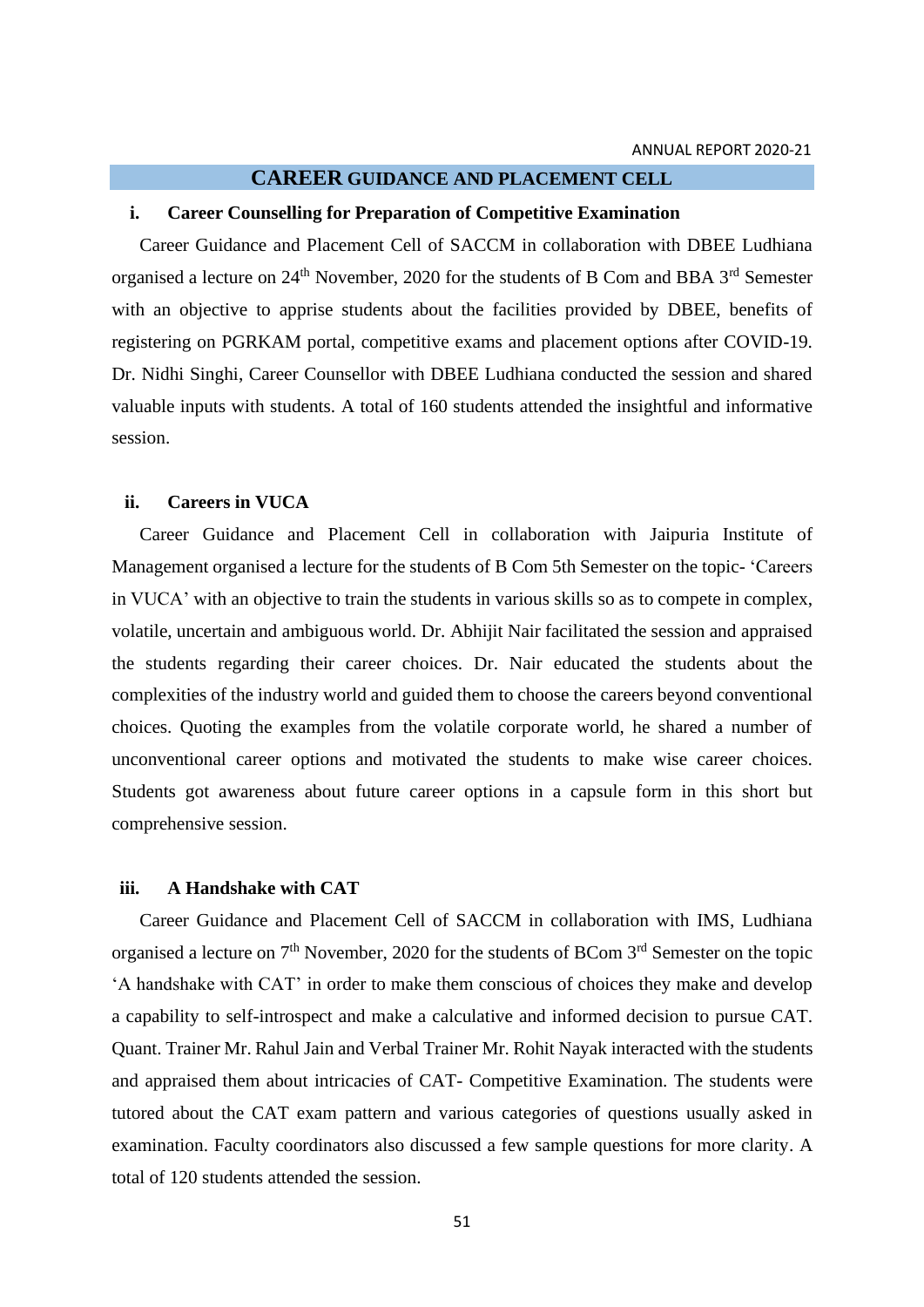#### **iv. Session on Vedic Maths and Pattern of Competitive Exams**

CGPC held a lecture on 'Vedic Maths and Pattern of Competitive Exams' in collaboration with Bulls Eye Ludhiana on 23rd December. 2020. Ms. Preeti Kapoor conducted the session for the students of B.Com III Sem & BBA III Sem . Lecture started with an introduction to the concept of Vedic Maths. With her distinctive experience in dealing with numbers, she made the otherwise complex looking numbers look extremely easy, interesting and fascinating. She shared various vedic mathematics techniques to easily solve square roots, cube roots, multiplication functions instantly within seconds. Students were thrilled to know about such shortcuts and learn how can one perform such large and complex calculations effortlessly with time saving techniques. It was an enjoyable as well as a skill building activity for the students.

### **v. Session on Preparation for Civil Services: Do's and Don'ts**

Career Guidance and Placement Cell in collaboration with Sankalp organization organized an online lecture on the topic 'How to Prepare for Civil Services- Do's and Don'ts by Dr. Shikha Sharma, IRS Officer (Income Tax) on 30<sup>th</sup> January 2021. In a very interesting way, Dr. Shikha shared different mantras to prepare and crack the Civil Services exam. Highlighting the role of studying smartly with courage, determination, self-belief, she stressed on taking full family support while preparing for the exam so that cracking civil services becomes an achievable target. Further, she acquainted the students with the books and newspapers to be referred for comprehensive preparation The informative session was organised for the students of B.com and BBA 1st and 3rd semester. Session was attended by 240 students.

#### **vi. How to Crack Civil Services Exam in the First Attempt**

Sri Aurobindo College of Commerce and Management (SACCM), Ludhiana, organized a training session on the 'How to Crack Civil Services Exam in the First Attempt' on 24<sup>th</sup> April, 2021 for the students of B.Com & BBA  $4<sup>th</sup>$  and  $6<sup>th</sup>$  Semester under the able stewardship of Dr. Ajay Sharma, Principal. Dr. Madhur M. Mahajan, Academic, Author, and Civil Service Trainer; Mr. Munish Kumar, Director Eduphore, IAS; Mr. Raj Thakur, Coordinator Eduphore, IAS were the e-Resource persons. The expert speakers gave many useful tips and tricks to clear civil services exams. This lecture was a perfect opportunity for the virtual audience of more than 130 students to learn about an array of challenges faced by candidates in clearing civil services exams. Dr Mahajan stated that the first attempt for qualifying civil exams is the most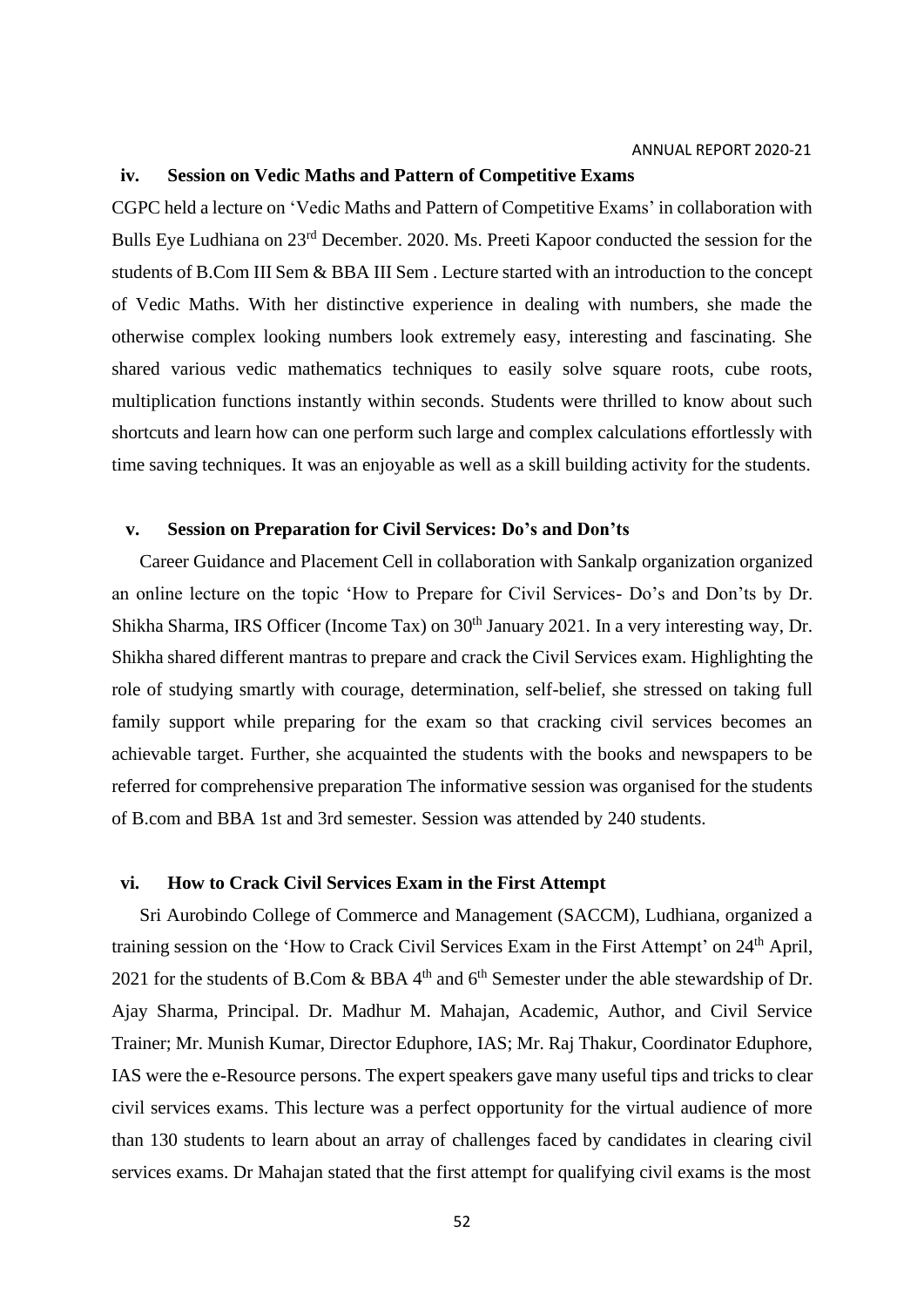crucial of all as a candidate is full of enthusiasm at that time. He advised the participants to focus on strategies like Mains oriented preparation, choosing the right optional subject**, r**evisiting the syllabus and previous year question bank, preparing notes in effective way, reading of newspapers, practice answer writing etc. He stressed that hard-work, consistency, and self-motivation are the keys in clearing the civil services exams. He also emphasized on the role of staying upto date with what is going around in the world as current affairs is not a separate subject area to be covered but is an integral part of the UPSC syllabus. The session laid a perfect foundation for the starters planning to start civil exams preparations.

### **vii. Skill Building session on 'Introduction to Stock Market Trading'**

Career Guidance & Placement Cell organized a webinar in collaboration with Rayat Bahara University on the topic 'Introduction to Stock Market Trading' on 12th May, 2021. For this, the eminent resource person, Mr. Pankaj Puri having 15 years of experience as a Corporate Trainer, Marketing, Branding and Business Development who is also a Certified Stock Market Trading & Investment Professional from Sharekhan. Mr. Puri started his lecture with the basic terminologies of stock market and explained students every detail of the procedures involved in the buying and selling of stocks. He discussed about the differences between Investing and Trading, informed students about the applications like Zerodha and Sharekhan which help in trading and provides brokerage services and provided awareness about bullish and bearish markets. Mr. Pankaj also gave a demonstration of live trading and suggested that regular monitoring of the market trends and updates and doing regular trading can surely help a person in making good profits with experience. The enriching virtual session was attended by 120 students of B Com  $4<sup>th</sup>$  and  $6<sup>th</sup>$  semester.

### **viii. Session on 'How to Build your Profile for MBA during Graduation'**

Career Guidance and Placement Cell in collaboration with Bulls Eye Ludhiana organised a lecture for the students of BCom  $1<sup>st</sup>$  and BBA  $1<sup>st</sup>$  Semester on the topic 'How to build your profile for MBA during graduation'. Mr Pranav Chauhan, a proud alumnus of FORE School of Management, New Delhi and MIT, Pune conducted the session. With his extensive experience of working with top MNC'S as financial analyst, he counselled the students to start building up their profiles by taking active participation in extracurricular activities,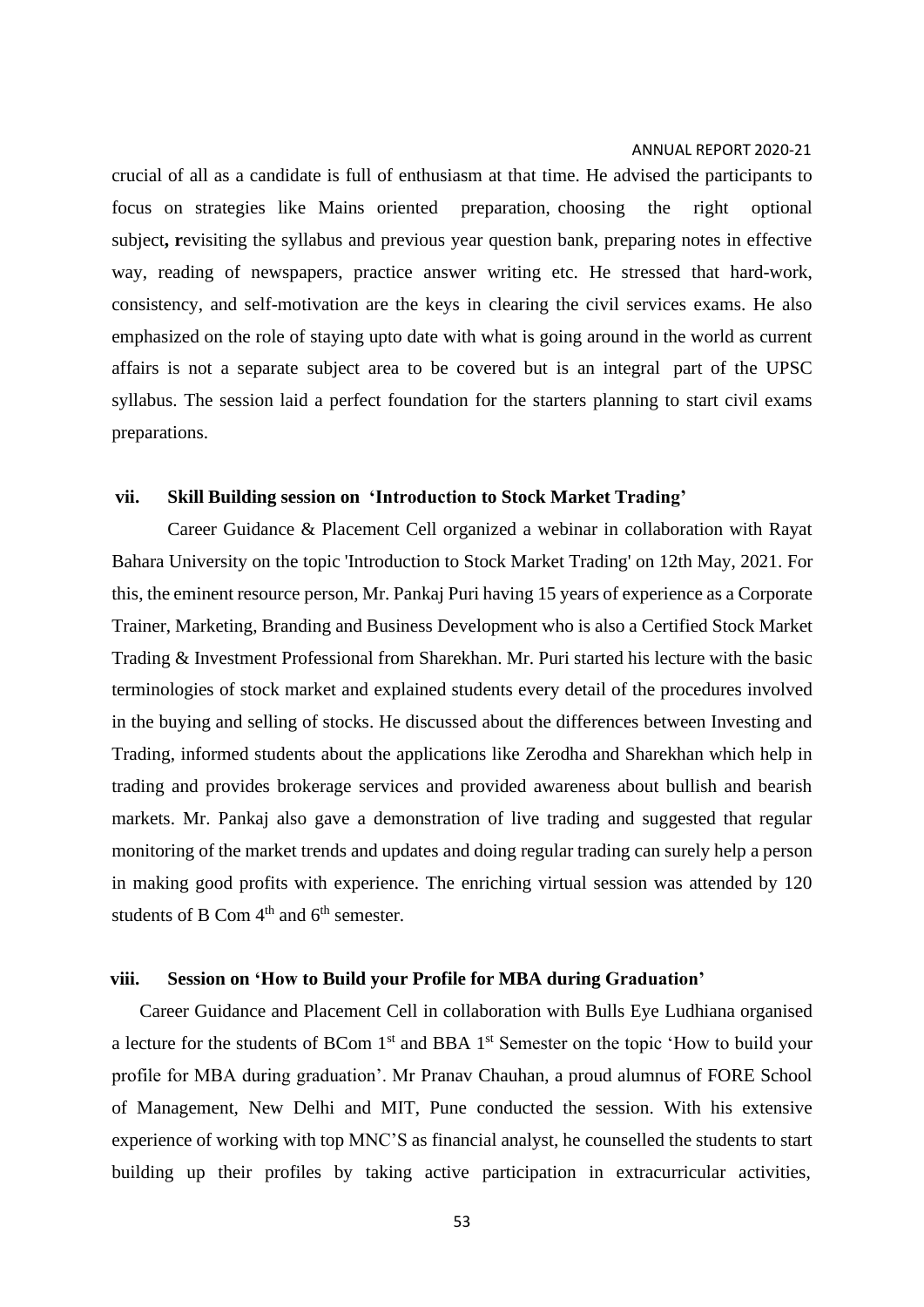collaborating with NGOs for conducting various activities and becoming member of various organizing committees in college events. At the same time, he stressed on keeping an equal focus on academics and curriculum-based learning as well. The session was indeed very fruitful and interactive. About 110 students reaped the benefits of learning through the life experiences of a distinct achiever.

#### **ix. Session on 'Enhancing the Employability Skills'**

On April 20<sup>th</sup>, 2021, SACCM in collaboration with GNIMT, Ludhiana organized a virtual lecture on the topic 'Enhancing the employability skills' with an objective to infuse students with a capability to get employed in the Covid and Post-Covid Era. Prominent resource persons for the session were: Er. Shilpa Miglani Narang and Dr. Inderpreet Kaur from GNIMT, Ludhiana. Initiating the webinar, Er. Shilpa Miglani Narang discussed about the essential traits and qualities of a good leader thereby laying a perfect foundation for the talk. She discussed the role of communication in today's competitive world and the essence of communication skills for the career. Further, Dr. Inderpreet Kaur while speaking about the role of communication to boost employability skills stressed on the role of non-verbal communication in everyone's life. The discourse was followed by a query session wherein more than 100 participants got their doubts addressed.

### **ENTREPRENEURSHIP AND INNOVATION CELL**

i. **Inauguration & Induction of The Entrepreneurship and Incubation Cell (E-Cell)** The Entrepreneurship and Incubation Cell (E-Cell) of Sri Aurobindo College of Commerce and Management,which was established under the mentorship of IIT, Ropar, organized a virtual induction session for its students. The E-Cell had its inauguration ceremony wherein the key speakers for the session were Mr. J.K. Sharma (CEO, Technology Business Incubator Foundation, IIT Ropar), Mr. Harvinder Solanki (President, E-Cell, IIT Ropar), Mr. Jitendra Shukla (Executive, Media & Publicity Department, E-Cell, IIT Ropar). They acquainted the students with benefits, working, structure & activities of an Incubation & E-Cell. Dr. Ajay Sharma, Principal, SACCM, gave an overview of the Cell and motivated the students to participate in order to enhance their entrepreneurial skills. Mr. J.K. Sharma (CEO, Technology Business Incubator Foundation, IIT Ropar) explained the students about functioning of an Incubator as well. The induction was organized by the SACCM E-Cell team, comprising of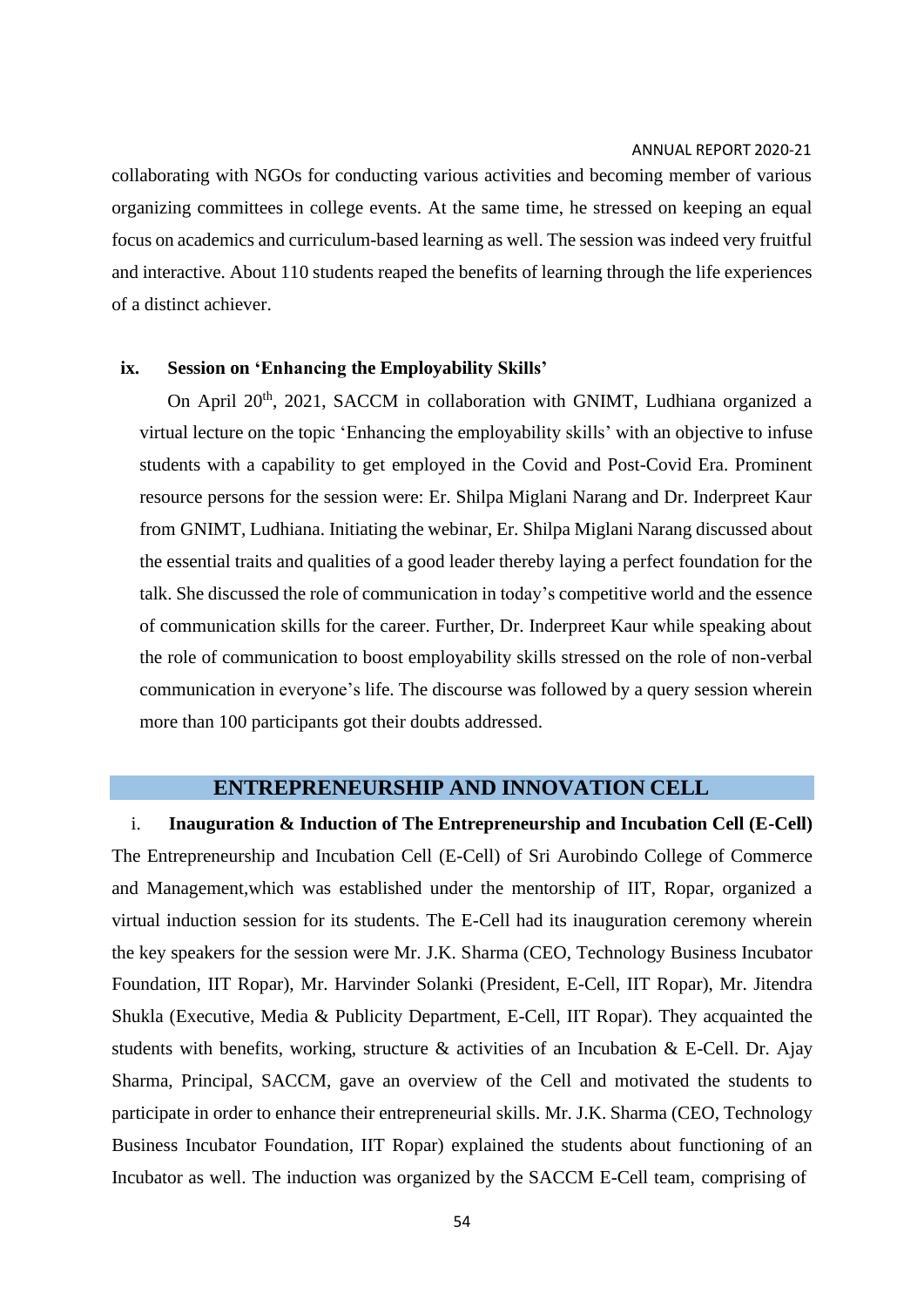Prof. Mahesh Kumar and students Bhuvesh Gupta and Aashray Jain. The session was attended by 301 students from B.Com. & BBA ( $1<sup>st</sup>$  &  $3<sup>rd</sup>$  Semester). Overall, it was quite an insightful and stimulating session for the aspiring entrepreneurs that certainly opened paths for the young minds.

### **ii. Virtual Session on 'Innovation in Digital Age'**

Tthe SACCM Entrepreneurship and Innovation Cell organized a virtual session on 'Innovation in Digital Age' for developing and nurturing entrepreneurial culture in the college and to provide the talented young minds with a platform to concretize their enterprising ideas. The eminent resource persons for this session comprised Prof Dr Raju Chandrasekar, ex advisor to UN Chancellor Emeritus, Uganda; Mr. Prem Ojha, Group CEO, Fastway Transmissions Pvt Ltd & Netplus Broadband Services Pvt Ltd; Mr. Aman Sharma, Managing Director, ITFT Education Group, India; and Mr. SK Sharma, Principal Consultant, SKS Avenues. Prof Chandrasekar talked about disruption through innovation and need of digital age in extant world. He emphasized that students should focus more on practice-oriented programs than degree-oriented ones. Further, Mr. Ojha while discussing about relevance of innovation highlighted that innovation needs to be cost effective, inclusive, and disruptive. Mr. Aman Sharma while talking about various government-initiated programs for fostering entrepreneurship urged the students to understand the difference between employment and entrepreneurship, and to opt for entrepreneurship as career. Mr. S K Sharma stressed on working on three areas of innovative organizational strategies namely research and development, product & processes, and business modelling. Dr Ajay Sharma, Principal, SACCM expressed his gratitude to revered speakers for exhorting the students to come out of orthodox ways of continuing with the business and opt for innovative and application-oriented ways. The discourse was followed by a query session where students' doubts were addressed. This virtual session was attended by more than 350 participants.

### **iii. Lecture on 'Judo Strategy'**

On April 28<sup>th</sup>, 2021, the SACCM Incubation Cell organized a virtual lecture on the topic 'Judo Strategy' to help students apply Judo Strategy in their lives. The resource person, Dr Nakul Parameswara, Assistant Professor, Strategic Management Area, Institute of Rural Management Anand, Gujrat, explained the concept with many examples and anecdotal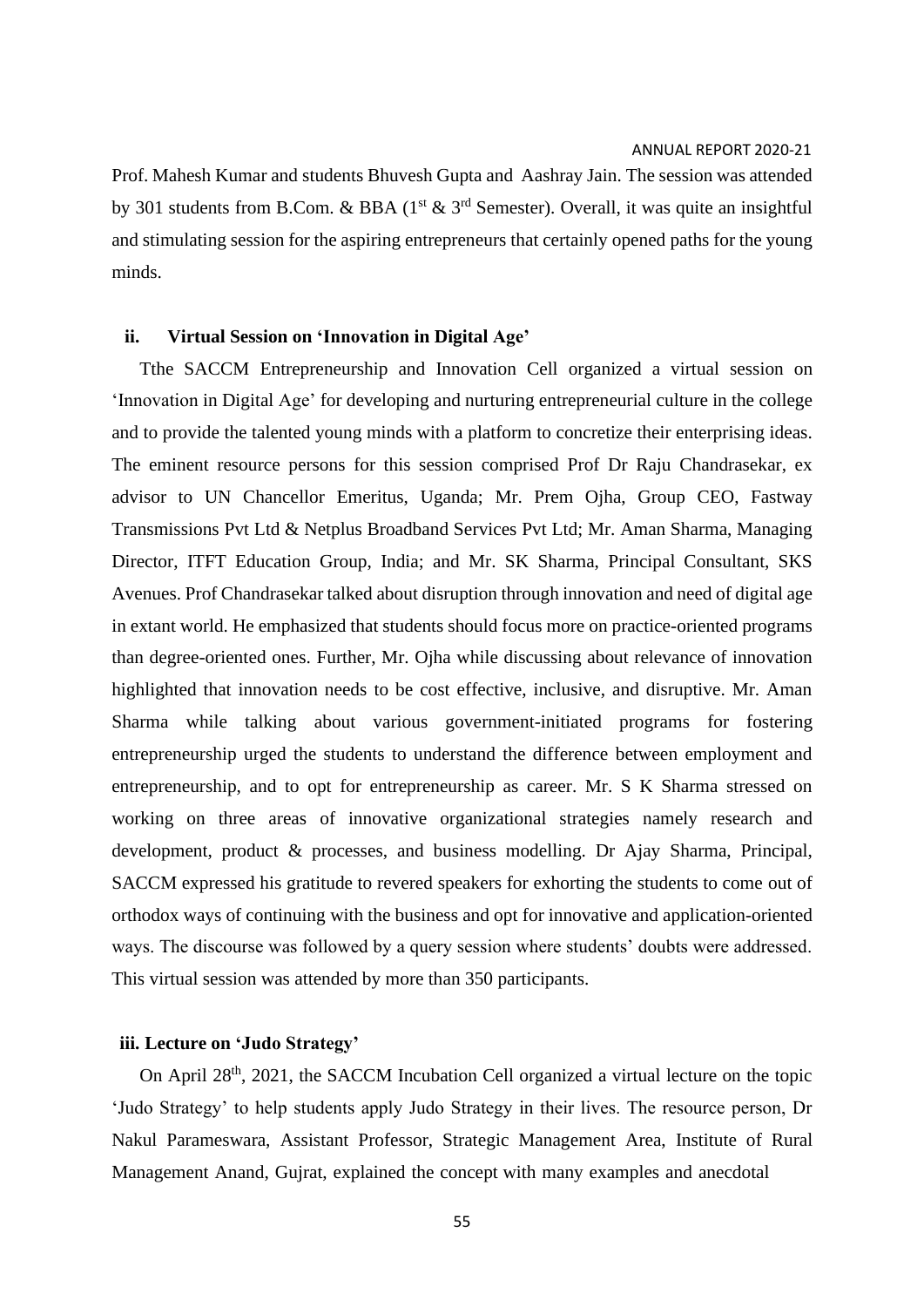practical evidence. Judo Strategy is quite an established domain in the realm of Strategic Management that is gaining significance in the highly competitive environment of 21st century. The lecture was very informative wherein many interesting facts and real-life examples were used to explain the theme. It gave a profound understanding of Judo strategy as to how the young entrepreneurs should implement it in real life. Overall, it was quite an interactive and a very productive session for more than 100 students who participated the session.

### **CO-CURRICULUM ACTIVITIES**

### **INDEPENDENT THINKING EXERCISE (ITE)**

### **i. ITE Induction Session**

The College organized a virtual induction session of Independent Thinking Exercise ON 30<sup>th</sup> October, 2021 to acquaint the students with the structure. Dr. Ajay Sharma, Principal, gave an overview of the activity and motivated the students to participate in order to enhance their thinking and speaking skills. Aashray Jain, one of the finalists of the last year's event, explained the rules and structure of the activity to all the students with a power point presentation. Afterwards, Ms. Sanjana Sankhyan, another finalist from the last year, shared her past experience about the activity with the audience. The session was attended by 118 students at college.

### **ii. Grand Finale of Independent Thinking Exercise**

The Grand Finale Event of Independent Thinking Exercise was conducted on 28<sup>th</sup> April,2021. The activity, which is the brain child of Sh. S. P. Oswal, Chairman of the college, aims to motivate students to think independently and express their opinions on various social and national issues with logic and conviction. In this exercise, students have to cross successive levels of difficulty and make their place for finals. The participants s expounded their views on the topic "Is work life balance a myth?" during the contest. Principal, Dr. Ajay Sharma appreciated the participants, and congratulated Aashray Jain (B. Com IV C), Aadvik Thapar (B. Com IV B), Harmanbeer Singh Waraich (B. Com VI A) who were adjudged as Best Independent Thinkers.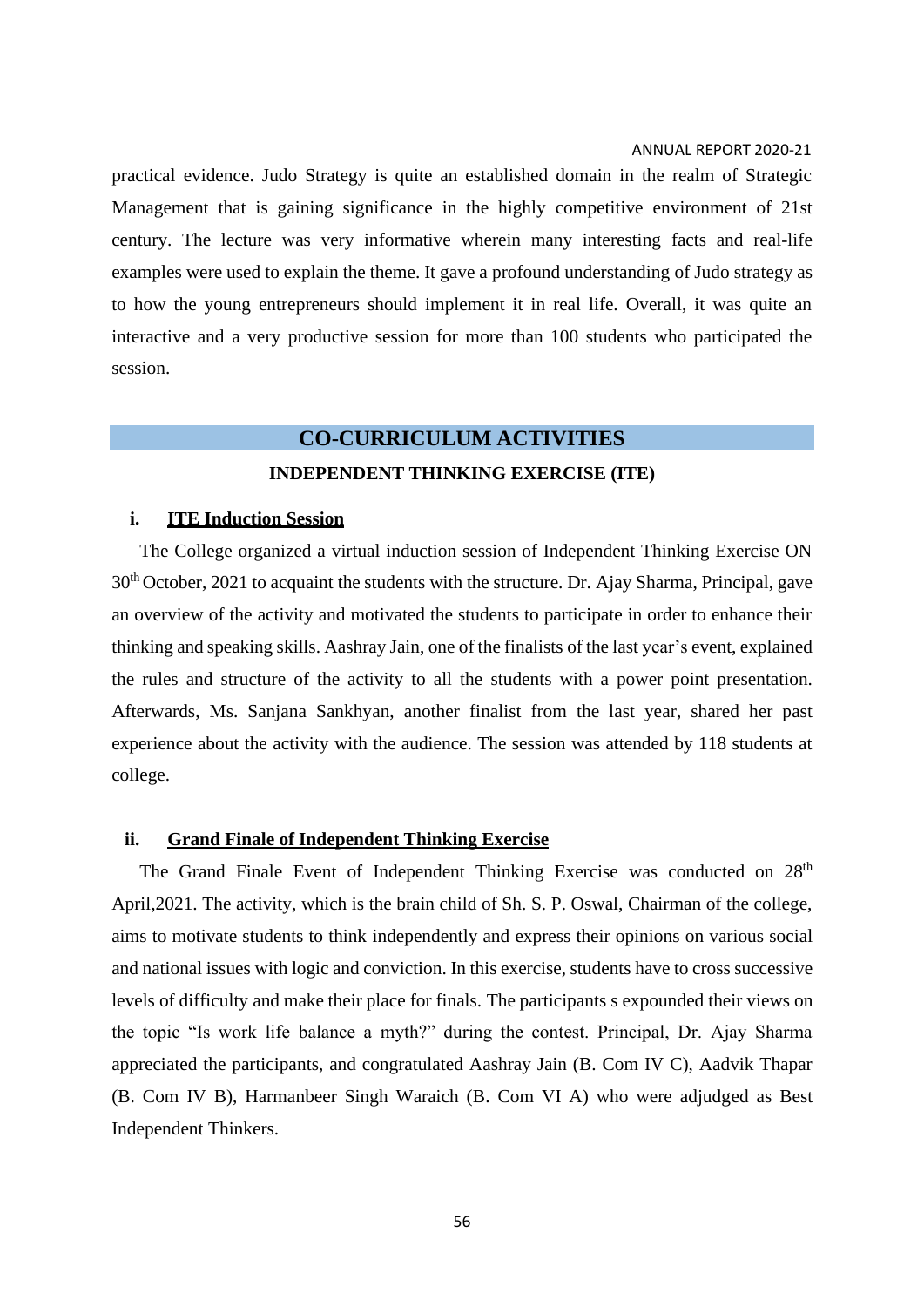### **BRITISH PARLIAMENTARY DEBATE (BPD)**

### **i. BPD Induction Session**

To acquaint the students with the structure of British Parliamentary Debate, an induction lecture was held on 02.11.2020. British Parliamentary Debate is a platform for young minds to cross swords with their counter parts, foster healthy contentions and learn to appreciate flow of diverse ideas and opinions. Dr. Dilraj Kaur, the coordinator gave an overview of the activity. Harmanbeer Singh and Vridhi Jain, B.Com Final year students, explained the rules and structure of the activity to all the students with the help of a power point presentation and shared their respective experiences. Dr. Ajay Sharma, Principal motivated the students to enhance their reasoning, analytical and leadership skills by participating in such an activity.

### **ii. Finale of British Parliamentary Debate**

Sri Aurobindo College of Commerce and Management hosted the finale of British Parliamentary Debate for the session 2020-21 on  $7<sup>th</sup>$  June, 2021. BPD is a platform for young minds to cross swords with their counter parts, foster healthy contentions and learn to appreciate diverse flow of ideas and opinions. The participating students exhibited their intellectual prowess by presenting their opinions on the topic that 'The House Believes that De-globalization is the New World Order'*.* Principal Dr Ajay Sharma along with the event coordinator Prof Esha Jain and Prof Dilraj Kaur motivated the students to put up a great show. The judgement panel gave the judgment in favour of the team of fourth semester students comprising Aashray Jain, Aadvik Thapar, Manvi Saini and Sanjana Sankhyan.

### **5 th EDITION OF INTRA MUN**

The College organized Induction programme virtually on  $7<sup>th</sup>$  November, 2020 for the 5<sup>th</sup> Edition of Intra MUN. As many as 85 students participated in the programme. The aim of the programme was to announce the Intra MUN agenda to the participating students. The Agenda for the Indian Committee (AIPPM) was decided to be 'the roadmap to ensure safety and empowerment of women in India through social and legal reforms with emphasis on gender equality' while for international committee (UNSC) it was 'Emerging global tensions over territorial disputes and future roadmap of peace building'. In addition to it, students were acquainted with the structure and norms regarding the conduct of the Intra MUN 2020. The programme promised to be very interactive and informative.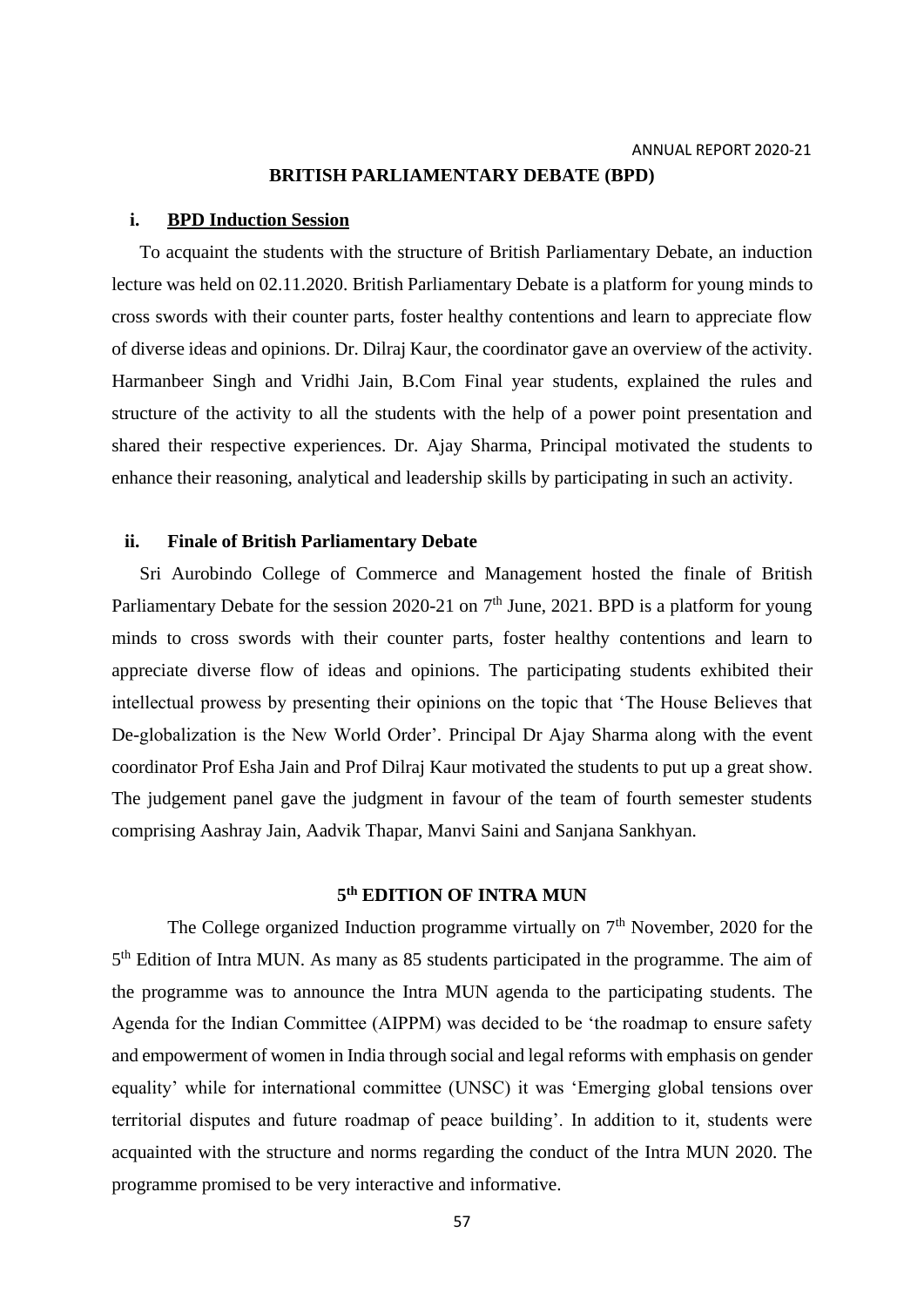### **SACCM RANGMANCH SOCIETY**

The Rangmanch Society of college presented a show named 'JUST-A-MINUTE' on November 10, 2020. The society is a powerful educational platform which attempts to boost students' confidence and interest by showcasing the harsh realities of the society through students performances demonstrating their acting skills. Due to pandemic, the entries of the participants were received online. The participants exhibited their performance with great enthusiasm and zeal. Kiran Mittal of B.Com V semester bagged the first position and Ishant Gaba of B.Com III semester got the second position.

### **EXTENSION OF TEACHING THROUGH INTRA COLLEGE SUBJECT QUIZ**

The Academic Quiz, is being organized regularly since 2011-12 and is based on the innovative teaching practices adopted from Hull University, UK. The unique teaching pedagogy aims at providing the students with a platform to exhibit their problem solving and analytical skills rather than sticking only to rote learning and memorising of the concepts only. The College organised the **Preliminary Round of Intra College Subject Quiz** for B.COM and B.B.A 1st, 3rd and 5th semester classes on November 23rd, 2020. The Top 10 scorers of Preliminary Round (shortlisted based on maximum scores obtained in the least time) were eligible to participate in Final Round. The winners of Preliminary Round participated in the Final Quiz Round that comprised questions based on Higher Order Thinking Skills (HOTS). The Final Round of Intra College Subject Quiz for B.Com and BBA I, II and III Semester students respectively was organised on  $10^{th}$ ,  $11^{th}$  and  $12^{th}$  December, 2020 through the virtual platform of Microsoft Teams. Vanshika Garg, Stuti Jain and Ritik Thaman bagged 1st position in BBA 1st, 3rd and 5th semester Quiz rounds and Aryan Sharma, Harshita Arora and Archita bagged 1<sup>st</sup> position in Bcom 1<sup>st</sup>, 2<sup>nd</sup> and 3<sup>rd</sup> Semester Quiz rounds. Ashneet Kaur, Aseem, Raghav Khurana, Yashika Ahuja, Sejal Singla, Navya Sharma, Jagveer Singh Sethi, Aayushi Jain, Gauri Manchanda, Divyam Sood and Tarushi Monga were the Runners up. The three-day long Quiz sessions turned out to be a fruitful and knowledge enriching exercise for all the students who fought with a fairly competitive spirit. SACCM students have proved the fact that they don't need to completely reinvent the wheel; they can just rearrange it and make it move, as they conveniently adjusted themselves to the virtual mode of quiz this year and still performed well. Congratulating the winners, Principal, Dr Ajay Sharma stated that Quizzes are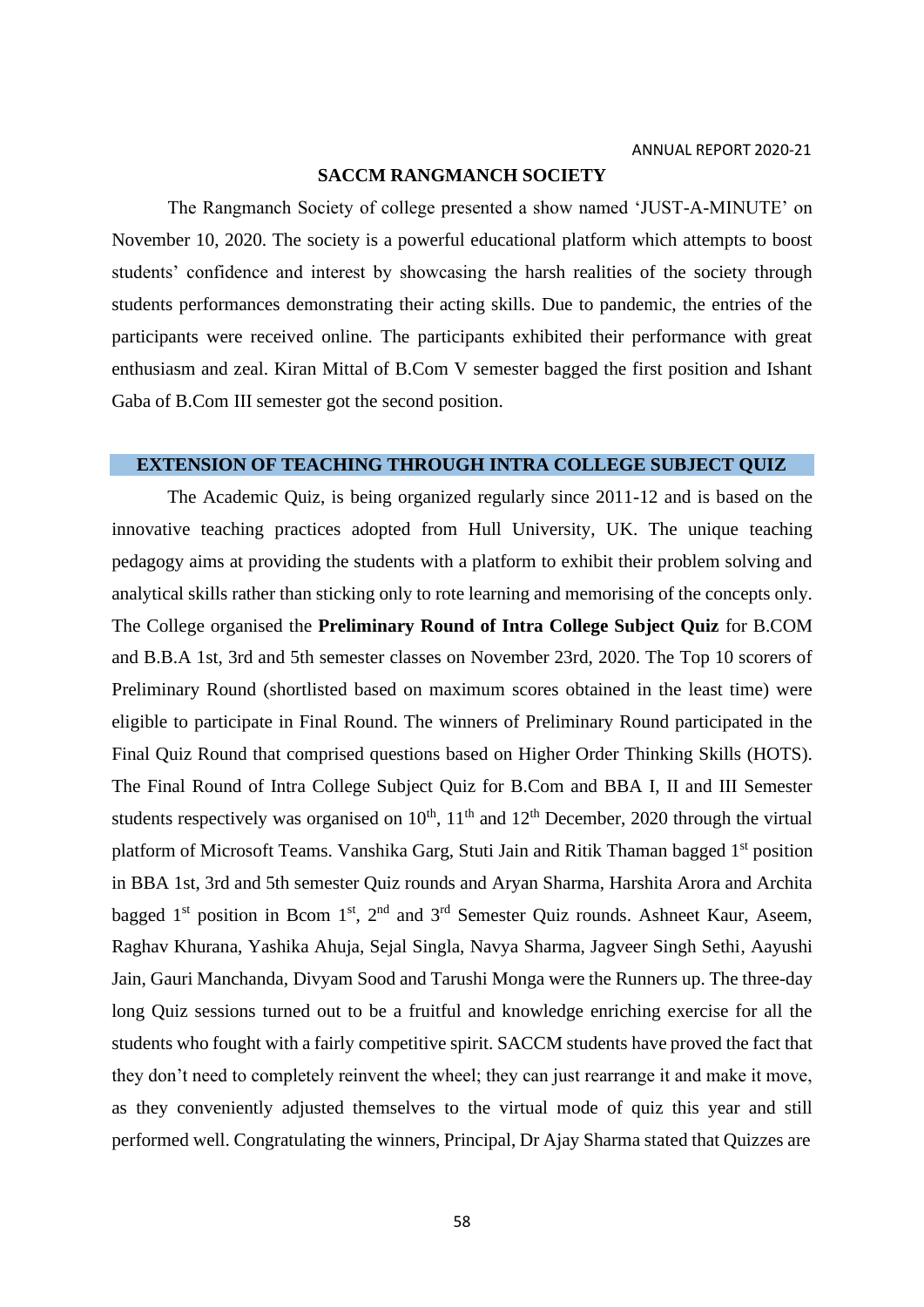quick learning tools and being part of such events creates a sense of camaraderie and confidence building in a big way.

### **SACCM YOUNG ENTREPRENEURSHIP NETWORK**

#### **Session on 'How to start a New Venture'**

The SACCM young entrepreneurship network organized session on the theme 'How to start a New Venture' on  $12<sup>th</sup>$  April, 2021 in collaboration with the E-cell for the students enrolled under Incubation Centre and the students of B Com Ist Semester. Ms Tania Bedi, an alumna of the College conducted the virtual session. More than 100 students participated in the interactive session. This lecture brought a perfect opportunity for the virtual audience to learn about an array of challenges faced by individuals while starting a new venture as shared by Ms Bedi through her personal experience. She also highlighted on the challenges faced by individuals in starting business specifically during Covid pandemic times. She shared her profound knowledge in providing solution for the same by explaining the strategies to be adopted to capture the market share in an emerging market like India using digital platforms like Instagram etc.

### **MENTOR-MENTORSHIP PROGRAMME**

To strengthen the Mentor-Mentee System, sessions were organised through virtual mode to identify and resolve the issues of the students pertaining to academic and nonacademic matters. For ensuring effective and result oriented student mentoring system a group of 35-40 students were assigned to every member of the faculty. Every week a meeting was being held for a small group of students (approx. 10 students in each schedule) from among the assigned students. This was done to keep progressing on the path of student centric method of learning in which the role of teacher is restricted to not only to that of a facilitator but also of a mentor.

### **NEW ADDITIONS TO THE COLLEGE INFRASTRUCTURE**

## **i. Introduction of Comprehensive Online Platform Microsoft Team and other einfrastructural aids**

The widespread growth of Covid-19 forced complete closure of colleges and universities around the globe, the world was in the middle of learning crisis that threatened the efforts to build human capital. But with the vision to provide a learning opportunity and not deprive any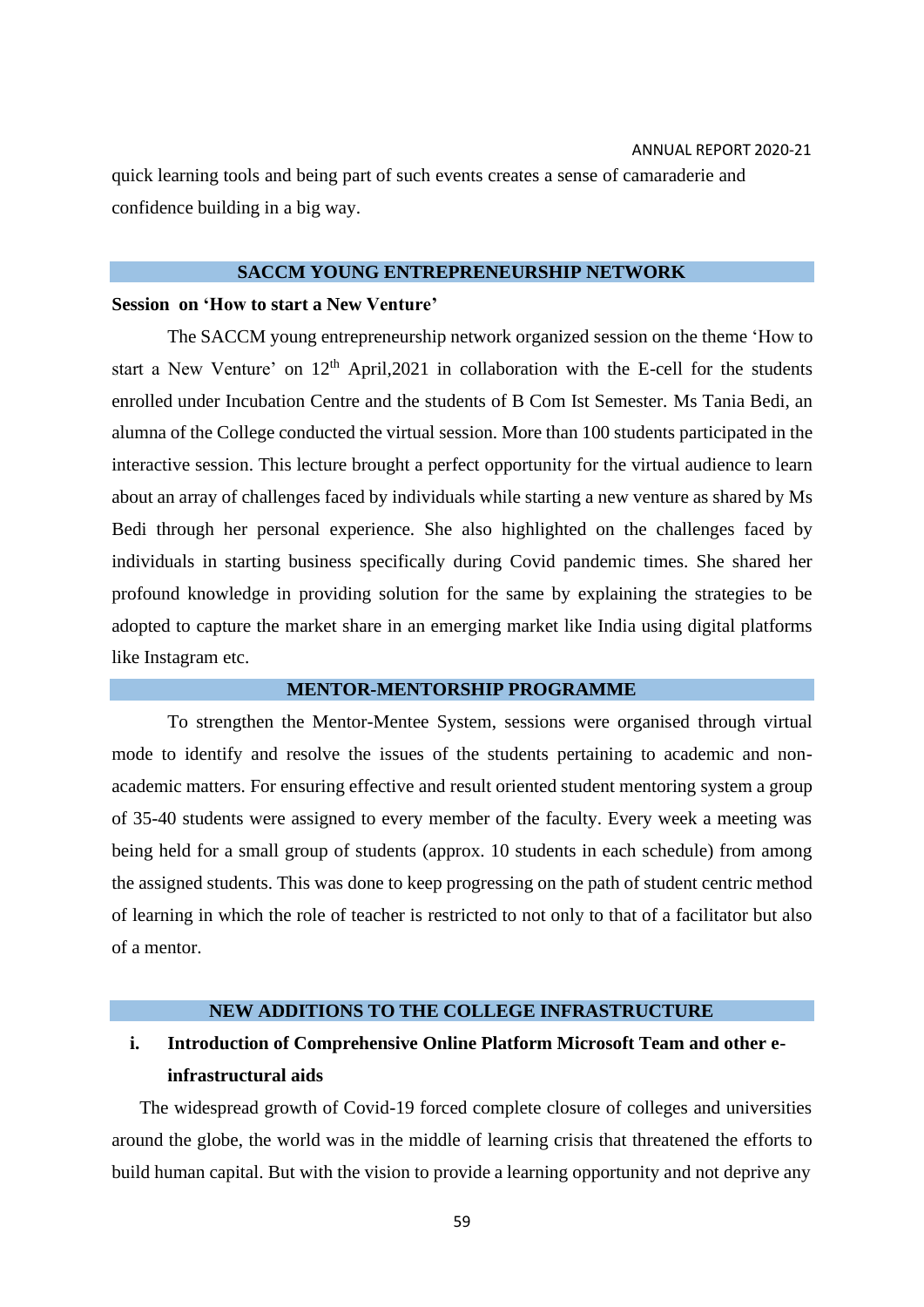student, SACCM took the initiative and made the teaching-learning process more effective by shifting from offline to online mode through the software Microsoft Teams. Going a step ahead to improve the teaching-learning process, the college subscribed for it to have a unified communication and collaborative platform that combines persistent workplace chat, video meetings, file storage, and application integration. Microsoft Teams enables teachers and students to connect over video-enabled remote classrooms, offering a host of interactive and collaborative tools on one platform. Using Microsoft Teams, the students have access to the recorded lectures delivered by the members of the faculty. In addition, the members of the faculty are given access to original and licensed applications like Office, Forms, OneNote, Planners, Stream, Polls etc which are different aspects of the Office 365 toolset. The college created virtual classrooms through Microsoft Teams, for live interaction with its students. Apart from delivery of live interactive lectures the college also successfully conducted 'Mid Semester Tests' and 'Intra Section Subject Quiz' through this virtual platform, in which around 850 students participated. The entire examination process from setting and circulation of question papers to the evaluation of the submitted answers was done using the Microsoft Teams platform.

Realizing the need of providing adequate digital infrastructure for effective delivery of the curriculum, the College has purchased laptops with latest trends and technology with i5 Processors, digitizers, mics with noise cancellation feature, and webcams for every member of the faculty. For ensuring effective conduct of classes, prerequisite was to enhance the internet leased line (ILL) bandwidth. To this, internet bandwidth has been increased from 20 mbps to 60 mbps.

### **ii. Launching of A New Responsive Website [www.saccm.in](http://www.saccm.in/)**

The College launched a new responsive website: [www.saccm.in.](http://www.saccm.in/) The newly designed college site is a complete redesign, now including mobile responsiveness for phones and tablets, long scroll pages for added content without additional clicks, social media integration, and enhanced navigation to better inform students and the community about the College. The design was based on input from key users including students, parents, businesses, organizations, alumni, donors, event goers, arts enthusiasts, media, and employees. It has many built in functionalities which will be of utmost utility for the students and educational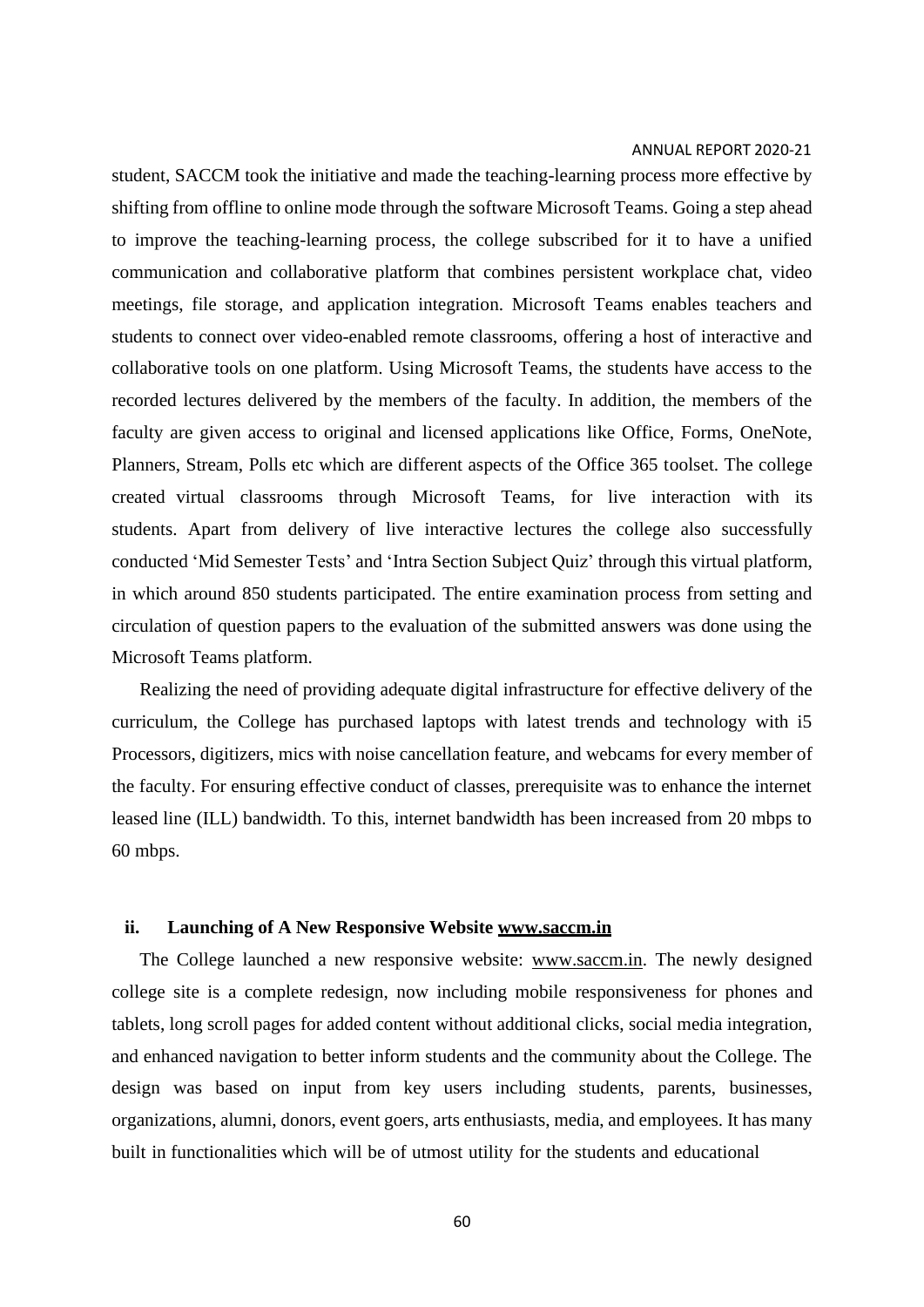institutes. It has integration with social media platforms like YouTube, Facebook, LinkedIn etc.as well.

### **iii. Upgradation of Library Resources**

SACCM library is the nucleus of the college as it contains all the critical and updated resources related to academics and non-academics that make learning possible—books, journals, workstations, printers, etc. as well as skilled specialists who persistently helps the students navigate a research topic. A total of 5034 books are there in the stock in Library for the reference of students and Faculty. In addition to this, 36 Journals and Magazines have been subscribed for. Further, the College has also subscribed for 10 Newspapers. To increase the knowledge resources, the College has also taken the membership of British library which is a renowned knowledge hub.

SACCM Library assists researchers by providing online environments for faculty members to collaborate from a distance. To meet this end, the College spends a large percentage of its budget on databases and other online services that the community needs. The College has subscribed for 6,150 electronic journals and 31,64,309 electronic books under the N-LIST Programme. By providing access to online resources like e-books, journals, etc for reference, it has now perfectly positioned to assist faculty in the teaching-learning as well as their research endeavours.

### **iv. Completion of First Phase of Split Air-Conditioners in Classrooms**

The first phase of installation of Split Air-conditioners in classrooms has been completed. The second phase will comprise of installation of Split Air conditioners in library, Administration room and Faculty offices. To supply electrical establishments like panel, generator, transformers etc. had already been installed. A budget has been earmarked for replacing window glasses with reflective glass, providing films and retractable sunshades at sun facing rooms under Phase One.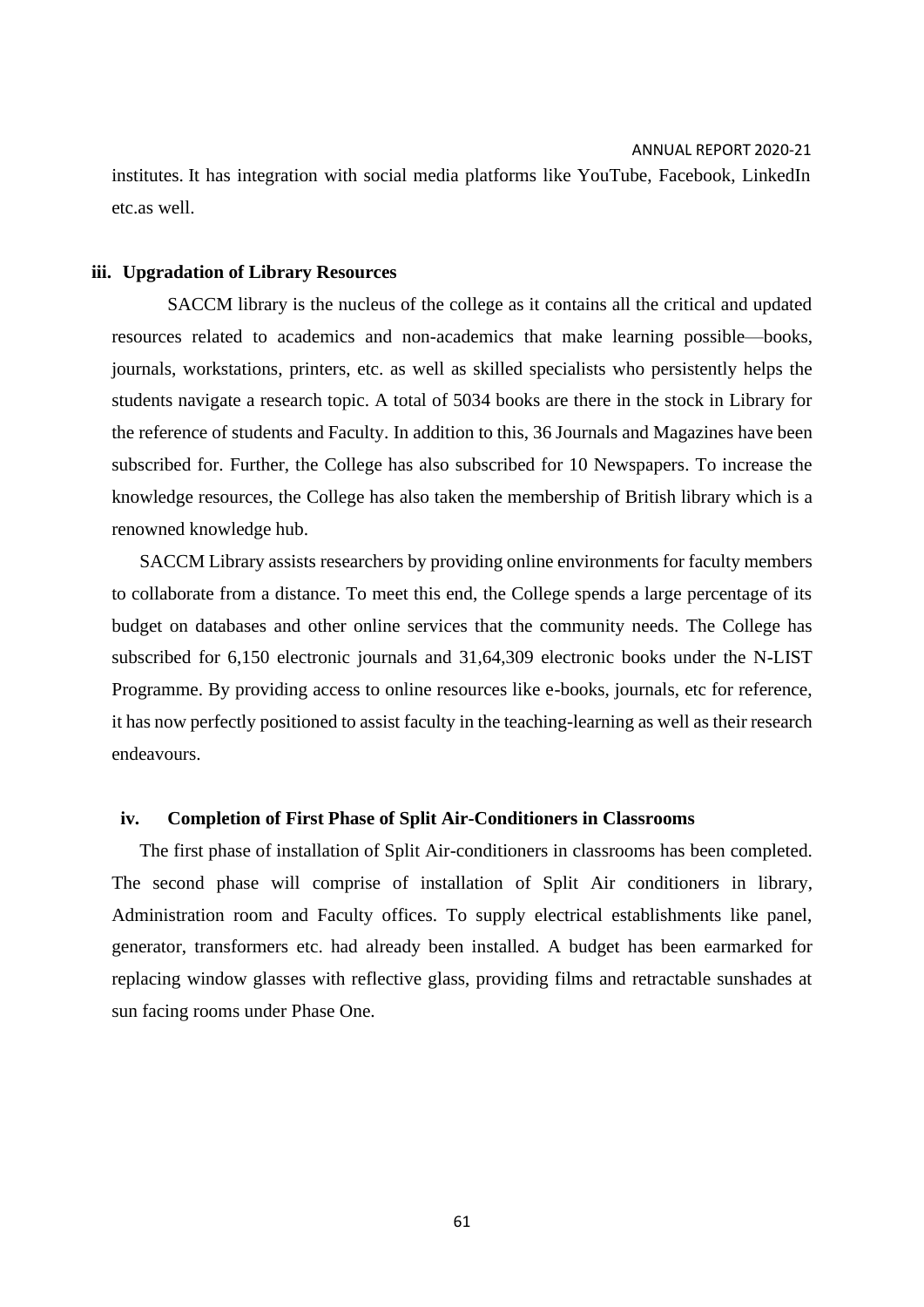#### **CULTURAL CELEBRATIONS AT SACCM**

## **a. India's 74th Independence Day and 148th birth anniversary of Sri Aurobindo Celebrated**

The College organised an online celebration of India's 74th Independence Day and 148th birth anniversary of Sri Aurobindo Ghose. Dr. Ramesh Bijlani, an Indian writer, medical scientist, retired professor of physiology and an inspirational speaker, was a special invitee for the occasion. Addressing the audience, Dr. Bijlani proclaimed Sri Aurobindo as a rational, radical, revolutionary, and visionary prophet. The eminent speaker reiterated three main points about his life and teachings: Life affirmation, Evolution, and the Futuristic Vision. The freedom fighters, the torch bearers of India's freedom struggle, were also given tributes on momentous occasion of country's independence day. The celebration concluded with National Anthem.

### **b. Teachers' day Celebrations in College**

To mark the birth anniversary of Sh. Radhakrishnan during pandemic time, 'Teachers' day' was celebrated this year in a virtual form at SACCM. Principal Dr. Ajay Sharma motivated the faculty to build themselves as inspiring model for the students, and he also appreciated the unique efforts of teachers in the uncertain and tough times. Students sent videos expressing their gratitude for their teachers and they also recognised the efforts of the teachersthe other community of corona warriors to provide education to them in such difficult times. Teachers thanked the students for their lovely gesture and felt the void created due to students' physical absence particularly on their special day.

### **c. College Observed 70th death anniversary of Sri Aurobindo**

Sri Aurobindo College of Commerce and Management observed the 70<sup>th</sup> death anniversary of the Indian sage and seer, Sri Aurobindo on December 5, 2020. Dr. Ajay Sharma, the Principal paid the floral obeisance to the lord Sri Aurobindo. After Saraswati Vandana, Dr. Ajay Sharma acquainted the audience with the life of Sri Aurobindo. He said, "Sri Aurobindo was an Indian [nationalist](https://en.wikipedia.org/wiki/Indian_nationalist_movement) but is best known for his philosophy on human evolution and Integral Yoga. The teaching of Sri Aurobindo starts from that of the ancient sages of India that behind the appearances of the universe there is the Reality of a Being and Consciousness, a Self of all things, one and eternal. It is possible by a certain psychological discipline to remove this veil of separative consciousness and become aware of the true Self, the Divinity within us and all."